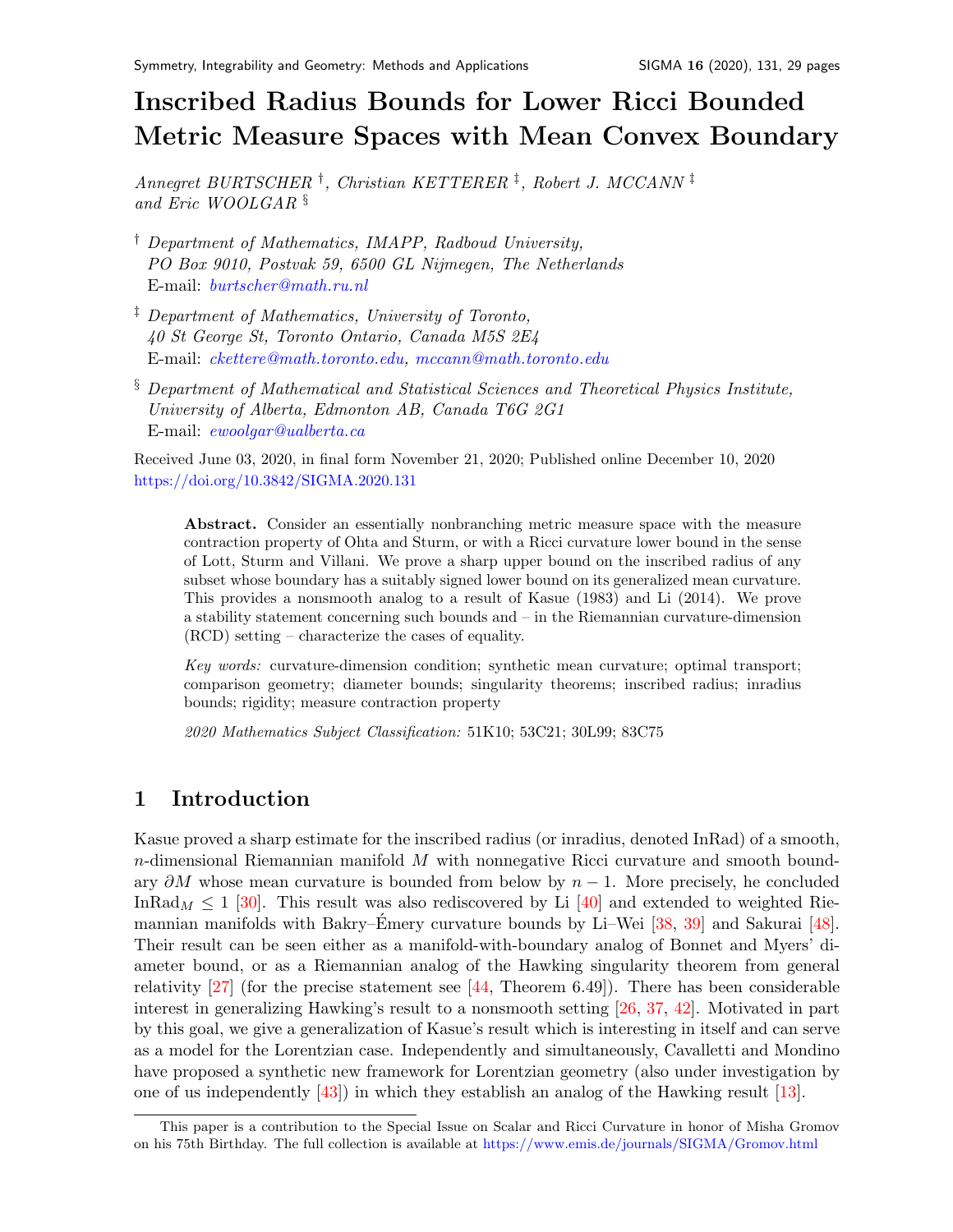In this note we generalize Kasue and Li's estimate to subsets  $\Omega$  of a (potentially nonsmooth) space X satisfying a curvature dimension condition  $CD(K, N)$  with  $K \in \mathbb{R}$  and  $N > 1$ , provided the topological boundary  $\partial\Omega$  has a lower bound on its *inner mean curvature* in the sense of [\[34\]](#page-27-10). The notion of inner mean curvature in  $[34]$  is defined by means of the 1D-localisation (needle decomposition) technique of Cavalletti and Mondino [\[11\]](#page-26-1) and coincides with the classical mean curvature of a hypersurface in the smooth context. We also assume that the boundary  $\partial\Omega$ satisfies a measure theoretic regularity condition that is implied by an exterior ball condition. Hence, our result not only covers Kasue's theorem but also holds for a large class of domains in Alexandrov spaces or in Finsler manifolds. Kasue (and Li) were also able to prove a rigidity result analogous to Cheng's theorem [\[15\]](#page-26-2) from the Bonnet–Myers context: namely that, among smooth manifolds, their inscribed radius bound is obtained precisely by the Euclidean unit ball. In the nonsmooth case there are also truncated cones that attain the maximal inradius; under an additional hypothesis known as RCD, we prove that these are the only nonsmooth optimizers provided  $\Omega$  is compact and its interior is connected.

To state our results first we recall the following definition. For  $\kappa \in \mathbb{R}$  we define  $\cos_{\kappa} : \mathbb{R} \to \mathbb{R}$ as the solution of

<span id="page-1-1"></span>
$$
v'' + \kappa v = 0, \quad \text{with} \quad v(0) = 1 \quad \text{and} \quad v'(0) = 0. \tag{1.1}
$$

The function  $\sin_k : \mathbb{R} \to \mathbb{R}$  is defined as solution of the same ordinary differential equation (ODE) with initial values  $v(0) = 0$  and  $v'(0) = 1$ . We define

<span id="page-1-4"></span>
$$
\pi_{\kappa} := \begin{cases} \frac{\pi}{\sqrt{\kappa}} & \text{if } \kappa > 0, \\ \infty & \text{otherwise,} \end{cases}
$$
\n(1.2)

and  $\tilde{I}_{\kappa} := \overline{[0, \pi_{\kappa})}$ . Let  $K, H \in \mathbb{R}$  and  $N > 1$ . The Jacobian function is

$$
r \in \mathbb{R} \mapsto J_{K,H,N}(r) := \left(\cos_{K/(N-1)}(r) - \frac{H}{N-1}\sin_{K/(N-1)}(r)\right)_+^{N-1},\tag{1.3}
$$

where  $(a)_+ := \max\{a, 0\}$  for  $a \in \mathbb{R}$ . Since  $J_{K,H,N}(r) = J_{K,-H,N}(-r)$ , its interval of positivity around the origin is given by  $r \in (-r_{K,-H,N}, r_{K,H,N})$ , where

<span id="page-1-2"></span>
$$
r_{K,H,N} := \inf \{ r \in (0,\infty) : J_{K,H,N}(r) = 0 \}.
$$
\n(1.4)

In [\[30\]](#page-27-0) and [\[48\]](#page-28-0) the authors define

<span id="page-1-3"></span>
$$
s_{\kappa,\lambda}(r) = \cos_{\kappa}(r) - \lambda \sin_{\kappa}(r) \tag{1.5}
$$

for  $\kappa, \lambda \in \mathbb{R}$ . They say the pair  $(\kappa, \lambda)$  satisfies the ball condition if the equation  $s_{\kappa,\lambda}(r) = 0$ has a positive solution. The latter happens if and only if one of the following three cases holds: (1)  $\kappa > 0$  and  $\lambda \in \mathbb{R}$ , (2)  $\kappa = 0$  and  $\lambda > 0$  or (3)  $\kappa \leq 0$  and  $\lambda > \sqrt{|\kappa|}$ . If  $(\kappa, \lambda) = \left(\frac{K}{N-1}, \frac{H}{N-1}\right)$ , then  $r_{K,H,N}$  coincides with the smallest positive zero of  $s_{\kappa,\lambda}$  if any exists; moreover  $s_{\kappa,\lambda}(r) < 0$ for all  $r > r_{K,H,N}$  if  $\kappa \leq 0$ , while  $s_{\kappa,\lambda}$  oscillates sinusoidally with mean zero and period greater than  $2r_{K,H,N}$  if  $\kappa > 0$ . In particular,  $r_{K,H,N} < \infty$  if and only if  $\left(\frac{K}{N-1}, \frac{H}{N-1}\right)$  satisfies the ball-condition.

For  $\Omega \subset X$ , letting  $\Omega^c := X \setminus \Omega$ , our main theorem reads as follows:

<span id="page-1-0"></span>**Theorem 1.1** (inscribed radius bounds for metric measure spaces). Let  $(X, d, m)$  be an essentially nonbranching  $CD(K', N)$  space with  $K' \in \mathbb{R}$ ,  $N \in (1, \infty)$  and spt  $m = X$ . Let  $K, \chi \in \mathbb{R}$ such that  $\left(\frac{K}{N-1}, \chi\right)$  satisfies the ball condition. Let  $\Omega \subset X$  be closed with  $\Omega \neq X$ , m( $\Omega$ ) > 0 and  $m(\partial\Omega) = 0$  such that  $\Omega$  satisfies the restricted curvature-dimension condition  $CD_r(K, N)$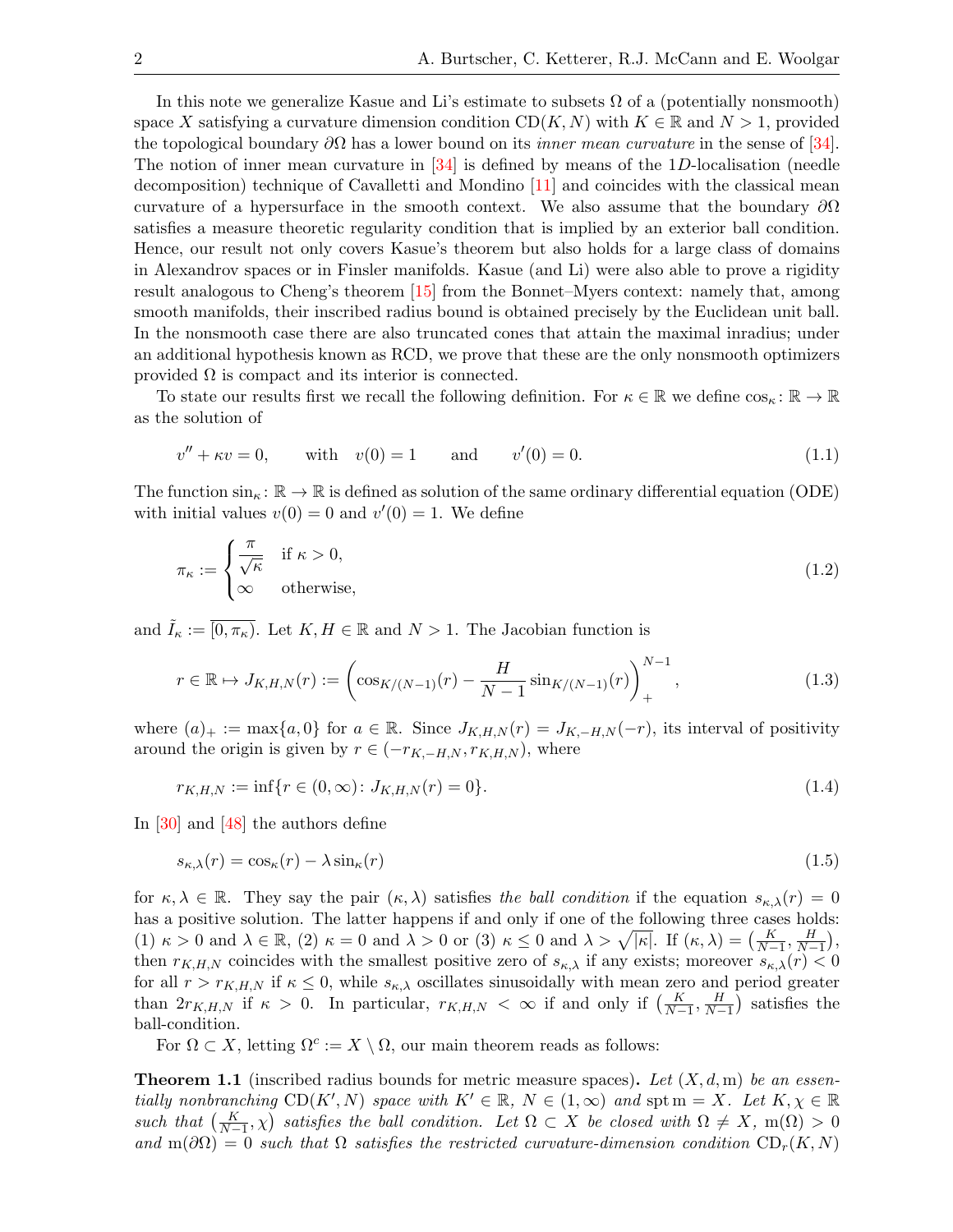for  $K \in \mathbb{R}$  (Definition [2.3\)](#page-5-0) and  $\partial\Omega = S$  has finite inner curvature (Definition [2.17\)](#page-10-0). Assume the inner mean curvature  $H_S^ \overline{S}$  satisfies  $H_S^- \ge \chi(N-1)$  m<sub>S</sub>-a.e. where m<sub>S</sub> denotes the surface measure (Definition [2.15\)](#page-10-1). Then

<span id="page-2-1"></span>
$$
\text{InRad}\,\Omega \le r_{K,\chi(N-1),N},\tag{1.6}
$$

where InRad  $\Omega = \sup d_{\Omega} c(x)$  is the inscribed radius of  $\Omega$ . x∈Ω

The theorem generalizes previous results for Riemannian manifolds [\[30,](#page-27-0) [40\]](#page-27-1) and weighted Riemannian manifolds [\[38,](#page-27-2) [39,](#page-27-3) [48\]](#page-28-0). Moreover Theorem [1.1](#page-1-0) also holds in the context of weighted Finsler manifolds and Alexandrov spaces and seems to be new in this context.

We also show:

<span id="page-2-0"></span>**Theorem 1.2** (stability). Consider  $(X, d, m)$  and  $\Omega \subset X$  as in the previous theorem. Then, for every  $\epsilon > 0$  there exists  $\delta > 0$  such that

InRad  $\Omega \leq r_{\bar{K},\bar{H},\bar{N}} + \epsilon$ 

provided  $K \ge \bar{K} - \delta$ ,  $H_S^- \ge \bar{H} - \delta$  m<sub>S</sub>-a.e. and  $N \le \bar{N} + \delta$  for  $\bar{K}, \bar{H} \in \mathbb{R}$  and  $\bar{N} \in (1, \infty)$ .

Remark 1.3 (definitions and improvements). Let us comment on the definitions in Theorem [1.1](#page-1-0) and generalizations.

- 1. The curvature-dimension conditions  $CD(K, N)$  and the restricted curvature-dimension condition  $CD_r(K, N)$  for an essentially nonbranching metric measure space  $(X, d, m)$  are defined in Definition [2.3.](#page-5-0) If  $(X, d, m)$  satisfies the condition CD(K, N) then  $\Omega \neq \emptyset$  trivially satisfies  $CD_r(K, N)$  for the same K. For this we note that for essentially nonbranching  $CD(K, N)$  spaces,  $L^2$ -Wasserstein geodesics between m-absolutely continuous probability measures are unique [\[10\]](#page-26-3).
- 2. Appendix [A](#page-20-0) extends the conclusions of Theorems [1.1](#page-1-0) and [1.2](#page-2-0) to the case where the  $CD(K, N)$  hypothesis is replaced by the measure contraction property  $MCP(K, N)$  proposed in [\[46,](#page-27-11) [49\]](#page-28-1), still under the essentially nonbranching hypothesis.
- 3. The backward mean curvature bound introduced in Appendix [B](#page-22-0) also suffices for the conclusion of the above theorems, provided the finiteness assumed of the inner curvature of  $\partial\Omega = S$  is replaced by the requirement that the surface measure m<sub>S0</sub> be Radon. This alternate framework also suffices for the rigidity result of Theorem [1.4](#page-4-0) below. It is related to but distinct from a notion presented in [\[13\]](#page-26-0).
- 4. The property "having finite inner curvature" (Definition [2.17\)](#page-10-0) rules out inward pointing cusps and cones, and is implied by an exterior ball condition for  $\Omega$  (Lemma [2.21\)](#page-11-0). The surface measure  $m<sub>S</sub>$  is defined in Definition [2.15.](#page-10-1)
- 5. For S with finite inner curvature, the definition of generalized inner mean curvature  $H_S^-$ S is given in Definition [2.17.](#page-10-0) Let us briefly sketch the idea. Using a needle decomposition associated to the signed distance function  $d_S := d_{\Omega} - d_{\Omega}c$ , one can disintegrate the reference measure m into needles, meaning into conditional measures  $\{m_{\alpha}\}_{{\alpha}\in Q}$  (for a quotient space Q) that are supported on curves  $\gamma_{\alpha}$  of maximal slope of d<sub>S</sub>. For q-almost every curve  $\gamma_{\alpha}$  with respect to the quotient measure q of m on Q, there exists a conditional density  $h_{\alpha}$  of  $m_{\alpha}$  with respect to the 1-dimensional Hausdorff measure  $\mathcal{H}^1$ . Then the inner mean curvature for m<sub>S</sub>-a.e.  $p = \gamma_\alpha(t_0) \in S$  is defined as  $\frac{d^-}{dt} \log h_\alpha(t_0) = H_S^ S<sub>S</sub>(p)$ . This left derivative quantifies the extent to which a given collection of needles are spreading (i.e., capturing more measure) as they exit  $\Omega$ . We postpone details to the Sections [2.3](#page-6-0) and [2.4.](#page-9-0) In the case  $(X, d, m) = (M, d_q, vol_q)$  for a Riemannian manifold  $(M, g)$  and  $\partial\Omega$  is a hypersurface the inner mean curvature coincides with the classical mean curvature.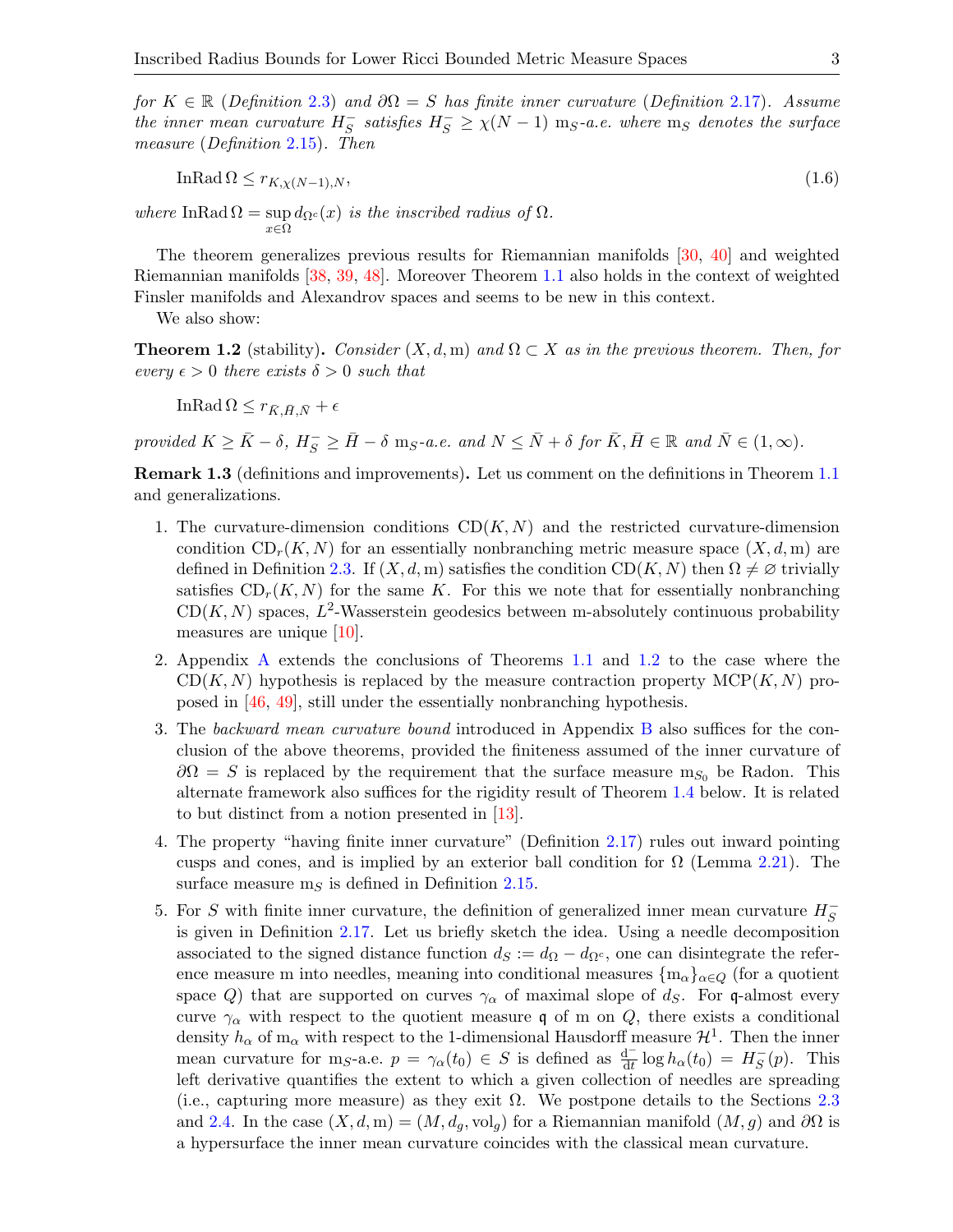6. Our assumptions cover the case of a Riemannian manifold with boundary: If  $(X, d, m)$  $(M, d_q, \text{vol}_q)$  for a *n*-dimensional Riemannian manifold  $(M, g)$  with boundary and Ricci lower bound ric<sub>M</sub>  $\geq K$ , then one can always construct a geodesically convex, *n*-dimensional Riemannian manifold  $M$  with boundary such that  $M$  isometrically embeds into  $M$ , and such that  $\text{ric}_{\tilde{M}} \geq K'$  [\[51\]](#page-28-2). In particular, one can consider M as a  $CD_r(K, n)$  space that is a subset of the CD(K', n) space  $(\tilde{M}, d_{\tilde{M}}, \text{vol}_{\tilde{M}})$  (Remark 5.8 in [\[34\]](#page-27-10)).

## 1.1 Cones and spherical suspension

For smooth, n-dimensional Riemannian manifolds with non-negative Ricci curvature and boundary that has mean curvature bounded from below by  $n-1$ , equality in the inradius estimate is obtained precisely by the Euclidean unit ball (see  $[30, 39, 40]$  $[30, 39, 40]$  $[30, 39, 40]$  $[30, 39, 40]$ ). In the nonsmooth case, truncated cones also attain the maximal inradius.

Let  $(X, d, m)$  be a metric measure space.

1. The Euclidean N-cone over  $(X, d, m)$  is defined as the metric measure space

$$
([0,\infty) \times X / \sim, d_{\text{Eucl}}, \mathbf{m}_{\text{Eucl}}^N) =: [0,\infty) \times_{\text{id}}^N X,
$$

where the equivalence relation  $\sim$  is defined by  $(s, x) \sim (t, y)$  if and only if either  $s = t = 0$ or  $(s, x) = (t, y)$ . The tip of the cone is denoted by o. The distance  $d_{\text{Eucl}}$  is defined by

$$
d_{\text{Eucl}}^2((t, x), (s, y)) := t^2 + s^2 - 2ts \cos[d(x, y) \wedge \pi],
$$

where  $a \wedge b := \min\{a, b\}$ , and the measure  $m_{\text{Eucl}}^N$  is given by  $r^N dr \otimes dm$ .

If an Euclidean N-cone  $[0, \infty) \times_{\text{id}}^N X$  is a manifold then  $X = \mathbb{S}^n$ ,  $N = n \in \mathbb{N}$  and  $[0, \infty) \times_{\text{id}}^n \mathbb{S}^n$ is isometric to  $\mathbb{R}^{n+1}$ .

2. The hyperbolic N-cone is defined similarly:

$$
([0,\infty) \times X / \sim, d_{\text{Hyp}}, \mathbf{m}_{\text{Hyp}}^N) =: [0,\infty) \times_{\text{sinh}}^N X.
$$

The distance  $d_{\text{Hyp}}$  is defined by

$$
\cosh d_{\text{Hyp}}((t, x), (s, y)) := \cosh t \cosh s - \sinh t \sinh s \cos[d(x, y) \wedge \pi],
$$

and the measure  $m_{\rm Hyp}^N$  is given by  $\sinh^N r dr \otimes dm$ .

If a hyperbolic N-cone  $[0, \infty) \times_{\sinh}^N X$  is a manifold then  $X = \mathbb{S}^n$ ,  $N = n$  and  $[0, \infty) \times_{\sinh}^n \mathbb{S}^n$ is isometric to the n-dimensional hyperbolic plane.

3. Similar, the *spherical N-suspension* over  $(X, d, m)$  is defined as the metric space

$$
([0,\pi] \times X/\sim, d_{\text{Susp}}, \mathbf{m}_{\text{Susp}}^N) =: [0,\pi] \times_{\sin}^N X,
$$

where the equivalence relation  $\sim$  is now defined by  $(s, x) \sim (t, y)$  if and only if either  $s = t \in \{0, \pi\}$  or  $(s, x) = (t, y)$ . The distance  $d_{\text{Susp}}$  is defined by

$$
\cos d_{\text{Susp}}((t, x), (s, y)) := \cos t \cos s + \sin t \sin s \cos[d(x, y) \wedge \pi],
$$

and the measure  $m_{\text{Supp}}^N$  is given by  $\sin^N t \, dt \otimes dm$ .

If a sphercial N-cone  $[0, \pi] \times_{\text{sin}}^N X$  is a manifold then  $X = \mathbb{S}^n$ ,  $N = n \in \mathbb{N}$  and  $[0, \pi] \times_{\text{sin}}^n \mathbb{S}^n$ is isometric to the  $(n + 1)$ -dimensional standard sphere  $\mathbb{S}^{n+1}$ .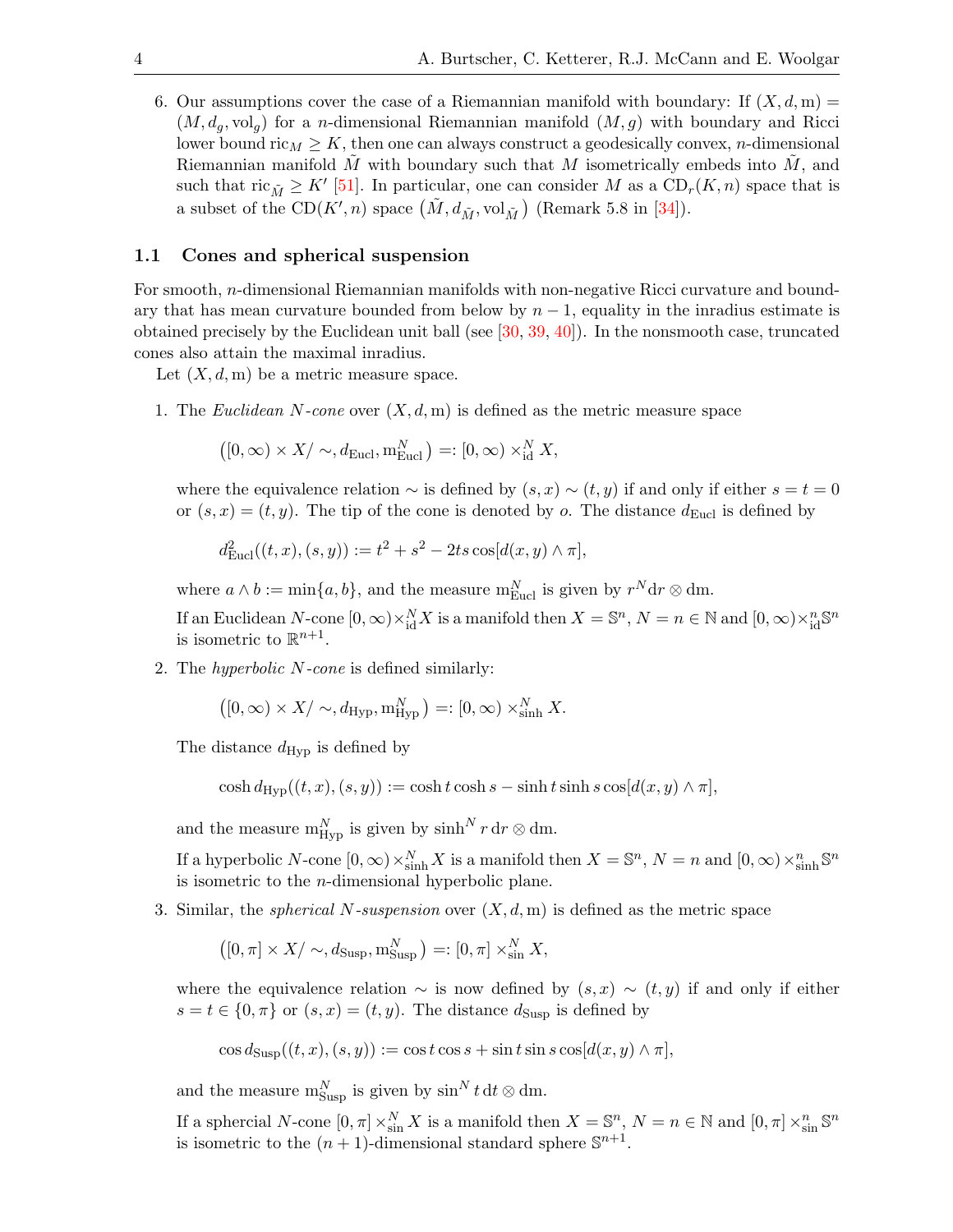In each case 0 may also be used to denote the equivalence class of the points  $(0, x)$ .

The next result shows that in an appropriate setting, cones and suspensions are the only maximizers of our inscribed radius bound. This requires the Riemannian curvature-dimension condition  $RCD(K, N)$  (Definition [4.1\)](#page-14-0), a strengthening of the curvature-dimension condition that rules out Finsler manifolds and yields isometric rigidity theorems for metric measure spaces. This condition is crucial in the proof of the next theorem, since it permits us to exploit the volume cone rigidity theorem by DePhilippis and Gigli [\[17\]](#page-26-4). For  $K > 0$  one can view Theorem [1.4](#page-4-0) as a version of the maximal diameter theorem [\[32\]](#page-27-12) adapted to mean convex subsets of RCD spaces. For rigidity results pertaining to other inequalities in nonsmooth or even discrete settings, see recent work of Ketterer [\[33\]](#page-27-13), Nakajima, Shioya [\[45\]](#page-27-14) and Cushing et al. [\[16\]](#page-26-5).

<span id="page-4-0"></span>**Theorem 1.4** (rigidity). Let  $(X, d, m)$  be  $RCD(K, N)$  for  $K \in \mathbb{R}$  and  $N \in (1, \infty)$  and let  $\Omega \subset X$ be closed with  $\Omega \neq X$ , m( $\Omega$ ) > 0, connected and non-empty interior  $\Omega^{\circ}$ , and m( $\partial \Omega$ ) = 0. We assume that  $K \in \{N-1, 0, -(N-1)\}\$ ,  $\partial\Omega = S$  has finite inner curvature,  $S \neq \{pt\}$ , and the inner mean curvature  $m_S$ -a.e. satisfies  $H_S^- \geq \chi(N-1) \in \mathbb{R}$ . Then, there exists  $x \in X$  such that

$$
d_{\Omega^c}(x) = \text{InRad}\,\Omega = r_{K,\chi(N-1),N}
$$

if and only if  $r_{K,\chi(N-1),N} < \infty$  and there exists an RCD(N – 2, N – 1) space Y such that  $\Omega^{\circ}$ becomes isometric to the ball  $B_{r_{K,x(N-1),N}}(0)$  of radius  $r_{K,x(N-1),N}$  around the cone tip in  $\tilde{I}_{\frac{K}{N-1}} \times_{\sin_{K}}^{N-1}$  $\sum_{\sin K/(N-1)}^{N-1} Y$ , when each is equipped with the induced intrinsic distance which it inherits from its ambient space. Here  $\tilde{I}_{\frac{K}{N-1}} := \overline{\left[0, \pi_{\frac{K}{N-1}}\right)}$ .

The theorem generalizes corresponding rigidity results for Riemannian manifolds [\[30,](#page-27-0) [40\]](#page-27-1) and weighted Riemannian manifolds [\[38,](#page-27-2) [39,](#page-27-3) [48\]](#page-28-0).

Remark 1.5 (easy direction). In the above rigidity theorem one direction is obvious. Let us explore this just for the case  $K = 0$  and  $\chi = 1$ .

Let Y be an RCD( $N-2, N-1$ ) space. Both the Euclidean N-cone  $X = [0, \infty) \times_{\text{id}}^N Y$ and its truncation  $\Omega = [0,1] \times_{\text{id}}^N Y$  are geodesically convex and satisfy RCD $(0, N)$  [\[31\]](#page-27-15). The distance function  $d_{\Omega^c}$  from  $(X, d, m)$  restricted to  $\Omega$  is given by  $d_{\Omega^c}(t, x) = 1 - t$ . In particular,  $r_{0,N-1,N} = d_{\Omega^c}((0,x)) = d_{\Omega^c}(0) = 1.$ 

Moreover, S has (inner) mean curvature equal to  $N-1$  in the sense of Definition [2.17](#page-10-0) in  $X = [0, \infty) \times_{\text{id}}^{N-1} Y$ . Indeed, we can see that points  $(s, x)$  and  $(t, y)$  in  $\Omega$  lie on the same needle if and only if either  $x = y$  or  $st = 0$ . Hence, the needles in  $\Omega$  for the corresponding 1D-localization are  $t \in (0,1) \mapsto \gamma(t) = (1-t,x), x \in Y$ . One can also easily check that  $h_{\gamma}^{1/N-1}(t) = t$  for all needles  $\gamma$  in the corresponding disintegration of m | $\Omega$ . Hence  $H_{\partial\Omega}^- \equiv N - 1$ .

**Remark 1.6.** We may allow  $S = \{pt\}$  in Theorem [1.4](#page-4-0) if we adopt the convention that  $Y = \{pt\}$ satisfies  $RCD(N-2, N-1)$  for all  $N > 1$ . This would correspond to case (1) of De Philippis and Gigli's classification, Theorem [4.2](#page-14-1) below.

# 2 Preliminaries

## 2.1 Curvature-dimension condition

Let  $(X, d)$  be a complete and separable metric space and let m be a locally finite Borel measure. We call  $(X, d, m)$  a metric measure space. We always assume spt  $m = X$  and  $X \neq \{pt\}.$ 

The length of a continuous curve  $\gamma: [a, b] \to X$  is  $L(\gamma) = \sup \left\{ \sum_{i=1}^{k-1} d(\gamma(t_i), \gamma(t_{i+1})) \right\} \in$  $[0,\infty]$  where the supremum is w.r.t. any subdivision of  $[a,b]$  given by  $a = t_1 \le t_2 \le \cdots \le t_{k-1} \le$  $t_k = b$  and  $k \in \mathbb{N}$ . Obviously  $L(\gamma) \geq d(\gamma(a), \gamma(b))$ ; a geodesic refers to any continuous curve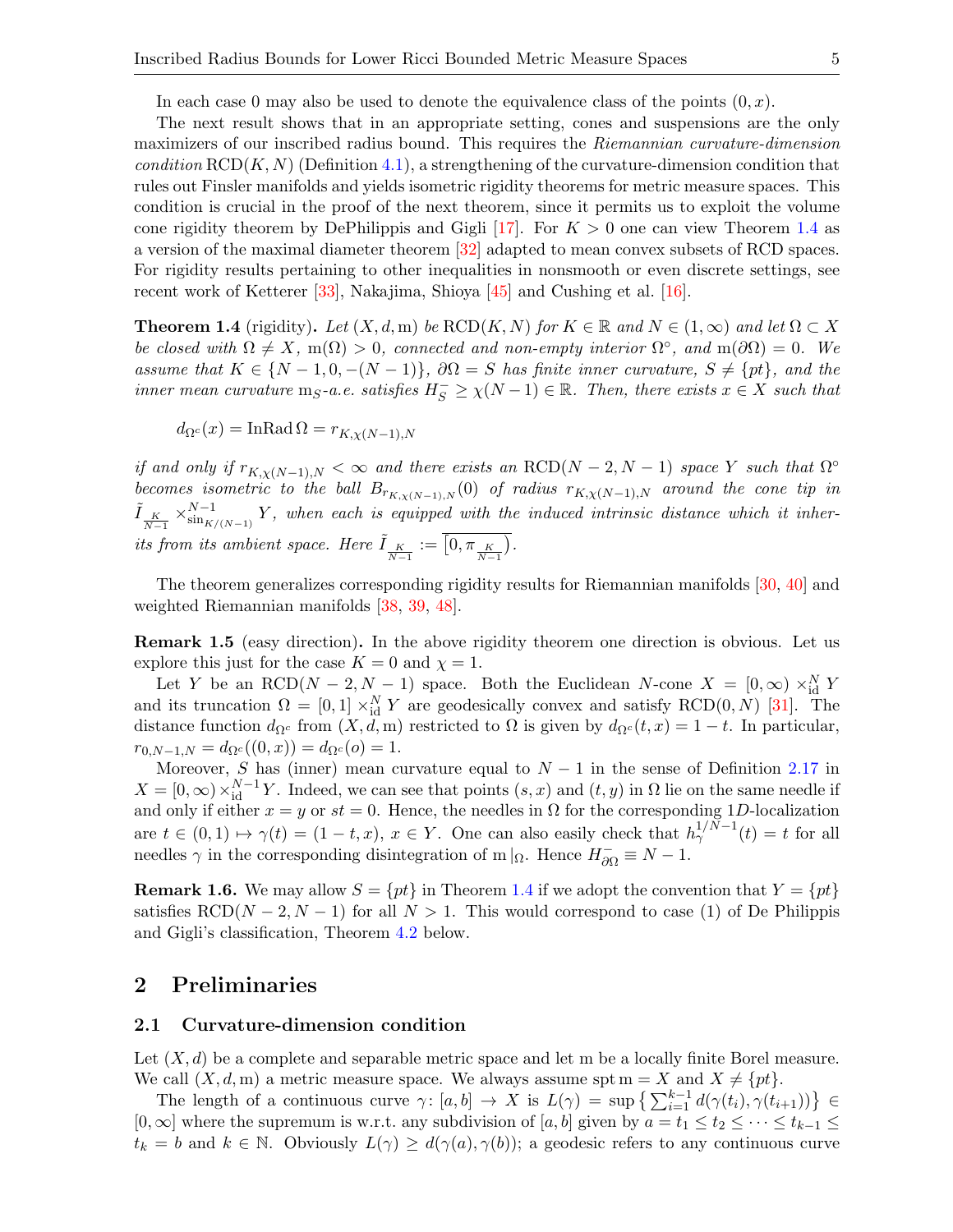$\gamma: [a, b] \to X$  saturating this bound. We denote the set of constant speed geodesics  $\gamma: [0, 1] \to X$ with  $\mathcal{G}(X)$ ; these are characterized by the identity

$$
d(\gamma_s, \gamma_t) = (t - s)d(\gamma_0, \gamma_1)
$$

for all  $0 \le s \le t \le 1$ . For  $t \in [0,1]$  let  $e_t: \gamma \in \mathcal{G}(X) \mapsto \gamma(t)$  be the evaluation map. A subset of geodesics  $F \subset \mathcal{G}(X)$  is said to be *nonbranching* if for any two geodesics  $\gamma, \gamma \in F$  such that there exists  $\epsilon \in (0,1)$  with  $\gamma|_{(0,\epsilon)} = \hat{\gamma}|_{(0,\epsilon)}$ , it follows that  $\gamma = \hat{\gamma}$ .

**Example 2.1** (Euclidean geodesics). When  $X \subset \mathbb{R}^n$  is convex and  $d(x, y) = |x - y|$  then  $\mathcal{G}(X)$ consists of the affine maps  $\gamma: [0,1] \to X$ .

The set of (Borel) probability measures on  $(X, d, m)$  is denoted with  $\mathcal{P}(X)$ , the subset of probability measures with finite second moment is  $\mathcal{P}^2(X)$ , the set of probability measures in  $\mathcal{P}^2(X)$  that are m-absolutely continuous is denoted with  $\mathcal{P}^2(X,\mathrm{m})$  and the subset of measures in  $\mathcal{P}^2(X,\mathrm{m})$  with bounded support is denoted with  $\mathcal{P}_b^2(X,\mathrm{m})$ .

The space  $\mathcal{P}^2(X)$  is equipped with the L<sup>2</sup>-Wasserstein distance  $W_2$ , e.g., [\[50\]](#page-28-3). A dynamical optimal coupling is a probability measure  $\Pi \in \mathcal{P}(\mathcal{G}(X))$  such that  $t \in [0,1] \mapsto (e_t)_\# \Pi$  is a  $W_2$ geodesic in  $\mathcal{P}^2(X)$  where  $(e_t)_\# \Pi$  denotes the push-forward under the map  $\gamma \mapsto e_t(\gamma) := \gamma(t)$ . The set of dynamical optimal couplings  $\Pi \in \mathcal{P}(\mathcal{G}(X))$  between  $\mu_0, \mu_1 \in \mathcal{P}^2(X)$  is denoted with  $OptGeo(\mu_0, \mu_1).$ 

A metric measure space  $(X, d, m)$  is called *essentially nonbranching* if for any pair  $\mu_0, \mu_1 \in$  $\mathcal{P}^2(X,\mathrm{m})$  any  $\Pi \in \mathrm{OptGeo}(\mu_0,\mu_1)$  is concentrated on a set of nonbranching geodesics.

**Definition 2.2** (distortion coefficients). For  $K \in \mathbb{R}$ ,  $N \in (0,\infty)$  and  $\theta \geq 0$  we define the distortion coefficient as

$$
t \in [0,1] \mapsto \sigma_{K,N}^{(t)}(\theta) := \begin{cases} \frac{\sin_{K/N}(t\theta)}{\sin_{K/N}(\theta)} & \text{if } \theta \in [0, \pi_{K/N}), \\ \infty & \text{otherwise,} \end{cases}
$$

where  $\pi_{\chi} := \infty$  if  $\chi \leq 0$  and  $\pi_{\chi} := \frac{\pi}{\sqrt{\chi}}$  if  $\chi > 0$ . Here  $\sin_{K/N}$  was defined after [\(1.1\)](#page-1-1), and  $\sigma_{K,N}^{(t)}(0) = t$ . Moreover, for  $K \in \mathbb{R}$ ,  $N \in [1,\infty)$  and  $\theta \geq 0$  the modified distortion coefficient is defined as

$$
t \in [0, 1] \mapsto \tau_{K,N}^{(t)}(\theta) := t^{\frac{1}{N}} \left[ \sigma_{K,N-1}^{(t)}(\theta) \right]^{1-\frac{1}{N}},
$$

where our conventions are  $0 \cdot \infty := 0$  and  $\infty^0 := 1$ .

<span id="page-5-0"></span>Definition 2.3 (curvature-dimension conditions [\[41,](#page-27-16) [49\]](#page-28-1)). An essentially nonbranching metric measure space  $(X, d, m)$  satisfies the *curvature-dimension condition* CD(K, N) for  $K \in \mathbb{R}$  and  $N \in [1,\infty)$  if for every  $\mu_0, \mu_1 \in \mathcal{P}_b^2(X,\mathrm{m})$  there exists a dynamical optimal coupling  $\Pi$  between  $\mu_0$ and  $\mu_1$  such that for all  $t \in (0,1)$ 

<span id="page-5-1"></span>
$$
\rho_t(\gamma_t)^{-\frac{1}{N}} \ge \tau_{K,N}^{(1-t)}(d(\gamma_0, \gamma_1))\rho_0(\gamma_0)^{-\frac{1}{N}} + \tau_{K,N}^{(t)}(d(\gamma_0, \gamma_1))\rho_1(\gamma_1)^{-\frac{1}{N}} \quad \text{for} \quad \Pi\text{-a.e. } \gamma \in \mathcal{G}(X),
$$
\n(2.1)

where  $(e_t)_\# \Pi = \rho_t \,\text{m}$ .

Now instead suppose  $(X, d, m)$  satisfies  $CD(K', N')$  for some  $K' \in \mathbb{R}$  and  $N' \geq 1$ . We say a subset  $\Omega \subset X$  with  $m(\Omega) > 0$  satisfies the restricted curvature-dimension condition  $CD_r(K, N)$ if for every dynamical optimal coupling  $\Pi$  with  $(e_t)_\# \Pi(\Omega) = 1$  for all  $t \in [0,1]$  and  $\mu_0, \mu_1 \in$  $\mathcal{P}_{b}^{2}(X, m), (2.1)$  $\mathcal{P}_{b}^{2}(X, m), (2.1)$  holds for all  $t \in [0, 1].$ 

<span id="page-5-2"></span>**Remark 2.4** (locally compact geodesic spaces). A CD(K, N) space  $(X, d, m)$  for  $N \in [1, \infty)$  is geodesic and locally compact. Hence, by the metric Hopf–Rinow theorem the space is proper (i.e., Heine–Borel) [\[7,](#page-26-6) Theorem 2.5.28].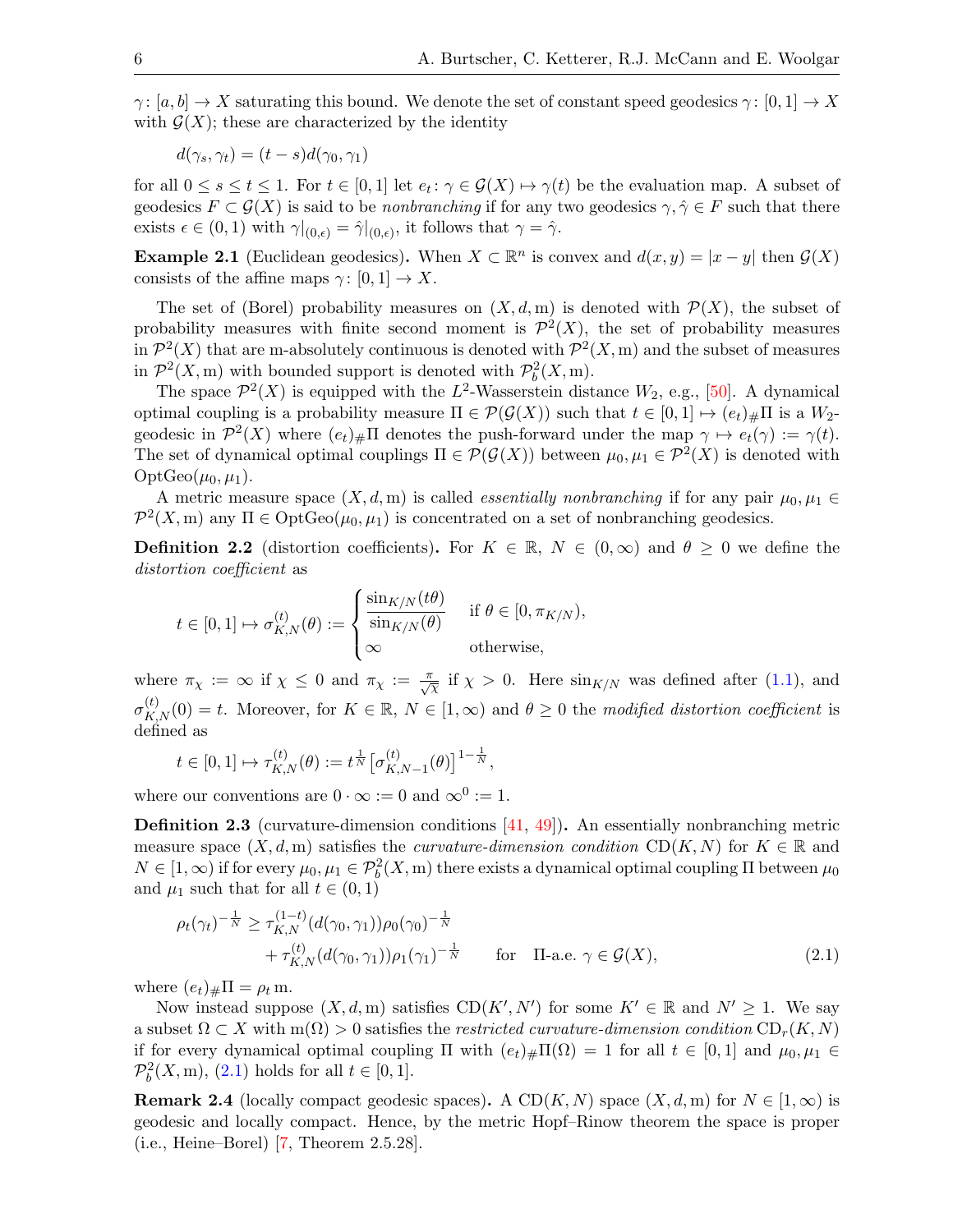## 2.2 Disintegration of measures

For further details about the content of this section we refer to [\[22,](#page-27-17) Section 452].

Let  $(R, R)$  be a measurable space, and let  $\mathfrak{Q} : R \to Q$  be a map for a set Q. One can equip Q with the  $\sigma$ -algebra Q that is induced by  $\mathfrak{Q}$  where  $B \in \mathcal{Q}$  if  $\mathfrak{Q}^{-1}(B) \in \mathcal{R}$ . Given a measure m on  $(R, R)$ , one can define its quotient measure q on Q via the push-forward  $\mathfrak{Q}_{\#}$  m =: q.

<span id="page-6-1"></span>Definition 2.5 (disintegration of measures). A disintegration of a probability measure m that is consistent with  $\mathfrak{Q}$  is a map  $(B, \alpha) \in \mathcal{R} \times Q \mapsto \mathfrak{m}_{\alpha}(B) \in [0, 1]$  such that it follows

- m<sub>α</sub> is a probability measure on  $(R, R)$  for every  $\alpha \in Q$ ,
- $\alpha \mapsto m_{\alpha}(B)$  is q-measurable for every  $B \in \mathcal{R}$ ,

and for all  $B \in \mathcal{R}$  and  $C \in \mathcal{Q}$  the consistency condition

$$
m(B \cap \mathfrak{Q}^{-1}(C)) = \int_C m_{\alpha}(B)\mathfrak{q}(d\alpha)
$$

holds. We use the notation  ${m_\alpha}_{\alpha\in Q}$  for such a disintegration. We call the measures  $m_\alpha$ conditional probability measures or conditional measures. A disintegration  $\{m_\alpha\}_{\alpha\in\mathcal{O}}$  consistent with  $\Omega$  is called strongly consistent if for q-a.e.  $\alpha$  we have  $m_{\alpha}(\Omega^{-1}(\alpha)) = 1$ .

The following theorem is standard:

**Theorem 2.6** (existence of unique disintegrations). Assume that  $(R, \mathcal{R}, m)$  is a countably generated probability space and  $R = \bigcup_{\alpha \in Q} R_{\alpha}$  is a partition of R. Let  $\mathfrak{Q} : R \to Q$  be the quotient map associated to this partition, that is  $\alpha = \mathfrak{Q}(x)$  if and only if  $x \in R_{\alpha}$  and assume the corresponding quotient space  $(Q, Q)$  is a Polish space.

Then, there exists a strongly consistent disintegration  ${m_\alpha}_{\alpha\in Q}$  of m with respect to  $\mathfrak{Q}: R\rightarrow Q$ that is unique in the following sense: if  ${m'_{\alpha}}_{\alpha \in Q}$  is another consistent disintegration of m with respect to  $\mathfrak{Q}$  then  $m_{\alpha} = m'_{\alpha}$  for  $\mathfrak{q}$ -a.e.  $\alpha \in Q$ .

### <span id="page-6-0"></span>2.3 1D-localization

In this section we will recall the basics of the localization technique introduced by Cavalletti and Mondino for 1-Lipschitz functions as a nonsmooth analog of Klartag's needle decomposition: needle refers to any geodesic along which the Lipschitz function attains its maximum slope, also called transport rays here and by Klartag and others [\[20,](#page-26-7) [21,](#page-27-18) [36\]](#page-27-19). The presentation follows Sections 3 and 4 in [\[11\]](#page-26-1). We assume familiarity with basic concepts in optimal transport (for instance [\[50\]](#page-28-3)).

Let  $(X, d, m)$  be a proper metric measure space (with spt  $m = X$  as we always assume). Let  $u: X \to \mathbb{R}$  be a 1-Lipschitz function. Then the transport ordering

 $\Gamma_u := \{(x, y) \in X \times X : u(y) - u(x) = d(x, y)\}\$ 

is a d-cyclically monotone set, and one defines  $\Gamma_u^{-1} = \{(x, y) \in X \times X : (y, x) \in \Gamma_u\}.$ 

Note that we switch orientation in comparison to [\[11\]](#page-26-1) where Cavalletti and Mondino define  $\Gamma_u$ as  $\Gamma_u^{-1}$ .

The union  $\Gamma_u \cup \Gamma_u^{-1}$  defines a relation  $R_u$  on  $X \times X$ , and  $R_u$  induces the *transport set with* endpoint and branching points

$$
\mathcal{T}_{u,e} := P_1(R_u \setminus \{(x,y): x = y \in X\}) \subset X,
$$

where  $P_1(x, y) = x$ . For  $x \in \mathcal{T}_{u,e}$  one defines  $\Gamma_u(x) := \{y \in X : (x, y) \in \Gamma_u\}$ , and similarly  $\Gamma_u^{-1}(x)$ and  $R_u(x)$ . Since u is 1-Lipschitz,  $\Gamma_u$ ,  $\Gamma_u^{-1}$  and  $R_u$  are closed, as are  $\Gamma_u(x)$ ,  $\Gamma_u^{-1}(x)$  and  $R_u(x)$ .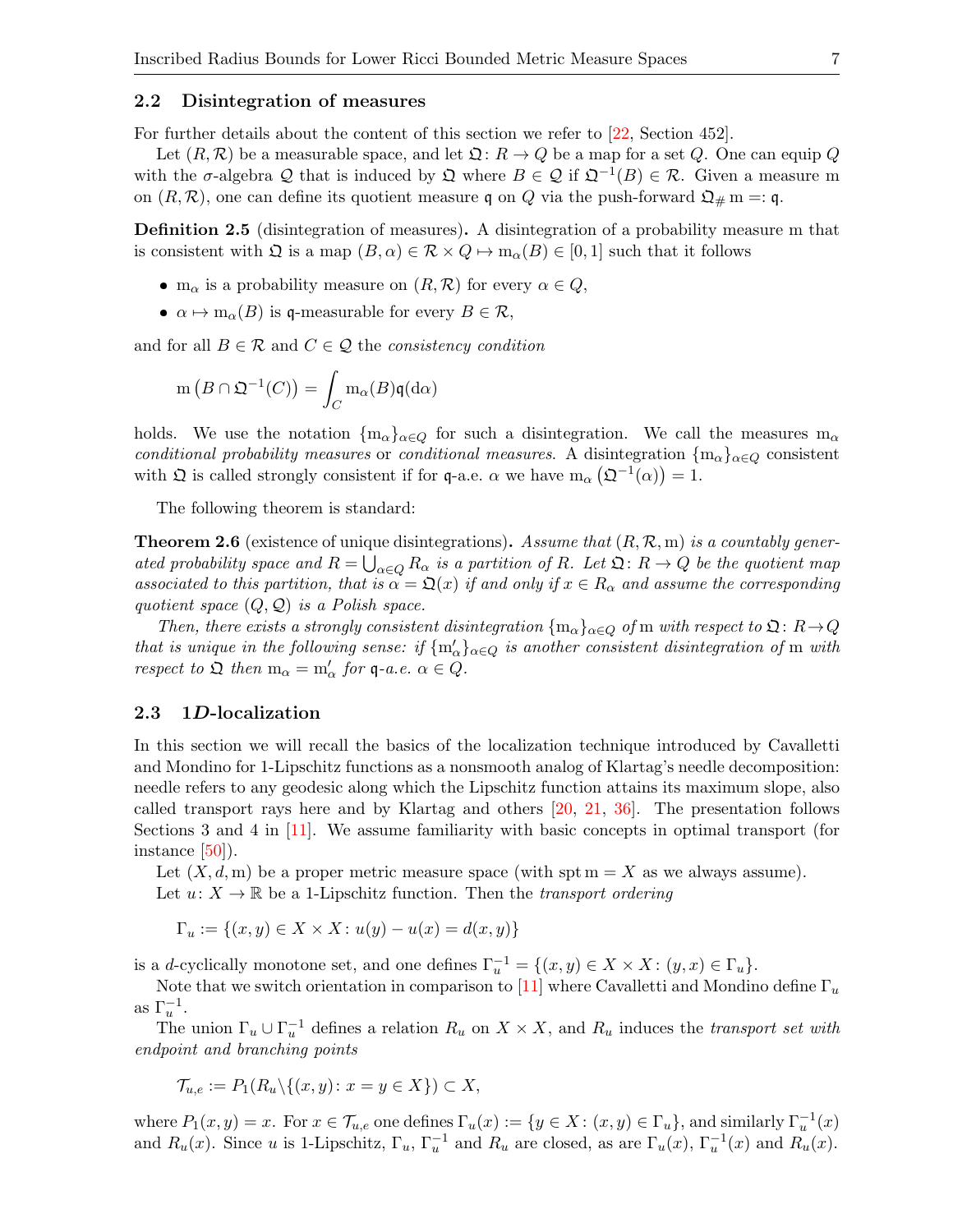The forward and backward branching points are defined respectively as

$$
A_{+} := \{ x \in \mathcal{T}_{u,e} \colon \exists z, w \in \Gamma_u(x) \& (z,w) \notin R_u \},\newline A_{-} := \{ x \in \mathcal{T}_{u,e} \colon \exists z, w \in \Gamma_u^{-1}(x) \& (z,w) \notin R_u \}.
$$

Then one considers the (*nonbranched*) transport set as  $\mathcal{T}_u := \mathcal{T}_{u,e} \setminus (A_+ \cup A_-)$  and the (*nonbranched)* transport relation as the restriction of  $R_u$  to  $\mathcal{T}_u \times \mathcal{T}_u$ .

Thesets  $\mathcal{T}_{u,e}$ ,  $A_+$  and  $A_-$  are  $\sigma$ -compact ([\[11,](#page-26-1) Remark 3.3] and [\[8,](#page-26-8) Lemma 4.3] respectively), and  $\mathcal{T}_u$  is a Borel set. In [\[8,](#page-26-8) Theorem 4.6] Cavalletti shows that the restriction of  $R_u$  to  $\mathcal{T}_u \times \mathcal{T}_u$ is an equivalence relation. Hence, from  $R_u$  one obtains a partition of  $\mathcal{T}_u$  into a disjoint family of equivalence classes  $\{X_{\alpha}\}_{{\alpha}\in Q}$ . There exists a measurable section  $s: \mathcal{T}_u \to \mathcal{T}_u$  [\[8,](#page-26-8) Proposition 5.2], such that if  $(x, s(x)) \in R_u$  and  $(y, x) \in R_u$  then  $s(x) = s(y)$ , and Q can be identified with the image of  $\mathcal{T}_u$  under s. Every  $X_\alpha$  is isometric to an interval  $I_\alpha \subset \mathbb{R}$  (cf. [\[11,](#page-26-1) Lemma 3.1] and the comment after Proposition 3.7 in [\[11\]](#page-26-1)) via a distance preserving map  $\gamma_{\alpha} : I_{\alpha} \to X_{\alpha}$  where  $\gamma_{\alpha}$  is parametrized such that  $d(\gamma_\alpha(t), s(\gamma_\alpha(t))) = \text{sign}(\gamma_\alpha(t))t$ ,  $t \in I_\alpha$ , and where sign x is the sign of  $u(x) - u(s(x))$ . The map  $\gamma_{\alpha} : I_{\alpha} \to X$  extends to a geodesic also denoted  $\gamma_{\alpha}$  and defined on the closure  $\overline{I}_{\alpha}$  of  $I_{\alpha}$ . We set  $\overline{I}_{\alpha} = [a(X_{\alpha}), b(X_{\alpha})]$ .

Then, the quotient map  $\mathfrak{Q} : \mathcal{T}_u \to Q$  given by the section s above is measurable, and we set  $\mathfrak{q} := \mathfrak{Q}_\# \mathrm{m}|_{\mathcal{T}_u}$ . Hence, we can and will consider Q as a subset of X, namely the image of s, equipped with the induced measurable structure, and  $\mathfrak q$  as a Borel measure on X. By inner regularity we replace Q with a Borel set  $Q'$  such that  $\mathfrak{q}(Q \setminus Q') = 0$  and in the following we denote  $Q'$  by  $Q$  (compare with [\[11,](#page-26-1) Proposition 3.5] and the following remarks).

In [\[12,](#page-26-9) Theorem 3.3], Cavalletti and Mondino extend Definition [2.5](#page-6-1) to disintegrate measures m which are merely  $\sigma$ -finite by using a positive function f on X to relate m to a probability measure  $f(x)$  dm(x). Using the framework of this extension, which we also adopt, they prove:

<span id="page-7-0"></span>**Theorem 2.7** (disintegration into needles/transport rays). Let  $(X, d, m)$  be a geodesic metric measure space with spt m = X and  $\sigma$ -finite m. Let  $u: X \to \mathbb{R}$  be a 1-Lipschitz function, let  ${X_{\alpha}}_{\alpha\in Q}$  be the induced partition of  $\mathcal{T}_u$  via  $R_u$ , and let  $\mathfrak{Q}$ :  $\mathcal{T}_u \to Q$  be the induced quotient map as above. Then, there exists a unique strongly consistent disintegration  $\{\mathfrak{m}_{\alpha}\}_{{\alpha}\in Q}$  of  $\mathfrak{m}|_{\mathcal{T}_u}$ with respect to  $\mathfrak{Q}$ .

Now, we assume that  $(X, d, m)$  is an essentially nonbranching  $CD(K, N)$  space for  $K \in \mathbb{R}$  and  $N > 1$ . Recall the Bishop–Gromov inequality holds and m is therefore  $\sigma$ -finite. The following is [\[12,](#page-26-9) Lemma 3.4].

<span id="page-7-1"></span>**Lemma 2.8** (negligibility of branching points). Let  $(X, d, m)$  be an essentially nonbranching  $CD(K, N)$  space for  $K \in \mathbb{R}$  and  $N \in (1, \infty)$  with spt  $m = X$ . Then, for any 1-Lipschitz function  $u: X \to \mathbb{R}, \text{ it follows } m(\mathcal{T}_{u,e} \backslash \mathcal{T}_u) = 0.$ 

The initial and final points are defined by

$$
\mathfrak{a}:=\big\{x\in \mathcal{T}_{u,e}\colon \Gamma_u^{-1}(x)=\{x\}\big\},\qquad \mathfrak{b}:=\{x\in \mathcal{T}_{u,e}\colon \Gamma_u(x)=\{x\}\}.
$$

In [\[9,](#page-26-10) Theorem 7.10] it was proved that under the assumption of the previous lemma there exists  $\hat{Q} \subset Q$  with  $\mathfrak{q}(Q \backslash \hat{Q}) = 0$  such that for  $\alpha \in \hat{Q}$  one has  $\overline{X_{\alpha}} \backslash \mathcal{T}_{u} \subset \mathfrak{a} \cup \mathfrak{b}$ . In particular, for  $\alpha \in \hat{Q}$ we have

<span id="page-7-2"></span>
$$
R_u(x) = \overline{X_{\alpha}} \supset X_{\alpha} \supset (R_u(x))^{\circ} \qquad \forall x \in \mathfrak{Q}^{-1}(\alpha) \subset \mathcal{T}_u,
$$
\n
$$
(2.2)
$$

where  $(R_u(x))$ <sup>°</sup> denotes the relative interior of the closed set  $R_u(x)$ .

The following is [\[12,](#page-26-9) Theorem 3.5].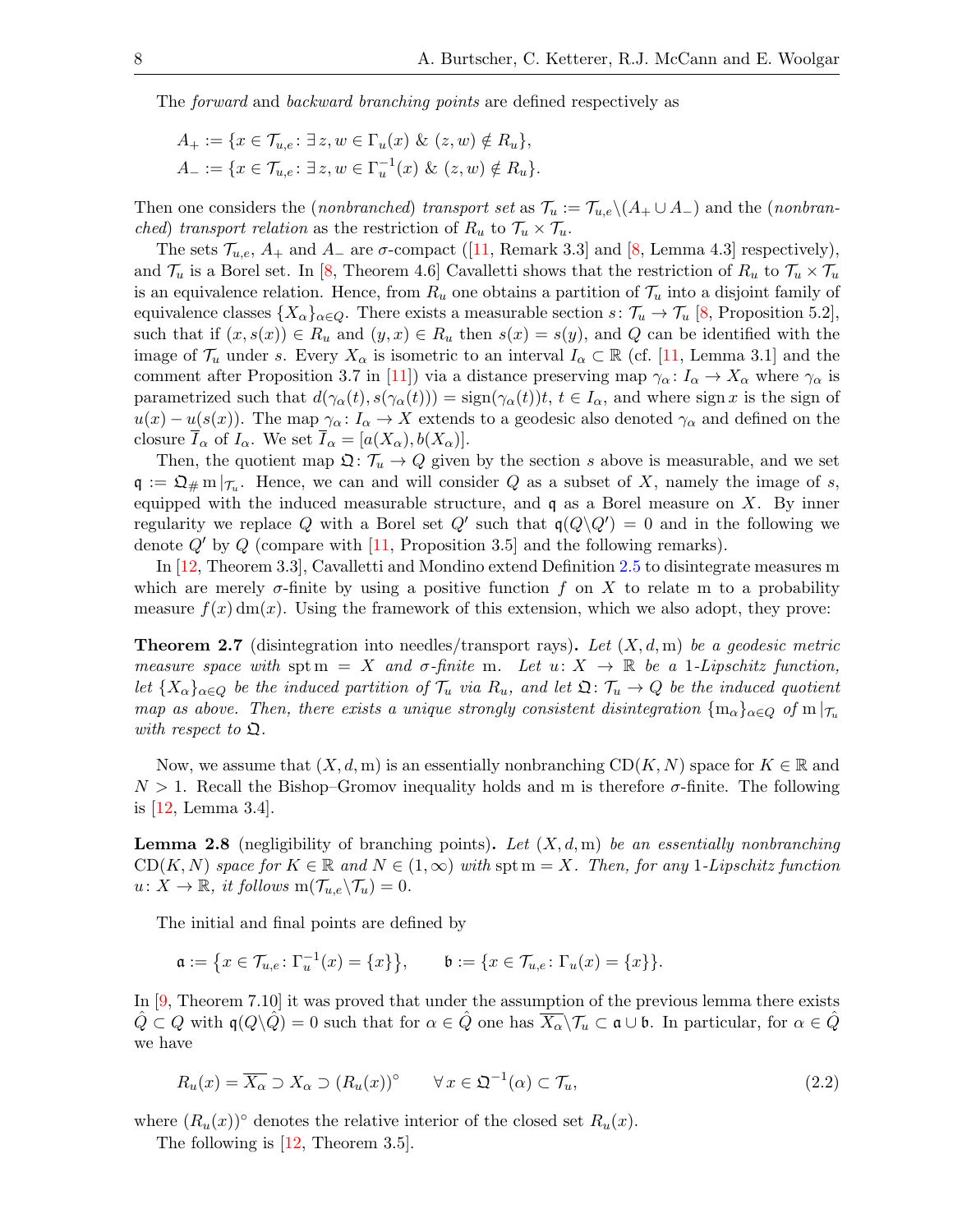<span id="page-8-3"></span>**Theorem 2.9** (conditional measures inherit curvature-dimension bounds). Let  $(X, d, m)$  be an essentially nonbranching  $CD(K, N)$  space with spt  $m = X, K \in \mathbb{R}$  and  $N \in (1, \infty)$ . For any 1-Lipschitz function  $u: X \to \mathbb{R}$ , let  $\{\mathfrak{m}_{\alpha}\}_{{\alpha}\in Q}$  denoted the disintegration of  $\mathfrak{m}|_{\mathcal{T}_u}$  from Theorem [2.7](#page-7-0) which is strongly consistent with the quotient map  $\mathfrak{Q}:\mathcal{T}_u\to Q$ . Then there exists Q such that  $\mathfrak{q}(Q\setminus\tilde{Q}) = 0$  and  $\forall \alpha \in \tilde{Q}$ ,  $m_{\alpha}$  is a Radon measure with  $dm_{\alpha} = h_{\alpha} d\mathcal{H}^{1}|_{X_{\alpha}}$  and  $(X_{\alpha}, d, m_{\alpha})$ verifies the condition  $CD(K, N)$ . More precisely, for all  $\alpha \in Q$  it follows that

<span id="page-8-0"></span>
$$
h_{\alpha}(\gamma_t)^{\frac{1}{N-1}} \ge \sigma_{K/N-1}^{(1-t)}(|\dot{\gamma}|)h_{\alpha}(\gamma_0)^{\frac{1}{N-1}} + \sigma_{K/N-1}^{(t)}(|\dot{\gamma}|)h_{\alpha}(\gamma_1)^{\frac{1}{N-1}}
$$
(2.3)

for every affine map  $\gamma: [0, 1] \to (a(X_{\alpha}), b(X_{\alpha})).$ 

<span id="page-8-6"></span>**Remark 2.10** (semiconcave densities on needles). The property  $(2.3)$  yields that  $h_{\alpha}$  is locally Lipschitz continuous on  $(a(X_{\alpha}), b(X_{\alpha}))$  [\[11,](#page-26-1) Section 4], and that  $h_{\alpha} : (a(X_{\alpha}), b(X_{\alpha})) \to (0, \infty)$ satisfies

<span id="page-8-1"></span>
$$
\frac{\mathrm{d}^2}{\mathrm{d}r^2}h_{\alpha}^{\frac{1}{N-1}} + \frac{K}{N-1}h_{\alpha}^{\frac{1}{N-1}} \le 0 \qquad \text{on } (a(X_{\alpha}), b(X_{\alpha})) \text{ in distributional sense;}
$$
 (2.4)

in particular,  $h_{\alpha}^{\frac{1}{N-1}}$  is semiconcave on  $(a(X_{\alpha}), b(X_{\alpha}))$ , hence admits left and right derivatives at each point.

Conversely, it is well-known that any function  $h_{\alpha} \geq 0$  satisfying [\(2.4\)](#page-8-1) can be chosen to be continuous up to its endpoints and that this extension then satisfies [\(2.3\)](#page-8-0); see also Remark [2.12.](#page-8-2)

<span id="page-8-5"></span>**Remark 2.11.** We observe the following from the proof of [\[11,](#page-26-1) Theorem 4.2]: when  $\Omega \subset X$ satisfies the restricted condition  $CD_r(K', N)$  and the 1-Lipschitz function  $u = d_{\Omega^c}$  is chosen to be the distance function to  $\Omega^c$ , then  $h_{\gamma}$  satisfies [\(2.3\)](#page-8-0) with K' replacing K.

Let us be a little bit more precise here. For the proof of Theorem 4.2 in  $[11]$  the authors construct  $L^2$ -Wasserstein geodesics between m-absolutely continuous probability measures such that the corresponding optimal dynamical plans are supported on transport geodesics of the 1-Lipschitz function  $\phi$  that appears in the statement of [\[11,](#page-26-1) Theorem 4.2].

In our situation, when  $\phi$  is actually  $d_{\Omega^c}$ , all transport geodesics of positive length are inside of  $\Omega$ . Hence, the  $L^2$ -Wasserstein geodesics constructed by Cavalletti and Mondino are concentrated in  $\Omega$  and the restricted condition  $CD_r(K', N)$  applies. Then we can follow verbatim the proof of Theorem 4.2 in [\[11\]](#page-26-1).

<span id="page-8-2"></span>**Remark 2.12** (extended densities). The Bishop–Gromov volume monotonicity implies that  $h_{\alpha}$ can always be extended to continuous function on  $[a(X_{\alpha}), b(X_{\alpha})]$  [\[12,](#page-26-9) Remark 2.14]. Then [\(2.3\)](#page-8-0) holds for every affine map  $\gamma: [0,1] \to [a(X_{\alpha}), b(X_{\alpha})]$ . We set  $(h_{\alpha} \circ \gamma_{\alpha}(r)) \cdot 1_{[a(X_{\alpha}), b(X_{\alpha})]} = h_{\alpha}(r)$ and consider  $h_{\alpha}$  as function that is defined everywhere on R. We also consider  $\frac{d}{dr}h_{\alpha} : X_{\alpha} \to \mathbb{R}$ defined a.e. via  $\frac{d}{dr}(h_{\alpha} \circ \gamma_{\alpha})(r) = \frac{d}{dr}h_{\alpha}(r)$ .

It is standard knowledge that the derivatives from the right and from the left

$$
\frac{d^+}{dr}h_\alpha(r) = \lim_{t \downarrow 0} \frac{h_\alpha(r+t) - h_\alpha(r)}{t}, \qquad \frac{d^-}{dr}h_\alpha(r) = \lim_{t \uparrow 0} \frac{h_\alpha(r+t) - h_\alpha(r)}{t}
$$

exist for  $r \in [a(X_{\alpha}), b(X_{\alpha}))$  and  $r \in (a(X_{\alpha}), b(X_{\alpha})]$  respectively. Moreover, we set  $\frac{d^{+}}{dr}$  $\frac{\mathrm{d}^+}{\mathrm{d}r}h_\alpha = -\infty$ in  $b(X_{\alpha})$  and  $\frac{d^{-}}{dr}h_{\alpha} = \infty$  in  $a(X_{\alpha})$ .

<span id="page-8-4"></span>**Remark 2.13** (generic geodesics). In the following we set  $Q^{\dagger} := \tilde{Q} \cap \hat{Q}$ , where  $\tilde{Q}$  and  $\hat{Q}$  index the transport rays identified between Lemma [2.8](#page-7-1) and Theorem [2.9.](#page-8-3) Then,  $q(Q\backslash Q^{\dagger})=0$  and for every  $\alpha \in Q^{\dagger}$  the inequality [\(2.3\)](#page-8-0) and [\(2.2\)](#page-7-2) hold. We also set  $\mathfrak{Q}^{-1}(Q^{\dagger}) =: \mathcal{T}_u^{\dagger} \subset \mathcal{T}_u$  and  $\bigcup_{x \in \mathcal{T}_u^{\dagger}} R_u(x) =: \mathcal{T}_{u,e}^{\dagger} \subset \mathcal{T}_{u,e}.$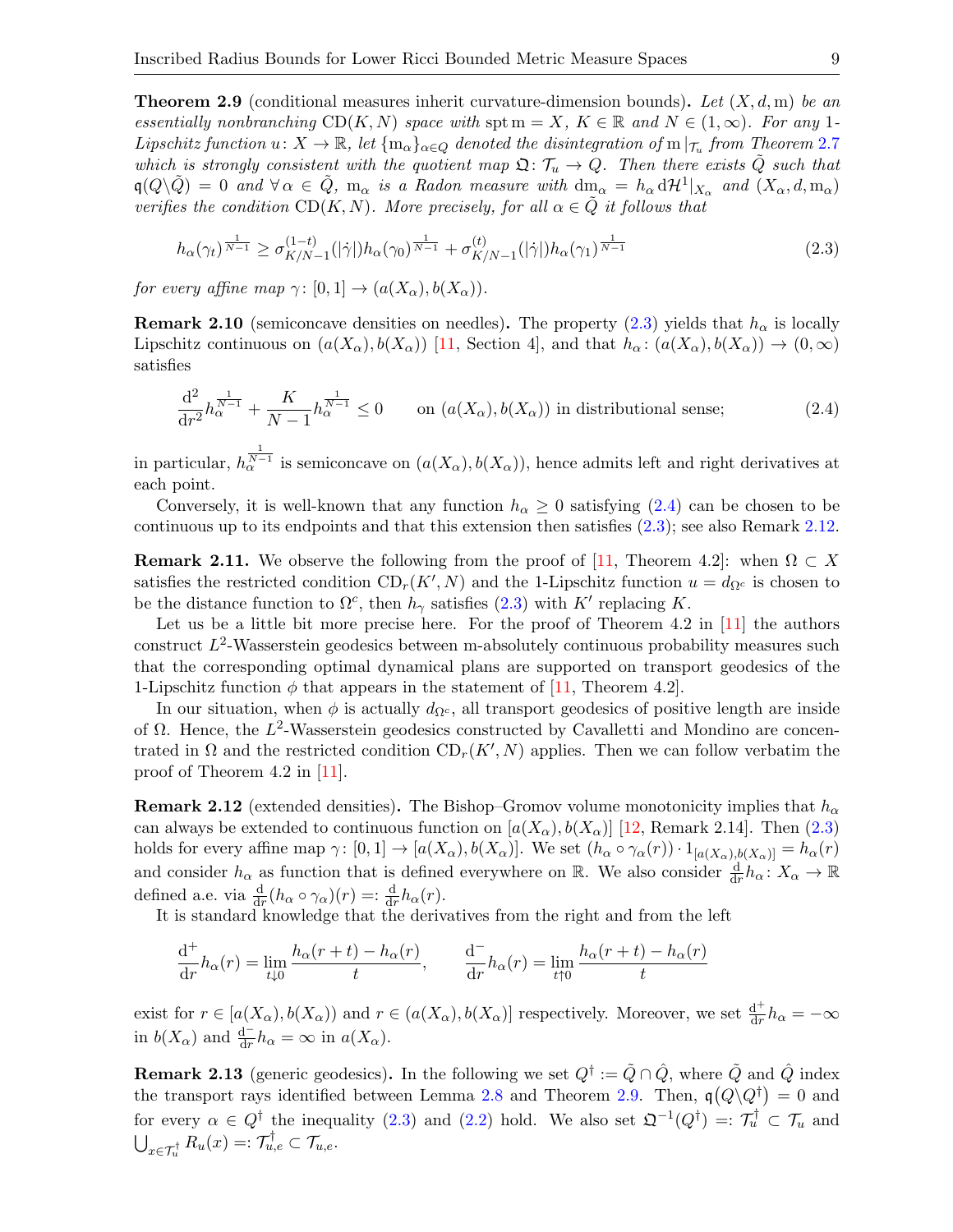## <span id="page-9-0"></span>2.4 Generalized mean curvature

Let  $(X, d, m)$  be a metric measure space as in Theorem [2.9.](#page-8-3) Let  $\Omega \subset X$  be a closed subset, and let  $S = \partial \Omega$  such that m(S) = 0. The function  $d_{\Omega}: X \to \mathbb{R}$  is given by

$$
d_{\Omega}(x) := \inf_{y \in \Omega} d(x, y).
$$

The signed distance function  $d<sub>S</sub>$  for S is given by

 $d_S := d_{\Omega} - d_{\Omega^c}: X \to \mathbb{R}.$ 

It follows that  $d_S(x) = 0$  if and only if  $x \in S$ , and  $d_S \leq 0$  if  $x \in \Omega$  and  $d_S \geq 0$  if  $x \in \Omega^c$ . It is clear that  $d_S|_{\Omega} = -d_{\Omega^c}$  and  $d_S|_{\Omega^c} = d_{\Omega}$ . Setting  $v = d_S$  we can also write

$$
d_S(x) = sign(v(x))d({v = 0}, x), \quad \forall x \in X.
$$

Since X is proper,  $d_S$  is 1-Lipschitz [\[12,](#page-26-9) Remarks 8.4 and 8.5]. Let  $\Omega^{\circ}$  denote the topological interior of  $Ω$ .

Let  $\mathcal{T}_{d_S,e}$  be the transport set of  $d_S$  with end- and branching points. We have  $\mathcal{T}_{d_S,e} \supset X\backslash S$ . In particular, we have  $m(X\setminus \mathcal{T}_{d_S})=0$  by Lemma [2.8](#page-7-1) and  $m(S)=0$ . Therefore, by Theorem [2.9](#page-8-3) the 1-Lipschitz function  $d_S$  induces a partition  $\{X_\alpha\}_{\alpha\in\mathcal{O}}$  of  $(X, d, m)$  up to a set of measure zero for a measurable quotient space Q, and a disintegration  $\{m_{\alpha}\}_{{\alpha}\in Q}$  that is strongly consistent with the partition. The subset  $X_{\alpha}$ ,  $\alpha \in Q$ , is the image of a distance preserving map  $\gamma_{\alpha} : I_{\alpha} \to X$  for an interval  $I_{\alpha} \subset \mathbb{R}$  with  $\overline{I}_{\alpha} = [a(X_{\alpha}), b(X_{\alpha})] \ni 0$ .

We consider  $Q^{\dagger} \subset Q$  as in Remark [2.13.](#page-8-4) One has the representation

$$
m(B) = \int_{Q} m_{\alpha}(B) d\mathfrak{q}(\alpha) = \int_{Q^{\dagger}} \int_{\gamma_{\alpha}^{-1}(B)} h_{\alpha}(r) dr d\mathfrak{q}(\alpha)
$$

for all Borel  $B \subset X$ .

For any transport ray  $X_\alpha$  with  $\alpha \in Q^{\dagger}$ , it follows that  $d_S(\gamma_\alpha(b(X_\alpha))) \geq 0$  and  $d_S(\gamma_\alpha(a(X_\alpha)))$  $\leq 0$  (for instance compare with [\[12,](#page-26-9) Remark 4.12]).

<span id="page-9-1"></span>**Remark 2.14** (measurability and zero-level selection). It is easy to see that  $A := \mathfrak{Q}^{-1}(\mathfrak{Q}(S \cap$  $(\mathcal{T}_{d_S})\subset \mathcal{T}_{d_S}$  is a measurable subset. The *reach*  $A\subset \mathcal{T}_{d_S}$  is defined such that  $\forall \alpha \in \mathfrak{Q}(A)$  we have  $X_{\alpha} \cap S = \{ \gamma(t_{\alpha}) \} \neq \emptyset$  for a unique  $t_{\alpha} \in I_{\alpha}$ . Then, the map  $\hat{s} \colon \gamma(t) \in A \mapsto \gamma(t_{\alpha}) \in S \cap \mathcal{T}_{d_S}$ is a measurable section (i.e., selection) on  $A \subset \mathcal{T}_{d_S}$ , and one can identify the measurable set  $\mathfrak{Q}(A) \subset Q$  with  $A \cap S$  and can parameterize  $\gamma_{\alpha}$  such that  $t_{\alpha} = 0$ .

This measurable section  $\hat{s}$  on A is fixed for the rest of the paper. The reach A is the union of all disjoint needles that intersect with  $\partial\Omega$  – possibly in  $a(X_{\alpha})$  (or in  $b(X_{\alpha})$ ) provided  $a(X_{\alpha})$ (respectively  $b(X_{\alpha})$ ) belongs to  $I_{\alpha}$ . We shall also define the *inner reach*  $B_{\text{in}}$  as the union of all needles disjoint from  $\overline{\Omega^c}$  and the *outer reach*  $B_{\text{out}}$  as the union of all needles disjoint from  $\Omega$ . The superscript  $\dagger$  will be used indicate intersection with  $\mathcal{T}_d^{\dagger}$  $d_S^{\dagger}$ . Thus

$$
A \cap \mathcal{T}_{d_S}^{\dagger} =: A^{\dagger}
$$
 and  $\bigcup_{x \in A^{\dagger}} R_{d_S}(x) =: A_e^{\dagger}.$ 

The sets  $A^{\dagger}$  and  $A^{\dagger}_e$  are measurable, and also

<span id="page-9-2"></span>
$$
B_{\text{in}}^{\dagger} := \Omega^{\circ} \cap \mathcal{T}_{d_{S}}^{\dagger} \setminus A^{\dagger} \subset \mathcal{T}_{d_{S}}^{\dagger} \quad \text{and} \quad B_{\text{out}}^{\dagger} := \Omega^{\circ} \cap \mathcal{T}_{d_{S}}^{\dagger} \setminus A^{\dagger} \subset \mathcal{T}_{d_{S}} \tag{2.5}
$$

as well as  $\bigcup_{x \in B_{\text{out}}^{\dagger}} R_{d_S}(x) =: B_{\text{out},e}^{\dagger}$  and  $\bigcup_{x \in B_{\text{in}}^{\dagger}} R_{d_S}(x) =: B_{\text{in},e}^{\dagger}$  are measurable.

The map  $\alpha \in \mathfrak{Q}(A^{\dagger}) \mapsto h_{\alpha}(0) \in \mathbb{R}$  is measurable (see [\[9,](#page-26-10) Proposition 10.4]).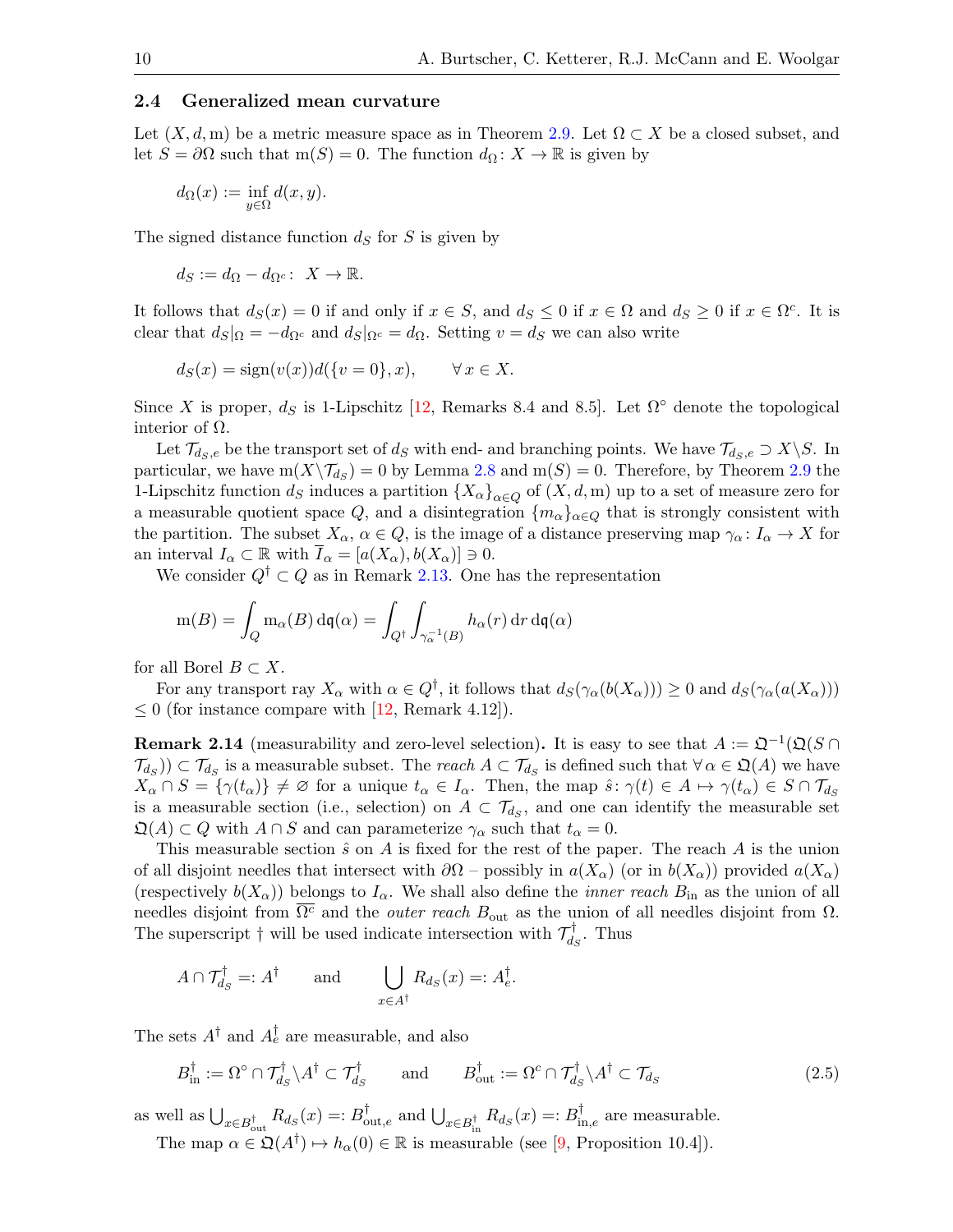<span id="page-10-1"></span>**Definition 2.15** (surface measures). Taking  $S = \partial\Omega$  as above, we use the disintegration of Remark [2.14](#page-9-1) to define the *surface measure* m<sub>S</sub> via

$$
\int \phi(x) \, dm_S(x) := \int_{\mathfrak{Q}(A^\dagger)} \phi(\gamma_\alpha(0)) h_\alpha(0) \, \mathrm{d}\mathfrak{q}(\alpha)
$$

for any bounded and continuous function  $\phi: X \to \mathbb{R}$ . That is, m<sub>S</sub> is the push-forward of the measure  $h_{\alpha}(0) d\mathfrak{q}(\alpha)|_{\mathfrak{Q}(A^{\dagger})}$  under the map  $\hat{s} \colon \gamma \in \mathfrak{Q}(A^{\dagger}) \mapsto \gamma(0) \in S$ .

<span id="page-10-2"></span>Remark 2.16 (surface measure via ray maps). Let us briefly explain the previous definition from the viewpoint of the ray map  $[11,$  Definition 3.6 or its precursor from the smooth setting  $[21]$ . For the definition we fix a measurable extension  $s_0: \mathcal{T}_{d_S} \to \mathcal{T}_{d_S}$  such that  $s_0|_{A^{\dagger}} = \hat{s}$  as in Remark [2.14.](#page-9-1) As was explained in Section [2.3](#page-6-0) such a section allows us to identify the quotient space Q with a Borel subset in X up to a set of q-measure 0. Following  $[11]$ , Definition 3.6 we define the ray map

$$
g\colon\ \mathcal{V}\subset\mathfrak{Q}(A\cup B_{\mathrm{in}})\times(-\infty,0]\to X
$$

into  $\Omega$  and its domain  $\mathcal V$  via its graph

$$
\text{graph}(g) = \{ (\alpha, t, x) \in \mathfrak{Q}(A) \times \mathbb{R} \times \Omega \colon x \in X_{\alpha}, -d(x, \alpha) = t \}
$$
  

$$
\cup \{ (\alpha, t, x) \in \mathfrak{Q}(B_{\text{in}}) \times \mathbb{R} \times \Omega \colon x \in X_{\alpha}, -d(x, \gamma_{\alpha}(b(X_{\alpha}))) = t \}.
$$

This is exactly the ray map as in [\[11\]](#page-26-1) up to a reparametrisation for  $\alpha \in \mathfrak{Q}(B_{\rm in})$ . Note that  $g(\alpha, 0) = \gamma_\alpha(0) = \alpha$  and  $g(\alpha, t) = \gamma_\alpha(t)$  if  $\alpha \in \mathfrak{Q}(A)$  but  $\gamma_\alpha(t + d(b(X_\alpha), \alpha)) = g(\alpha, t)$  for  $\alpha \in \mathfrak{Q}(B_{\rm in})$ . Then the disintegration for a non-negative  $\phi \in C_b(\Omega)$  takes the form

$$
\int_{\Omega} \phi \, dm = \int_{Q} \int_{\mathcal{V}_{\alpha}} \phi \circ g(\alpha, t) h_{\alpha} \circ g(\alpha, t) \, d\mathcal{L}^{1}(t) \, dq(\alpha),
$$

where  $V_{\alpha} = P_2(\mathcal{V} \cap {\alpha} \times \mathbb{R}) \subset \mathbb{R}$  and  $P_2(\alpha, t) = t$ . With Fubini's theorem the right hand side is

$$
\int_{\mathcal{V}} \phi \circ g(\alpha, t) h_{\alpha} \circ g(\alpha, t) d(\mathfrak{q} \otimes \mathcal{L}^{1})(\alpha, t) = \iint_{\mathcal{V}_{t}} \phi \circ g(\alpha, t) h_{\alpha} \circ g(\alpha, t) d\mathfrak{q}(\alpha) dt,
$$

where  $V_t = P_1(\mathcal{V} \cap Q \times \{t\}) \subset Q$  and  $P_1(\alpha, t) = \alpha$ . In particular, for  $\mathcal{L}^1$ -a.e.  $t \in \mathbb{R}$  the map  $\alpha \mapsto h_{\alpha} \circ g(\alpha, t)$  is measurable. Hence, for  $\mathcal{L}^1$ -a.e.  $t \in \mathbb{R}$  we define  $d\mathfrak{p}_t(\alpha) = h_{\alpha} \circ g(\alpha, t) d\mathfrak{q}|_{\mathcal{V}_t}(\alpha)$ on Q. Then disintegration takes the form

$$
\mathrm{m}\left|_{\Omega}=\mathrm{m}\left|_{\Omega\cap\mathcal{T}_{d_S}}\right.\mathrm{=}\int\limits\left(g(\cdot,t)\mathrm{d}t\right)\mathrm{d}t.
$$

Now, we can consider the push-forward  $m_{S_0} = g(\cdot, 0)_{\#}\mathfrak{p}_0$ . When  $B_{\text{in}} \neq \emptyset$  then  $m_{S_0}$  may be concentrated on a larger set than  $m_S$  but by construction one recognizes that  $m_S = m_{S_0}|_{A^{\dagger}}$ .

<span id="page-10-0"></span>**Definition 2.17** (inner mean curvature). Set  $S = \partial\Omega$  and let  $\{X_{\alpha}\}_{{\alpha}\in Q}$  be the disintegration induced by  $u := d_S$ . Recalling  $(2.5)$ , we say that S has finite inner (respectively outer) curvature if  $m(B_{in}^{\dagger}) = 0$  (respectively  $m(B_{out}^{\dagger}) = 0$ ), and S has *finite curvature* if  $m(B_{out}^{\dagger} \cup B_{in}^{\dagger}) = 0$ . If S has finite inner curvature we define the inner mean curvature of  $S$  m<sub>S</sub>-almost everywhere as

$$
p \in S \mapsto H_S^-(p) := \begin{cases} \frac{\mathrm{d}^-}{\mathrm{d}r}|_{r=0} \log h_\alpha \circ \gamma_\alpha(r) & \text{if } p = \gamma_\alpha(0) \in S \cap A^\dagger, \\ \infty & \text{if } p \in B_{\text{out},e}^\dagger \cap S, \end{cases}
$$

where we set  $\frac{d^{-}}{dr} \log h_{\alpha}(\gamma_{\alpha}(0)) = -\infty$  if  $h_{\alpha}(\gamma_{\alpha}(0)) = 0$ .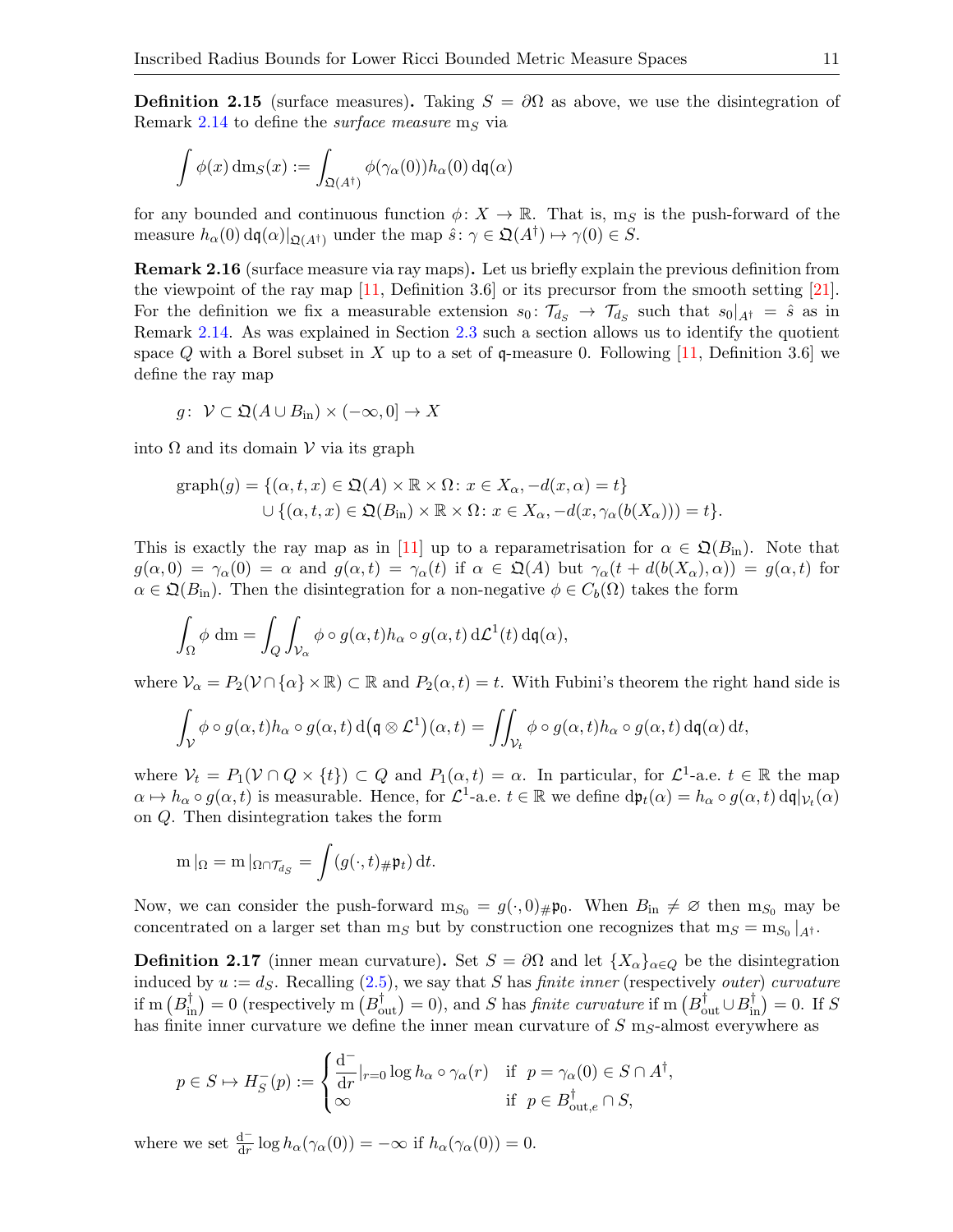Remark 2.18 ((sign) conventions). We point out two differences in comparison to [\[34\]](#page-27-10): For the definition of  $A^{\dagger}$  we do not remove points that lie in  $\frak{a}$  and  $\frak{b}$ , and we switched signs in the definition of inner mean curvature. The latter allows us to work with mean curvature bounded below instead of bounded above.

**Remark 2.19** (smooth case). Let us briefly address the case of a Riemannian manifold  $(M, g)$ equipped with a measure of the form dm =  $\Psi$ dvol<sub>g</sub> for  $0 < \Psi \in C^{\infty}(M)$  and  $\Omega$  with a boundary S which is a smooth compact submanifold. For every  $x \in S$  there exist  $a_x < 0$  and  $b_x > 0$  such that  $\gamma_x(r) = \exp_x(r \nabla d_S(x))$  is a minimal geodesic on  $(a_x, b_x) \subset \mathbb{R}$ , and we define

$$
\mathcal{U} = \{(x, r) \in S \times \mathbb{R} : r \in (a_x, b_x)\} \subset S \times \mathbb{R}
$$

and the map  $T: U \to M$  via  $T(x,r) = \gamma_x(r)$ . The map T is a diffeomorphism on U, with  $vol_q(M\setminus T(\mathcal{U}))=0$  and the integral of  $\phi\in C(M)$  can be computed effectively by the following formula:

$$
\int \phi \, dm = \int_S \int_{a_x}^{b_x} \phi \circ T(x,r) \det DT_{(x,r)}|_{T_xS} \Psi \circ T(x,r) \, dr \, dvol_S(x),
$$

where  $vol_S$  is the induced Riemannian surface measure on S. By comparison with the needle technique disintegration it is not difficult to see that  $dm_S = \Psi \text{dvol}_S$ . Moreover, the open needles for  $d_S$  are the geodesics  $\gamma_x \colon (a_x, b_x) \to M$  and the densities  $h_x(r)$  are given by  $c(x) \det DT_{(x,r)}\Psi \circ$  $T(x, r)$  for some normalization constant  $c(x)$ ,  $x \in S$ .

A direct computation then yields

$$
\frac{\mathrm{d}}{\mathrm{d}r}\log h_x(0) = H_S(x) + \langle \nabla d_S(x), \nabla \log \Psi \rangle(x), \qquad \forall x \in S,
$$

where  $H<sub>S</sub>$  is the standard mean curvature, i.e., the trace of the second fundamental form of S.

**Definition 2.20** (exterior ball condition). Let  $\Omega \subset X$  and  $\partial \Omega = S$ . Then S satisfies the exterior ball condition if for all  $x \in S$  there exists  $r_x > 0$  and  $p_x \in \Omega^c$  such that  $d(x, p_x) = r_x$ and  $B_{r_x}(p_x) \subset \Omega^c$ . We say S satisfies a uniform exterior ball condition if there exists  $\delta > 0$  such that  $r_x \geq \delta$  for all  $x \in S$ .

<span id="page-11-0"></span>**Lemma 2.21** (exterior ball criterion for finite inner curvature). Let  $\Omega \subset X$ . If  $S = \partial \Omega$  satisfies the exterior ball condition, then S has finite inner curvature.

**Proof.** Let S satisfy the exterior ball condition. Then for every  $x \in S$  there exists a point  $p_x \in \Omega^c$  and a geodesic  $\gamma_x: [0, r_x] \to \Omega^c$  from x to  $p_x$  such that  $L(\gamma_x) = d(x, p_x) = r_x$  and  $d(p_x, y) > r_x$  for any  $y \in S \setminus \{x\}$ . Hence,  $d_S(p_x) = r_x$  and the image of  $\gamma_x$  is contained in  $R_{d_S}(x)$ .

Recall the definition of  $Q^{\dagger} \subset Q$  (Remark [2.13\)](#page-8-4). Since  $Q^{\dagger}$  has full q-measure, it is enough to show that for all  $\alpha \in Q^{\dagger}$  the endpoint  $b(X_{\alpha}) > 0$ . Then also  $B_{\text{in}}^{\dagger} = \emptyset$ . Assume the contrary. Let  $\alpha' \in Q^{\dagger}$  and let  $\gamma' := \gamma_{\alpha'}$  be the corresponding geodesic such that  $b(X_{\alpha'}) = 0$ , that is  $\text{Im}(\gamma'_{\vert (a(X_{\alpha'}),0)}) \subset \Omega$ . The concatenation  $\gamma'' : (a(X_{\alpha'}),r_x) \to X$  of  $\gamma'$  with  $\gamma_x$  for  $x = \gamma'(0)$ satisfies  $\gamma''(0) = x$  and

<span id="page-11-1"></span>
$$
d(\gamma''(s), \gamma''(t)) \le d(\gamma''(s), x) + d(x, \gamma''(t)) = d_S(\gamma''(t)) - d_S(\gamma''(s)) \le d(\gamma''(s), \gamma''(t)) \quad (2.6)
$$

for  $s \in (a(X_{\alpha'}), 0]$  and  $t \in [0, r_x)$ .

Thus the inequalities in [\(2.6\)](#page-11-1) are actually equalities. Hence,  $\text{Im}(\gamma'') \subset R_{d_S}(\gamma''(s))$ , the points that are  $R_{ds}$ -related to  $\gamma''(s)$ . These are exactly the points y that satisfy [\(2.6\)](#page-11-1) with  $\gamma''(t)$  replaced with y. But this contradicts the requirement  $\overline{X_{\alpha'}} = R_{d_S}(\gamma''(s))$  from the definition of  $Q^{\dagger}$ .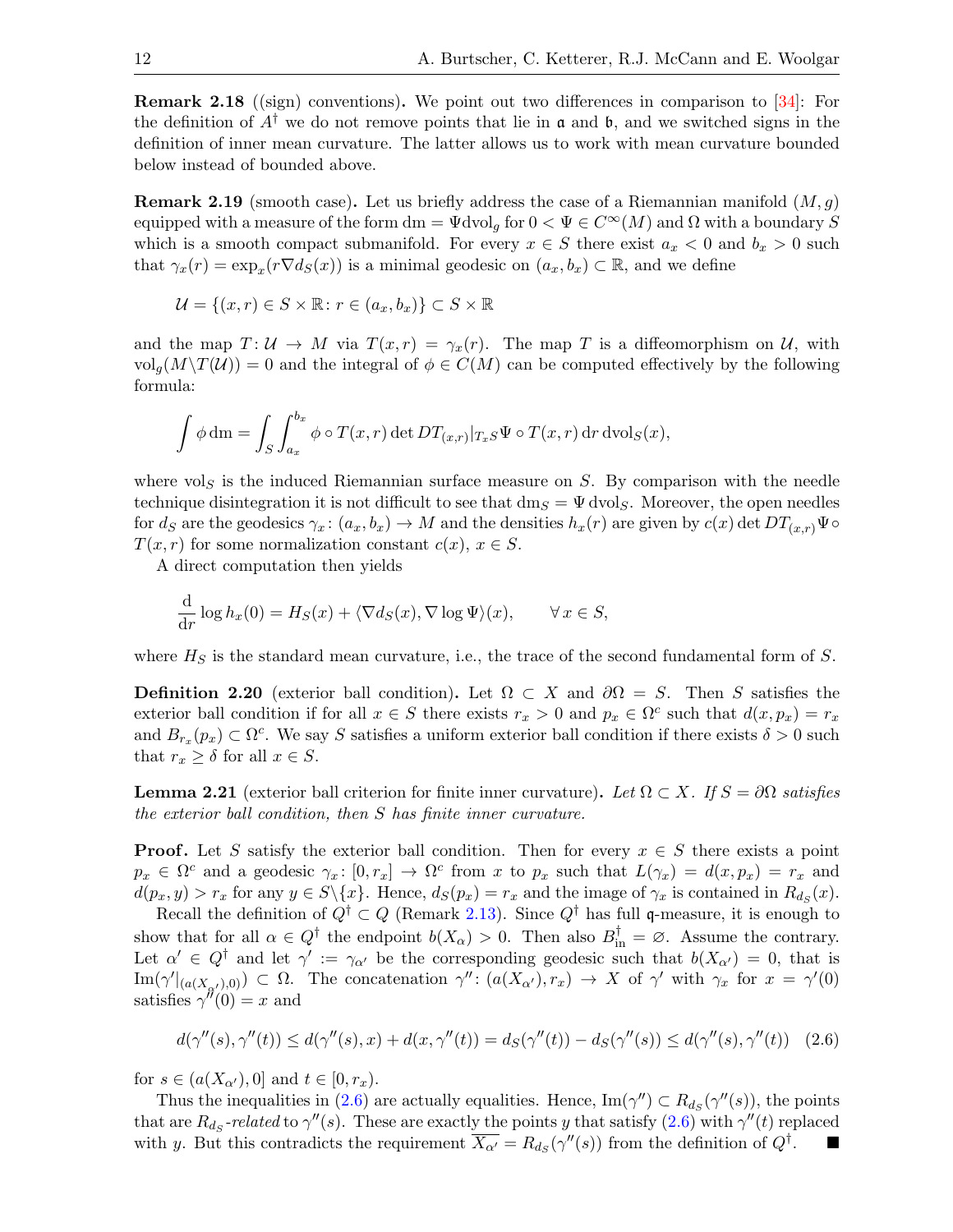Remark 2.22 (partial converse). As was pointed out to us by one of the referees the converse implication in Lemma [2.21](#page-11-0) holds in the following sense. If for  $x \in S \cap A$  then there exists  $p \in X$  that either belongs to  $\Omega^c$  or  $\Omega^{\circ}$  such that  $B_r(p)$  is either fully contained in  $\Omega^c$  or  $\Omega^{\circ}$  with  $r=d(p,x).$ 

Remark 2.23 (related literature). We note that the previous notion of mean curvature under the assumption that S has finite inner curvature, allows to assign to any point  $p \in S \cap A^{\dagger}$ a number that is the mean curvature of S at p. This was useful for proving the Heintze–Karcher inequality in [\[34\]](#page-27-10).

If one is just interested in lower bounds for the mean curvature, one can adapt a definition of Cavalletti–Mondino [\[13\]](#page-26-0). They define achronal future timelike complete Borel subsets in a Lorentz length space having forward mean curvature bounded below. We will not recall their definition for Lorentz length spaces but we give a corresponding definition for  $CD(K, N)$  metric measure spaces in the appendix of this article and outline how analogs of our results also hold for this notion of lower mean curvature bounds.

# 3 Proof of inradius bounds and stability (Theorems [1.1](#page-1-0) and [1.2\)](#page-2-0)

Recall the Jacobian  $J_{K,H,N}(r)$  and its maximal interval  $r \in (-r_{K,-H,N}, r_{K,H,N})$  of positivity around the origin defined in  $(1.1)$ – $(1.4)$ . To prove our main theorems requires a sort of belowtangent implication  $(3.2)$  of distorted power concavity  $(3.1)$  from  $[34]$ :

<span id="page-12-2"></span>**Lemma 3.1** (comparison inequality). Let h:  $[a, b] \rightarrow [0, \infty)$  be continuous such that  $a \leq 0 < b$ and every affine map  $\gamma: [0, 1] \to [a, b]$  satisfies

<span id="page-12-1"></span>
$$
h(\gamma_t)^{\frac{1}{N-1}} \ge \sigma_{K/(N-1)}^{(1-t)}(|\dot{\gamma}|)h(\gamma_0)^{\frac{1}{N-1}} + \sigma_{K/(N-1)}^{(t)}(|\dot{\gamma}|)h(\gamma_1)^{\frac{1}{N-1}} \qquad \forall \, t \in [0,1]. \tag{3.1}
$$

Then

<span id="page-12-0"></span>
$$
(h(r))^{\frac{1}{N-1}} \le (h(0))^{\frac{1}{N-1}} \cos_{\frac{K}{N-1}}(r) + \frac{d^+}{ds} \Big|_{s=0} (h(s))^{\frac{1}{N-1}} \sin_{\frac{K}{N-1}}(r) \qquad \forall r \in [a, b]. \tag{3.2}
$$

If  $h(0) > 0$ , it follows  $h(r)h(0)^{-1} \leq J_{K,H,N}(r)$  where  $H = -\frac{d^+}{dr}$  $\frac{d^+}{dr}\big|_{r=0}$  log  $h(r)$  and in particular  $b \leq r_{K,H,N}$ .

**Proof.** If  $a < 0$ , the lemma is exactly the statement of Corollary 4.3 in [\[34\]](#page-27-10).

For  $a = 0$  we pick  $r_n \downarrow 0$ . Then, the statement follows since  $\frac{d^+}{dr}$  $\frac{d^+}{dr}h(r)$  is continuous from the left for a semiconcave function h.

<span id="page-12-4"></span>**Remark 3.2** (reverse parameterization). If instead  $h: [a, b] \rightarrow [0, \infty)$  is continuous and every affine map  $\gamma: [0,1] \to [a, b]$  satisfies [\(3.1\)](#page-12-1) but  $a < 0 \leq b$ , then applying Lemma [3.1](#page-12-2) to  $h(r) :=$  $h(-r)$  yields  $-a \leq r_{K,\tilde{H},N}$  with  $\tilde{H} = \frac{d}{dr}$  $\frac{d^{-}}{dr}\big|_{r=0} \log h(r).$ 

**Proof of Theorem [1.1.](#page-1-0)** Let  $(X, d, m)$  be a  $CD(K', N)$  space and consider  $\Omega \subset X$  satisfying  $CD_r(K, N)$  as assumed in Theorem [1.1.](#page-1-0) Let  $u = d_S$  be corresponding signed distance function. Let  ${X_\alpha}_{\alpha\in Q}$  be the decomposition of  $\mathcal{T}_{d_S}$  and  $\int m_\alpha d\mathfrak{q}(\alpha)$  be the disintegration of m given by Theorem [2.9](#page-8-3) and Remark [2.14.](#page-9-1) In Remark [2.13](#page-8-4) we define  $Q^{\dagger} \subset Q$ . Recall that  $Q^{\dagger}$  is a subset of Q with full q-measure and for all  $\alpha \in Q^{\dagger}$  one has  $dm_{\alpha} = h_{\alpha} d\mathcal{H}^{1}$ ,  $X_{\alpha,e} = \overline{X}_{\alpha}$  and  $h_{\alpha}$  satisfies

<span id="page-12-3"></span>
$$
\left(h_{\alpha}^{\frac{1}{N-1}}\right)^{\prime\prime} + \frac{K}{N-1}h_{\alpha}^{\frac{1}{N-1}} \le 0 \qquad \text{on} \quad (a(X_{\alpha}),0) \tag{3.3}
$$

in the distributional sense.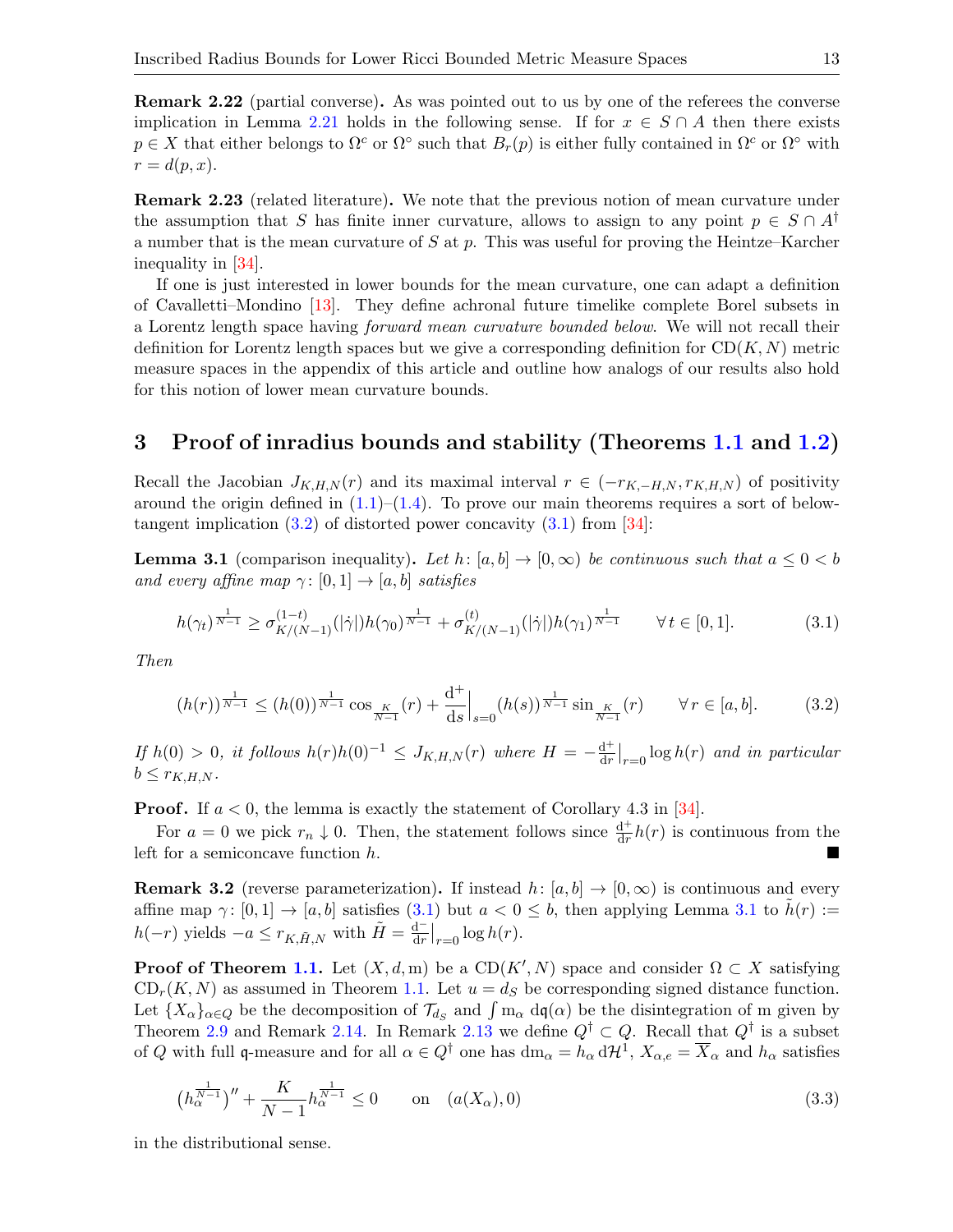Assume  $K \in \mathbb{R}$  and  $H_S^- \ge \chi(N-1)$  m<sub>S</sub>-a.e. Recall that

$$
H_S^-(\gamma_\alpha(0)) = \frac{\mathrm{d}^-}{\mathrm{d} r}\Big|_{r=0} \log h_\alpha(r).
$$

In particular,  $h_{\alpha}(0) > 0$  for q-a.e.  $\alpha \in Q^{\dagger}$ , since  $h_{\alpha}(0) = 0$  yields  $\frac{d^{-}}{dr} \log h_{\alpha}(r) = -\infty$  $\chi(N-1)$  by Definition [2.17.](#page-10-0) Now [\(3.3\)](#page-12-3) implies  $h_{\alpha}$  can be represented by a continuous function on  $[a(X_{\alpha}),0]$  which satisfies the hypotheses of Remark [3.2.](#page-12-4) That remark then asserts  $-a(X_{\alpha}) \leq$  $r_{K,\chi(N-1),N}$  for any  $\alpha \in Q^{\dagger}$ .

Since  $(m_\alpha|_{\Omega})_{\alpha\in Q^{\dagger}}$  is a disintegration of m  $|_{\Omega}$ , and since  $m_\alpha|_{\Omega}$  is supported on  $Im(\gamma_\alpha|_{[a(X_\alpha),0]})$ where  $\gamma_{\alpha} : [a(X_{\alpha}, 0] \to \overline{\Omega}]$  is a geodesic, it follows that for m-almost every  $x \in \Omega$  there exists  $\alpha \in Q^{\dagger}$  and  $t \in [a(X_{\alpha}),0]$  such that  $x = \gamma_{\alpha}(t)$ . For such x it follows that  $d_{\Omega}c(x) = -t \leq$  $-a(X_{\alpha}) \leq r_{K,\chi(N-1),N}$ . Hence  $d_{\Omega^c} \leq r_{K,\chi(N-1),N}$  for m-almost everywhere in  $\Omega$ .

By continuity of  $d_{\Omega^c}$  and  $X = \text{spt m}$  it follows that  $d_{\Omega^c}(x) \leq r_{K,\chi(N-1),N}$  for all  $x \in \Omega$ . In particular, the inscribed radius satisfies InRad  $\Omega \leq r_{K,\gamma(N-1),N}$ .

**Proof of Theorem [1.2.](#page-2-0)** Assume  $K \ge \bar{K} - \delta$ ,  $H_S^- \ge \bar{H} - \delta$  m<sub>S</sub>-a.e. and  $N \le \bar{N} + \delta$ . Since  $\delta > 0$  and  $X \in \text{CD}(K, N)$  imply  $X \in \text{CD}(\overline{K} - \delta, \overline{N} + \delta)$ , Theorem [1.1](#page-1-0) yields

InRad  $\Omega \leq r_{\bar{K}-\delta,\bar{H}-\delta,\bar{N}+\delta}$ .

Now for any  $\epsilon > 0$  there exists  $\delta > 0$  such that  $r_{\bar{K}-\delta,\bar{H}-\delta,\bar{N}+\delta} \leq r_{\bar{K},\bar{H},\bar{N}} + \epsilon$  since the function  $s_{K\over N-1},\frac{H}{N-1}(r) = \cos_{K\over N-1}(r) - \frac{H}{N-1}\sin_{K\over N-1}(r)$  whose first positive zero defines  $r_{K,H,N}$  is continuously differentiable with respect to  $K$ ,  $H$ ,  $N$  and  $r$ , and its derivative is non-zero at  $r = r_{\bar{K}, \bar{H}, \bar{N}}$ ; the implicit function theorem then gives continuous differentiability of  $r_{\bar{K}, \bar{H}, \bar{N}}$  with respect to its parameters near any  $\left(\frac{\bar{K}}{N-1}, \frac{\bar{H}}{N-1}\right)$  $\frac{H}{N-1}$ ) satisfying the ball condition. If the ball condition is not satisfied, then  $r_{\bar{H}, \bar{K}, \bar{N}} = \infty$  and the theorem holds trivially.

## <span id="page-13-1"></span>4 Rigidity

## 4.1 The Riemannian curvature-dimension condition

We recall briefly the *Riemannian curvature-dimension condition* that is a strengthening of the  $CD(K, N)$  condition and the result of the combined efforts by several authors [\[1,](#page-26-11) [4,](#page-26-12) [5,](#page-26-13) [9,](#page-26-10) [19,](#page-26-14) [23\]](#page-27-20).

The Cheeger energy Ch:  $L^2(m) \to [0, \infty]$  of a metric measure space  $(X, d, m)$  is defined as

<span id="page-13-0"></span>
$$
2\operatorname{Ch}(f) := \liminf_{\operatorname{Lip}(X)\ni u_n \stackrel{L^2}{\to} f} \int (\operatorname{Lip} u_n)^2 \operatorname{dm},\tag{4.1}
$$

where  $\text{Lip}(X)$  is the space of Lipschitz functions on  $(X, d, m)$  and  $\text{Lip }u(x) := \limsup$  $y \rightarrow x$  $|u(x)-u(y)|$  $d(x,y)$ is the local slope of  $u \in \text{Lip}(X)$ . The  $L^2$ -Sobolev space is defined as  $W^{1,2}(X) = \{f \in L^2(\text{m})\}$ .  $\text{Ch}(f) < \infty$  and equipped with the norm  $||f||^2 := ||f||^2_{L^2(m)} + 2 \text{Ch}(f)$  [\[2,](#page-26-15) [3\]](#page-26-16).

For  $u \in W^{1,2}(X)$  the Cheeger energy can be written as

$$
2\operatorname{Ch}(u) = \int_X |\nabla u|^2 \,\mathrm{d} \mathbf{m}
$$

for a measurable density  $|\nabla u|: X \to [0,\infty)$  that is identified as the *minimal weak upper gradient* of u. For more details about the minimal weak upper gradients and its characterizations we refer to  $[2, 14]$  $[2, 14]$ .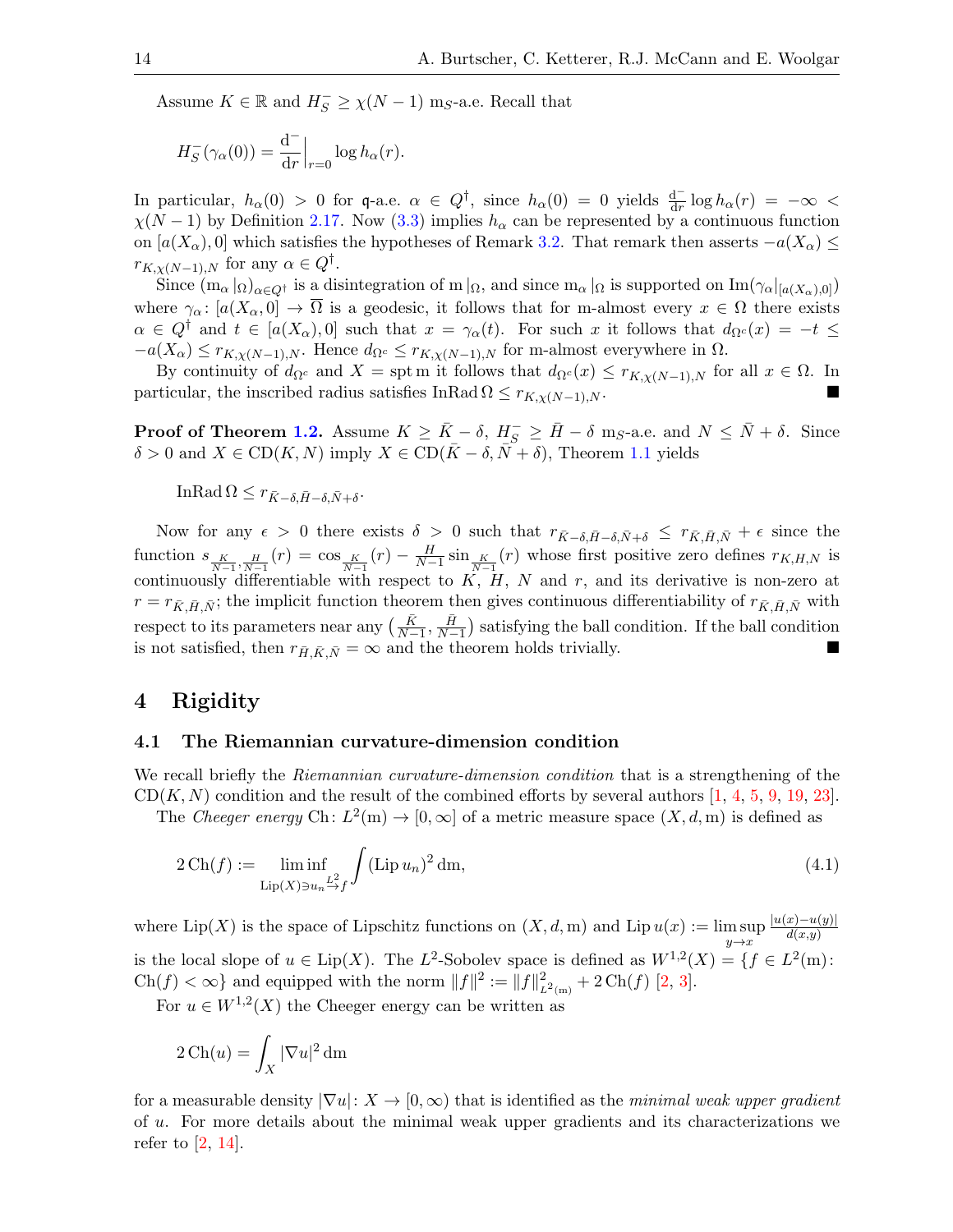<span id="page-14-0"></span>**Definition 4.1** (Riemannian curvature-dimension condition). A metric measure space  $(X, d, m)$ satisfies the Riemannian curvature-dimension condition  $RCD(K, N)$  if  $(X, d, m)$  satisfies the condition CD(K, N) and  $W^{1,2}(X)$  is a Hilbert space, meaning the 2-homogeneous Cheeger energy [\(4.1\)](#page-13-0) satisfies the parallelogram law:

$$
Ch(f + g) + Ch(f - g) = 2 Ch(f) + 2 Ch(g).
$$

When  $(X, d, m)$  is an RCD space, one can introduce a symmetric bilinear form  $\langle \cdot, \cdot \rangle$  on the Sobolev space  $W^{1,2}(X)$  with values in  $L^1(m)$  via

$$
(f,g) \in W^{1,2}(X) \times W^{1,2}(X) \mapsto \langle \nabla f, \nabla g \rangle := \frac{1}{4} |\nabla (f+g)|^2 - \frac{1}{4} |\nabla (f-g)|^2 \in L^1(\mathbf{m}).
$$

#### 4.2 Volume cone implies metric cone

The following theorem by Gigli and De Philippis will be crucial in the proof of the rigidity result.

<span id="page-14-1"></span>**Theorem 4.2** (volume cone implies metric cone [\[17,](#page-26-4) Theorem 4.1]). Let  $K \in \{- (N-1), 0, N-1\}$ ,  $N \in [1,\infty)$  and  $(X,d,m)$  an RCD $(K, N)$  space with spt  $m = X$ . Assume there exists  $o \in X$  and  $R > r > 0$  such that

<span id="page-14-2"></span>
$$
m(B_R(o)) = \frac{\int_0^R \left(\sin{\frac{K}{N-1}}u\right)^{N-1} du}{\int_0^r \left(\sin{\frac{K}{N-1}}v\right)^{N-1} dv} m(B_r(o)).
$$
\n(4.2)

Then exactly one of the following three cases holds:

- (1) If  $\partial B_{R/2}(o)$  contains only one point, then X is isometric to  $[0, \text{diam}_X]$  (or  $[0, \infty)$  if X is unbounded) with an isometry that sends o to 0 either way. The measure  $m|_{B_R(o)}$  is proportional to  $\left(\sin\frac{N-1}{K}x\right)dx$ .
- (2) If  $\partial B_{R/2}(o)$  contains exactly two points then X is a 1-dimensional Riemannian manifold, possibly with boundary, and there exists a bijective, locally distance preserving map from  $B_R(o)$  to  $(-R, R)$  that sends o to 0 under which the measure  $m|_{B_R(o)}$  becomes proportional to  $\left(\sin\frac{N-1}{K}\vert x\vert\right)dx$ .
- (3) If  $\partial B_{R/2}(o)$  contains more than two points then  $N \geq 2$  and there exists an RCD(N-2, N-1) space Z with  $\text{diam}_Z \leq \pi$  and a local isometry  $U: B_R(o) \to [0, R) \times_{\text{sin}}^N \frac{K}{N-1}$ Z sending o to 0 that is also a measure preserving bijection.

<span id="page-14-3"></span>Remark 4.3 (excluding the middle case). In the second case the conclusion also implies that  $N = 1$ : otherwise X is locally isomorphic to  $(-R, R)$  equipped with a measure proportional to  $\left(\sin_{K/N-1}^{N-1}|x|\right)dx$ . But for  $N>1$  this space does not satisfy the CD condition because the density of the reference measure vanishes at 0. This means the density is not semi-concave which is a necessary condition for the measure on a 1D space to satisfy the CD condition.

<span id="page-14-4"></span>**Remark 4.4.** In the proof of Theorem [4.2](#page-14-1) Gigli and De Philippis show that the map  $U$  has an inverse  $V: B_R(0) \to B_R(o)$  that is also a local isometry.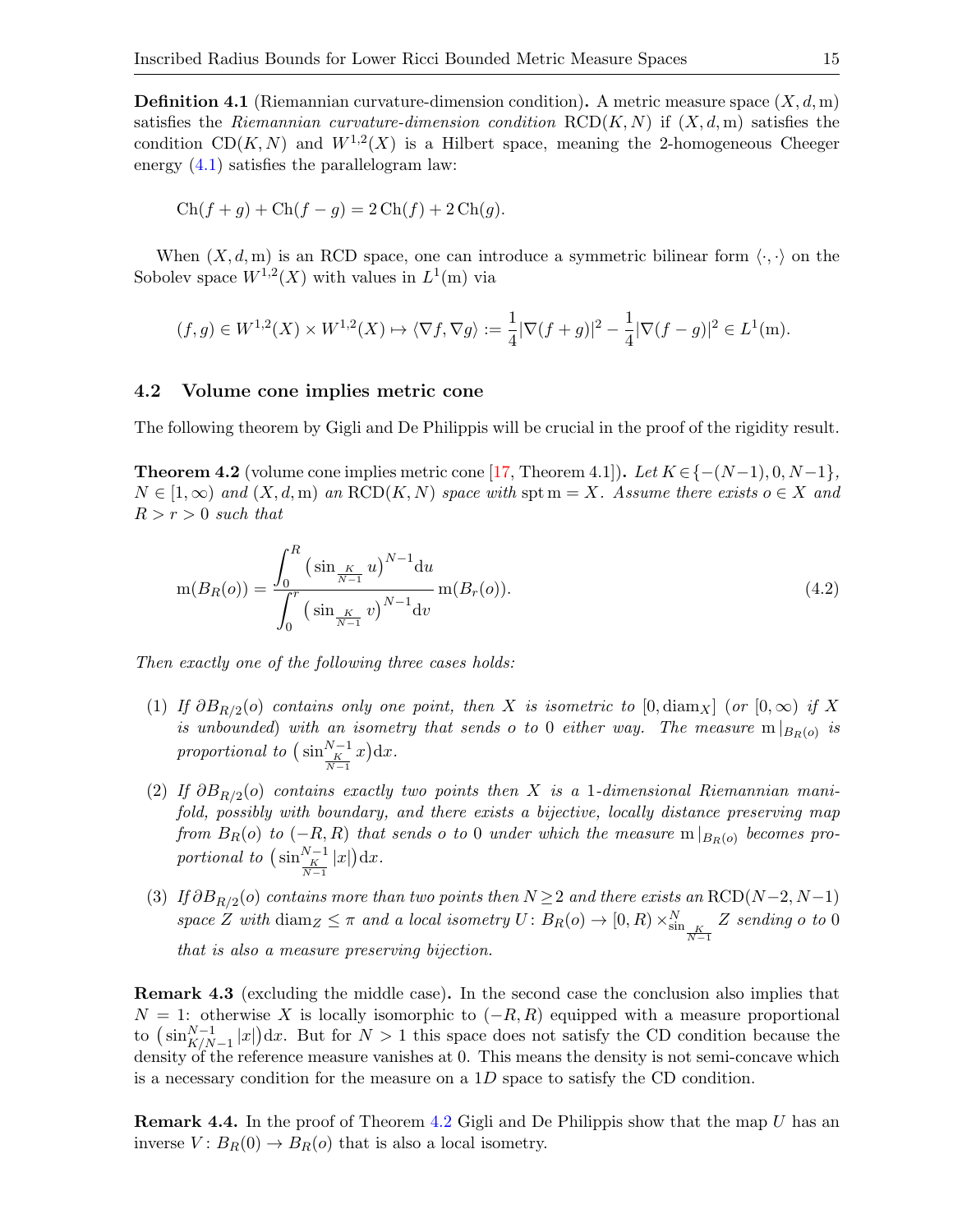## 4.3 Distributional Laplacian and strong maximum principle

We recall the notion of the distributional Laplacian for RCD spaces (cf. [\[12,](#page-26-9) [23\]](#page-27-20)).

Let  $(X, d, m)$  be an RCD space, and  $\text{Lip}_c(\Omega)$  denote the set of Lipschitz functions compactly supported in an open subset  $\Omega \subset X$ . A Radon functional over  $\Omega$  is a linear functional T:  $\text{Lip}_c(\Omega) \to \mathbb{R}$  such that for every compact subset W in  $\Omega$  there exists a constant  $C_W \geq 0$  such that

<span id="page-15-0"></span>
$$
|T(f)| \le C_W \max_W |f| \qquad \forall f \in \text{Lip}_c(\Omega) \quad \text{with spt } f \subset W. \tag{4.3}
$$

One says T is non-negative if  $T(f) \geq 0$  for all  $f \in \text{Lip}_c(\Omega)$  satisfying  $f \geq 0$ .

The classical Riesz–Markov–Kakutani representation theorem says that for every non-nega-tive Radon functional T from [\(4.3\)](#page-15-0) there exists a non-negative Radon measure  $\mu$ <sub>T</sub> such that  $T(f) = \int f d\mu_T$  for all  $f \in \text{Lip}_c(\Omega)$ .

**Definition 4.5** (nonsmooth Laplacian). Let  $\Omega \subset X$  be an open subset and let  $u \in \text{Lip}(X)$ . One says u is in domain of the distributional Laplacian on  $\Omega$  provided there exists a Radon functional  $T$  over  $\Omega$  such that

$$
T(f) = \int \langle \nabla u, \nabla f \rangle \, dm \qquad \forall f \in \text{Lip}_c(\Omega).
$$

In this case we write  $u \in D(\Delta, \Omega)$ . If T is represented as a measure  $\mu_T$ , one writes  $\mu_T \in \Delta u|_{\Omega}$ , and if there is only one such measure  $\mu_T$  by abuse of notation we will identify  $\mu_T$  with T and write  $\mu_T = \Delta u|_{\Omega}$ .

We also recall that  $u \in W^{1,2}_{loc}(\Omega)$  for an open set  $\Omega \subset X$  if and only if for any Lipschitz function  $\phi$  with compact support in  $\Omega$  we have  $\phi \cdot u \in W^{1,2}(X)$ . In particular, if  $u \in \text{Lip}(X)$ then  $u \in W^{1,2}_{loc}(\Omega)$ .

Remark 4.6 (locality and linearity).

- (i) If  $u \in D(\mathbf{\Delta}, \Omega)$  and  $\Omega'$  is open in X with  $\Omega' \subset \Omega$ , then  $u \in D(\mathbf{\Delta}, \Omega')$  and for  $\mu \in \mathbf{\Delta} u|_{\Omega}$  it follows that  $\mu|_{\Omega'} \in \Delta u|_{\Omega'}$ .
- (ii) If  $u, v \in D(\Delta, \Omega)$ , then  $u + v \in D(\Delta, \Omega)$  and for  $\mu_u \in \Delta u|_{\Omega}$  and  $\mu_v \in \Delta v_{\Omega}$  it follows that  $\mu_u + \mu_v \in \Delta(u+v)|_{\Omega}.$

Recall that  $u \in W^{1,2}(\Omega)$  is sub-harmonic if

$$
\int_{\Omega} |\nabla u|^2 \, dm \le \int_{\Omega} |\nabla (u+g)|^2 \, dm \qquad \forall \, g \in W^{1,2}(\Omega) \text{ with } g \le 0 \text{ compactly supported in } \Omega^{\circ}.
$$

One says u is *super-harmonic* if  $-u$  is sub-harmonic, and u is *harmonic* if it is both sub- and super-harmonic. The following can be found in [\[24,](#page-27-21) Theorem 4.3].

**Theorem 4.7** (characterizing super-harmonicity). Let X be an RCD(K, N) space with  $K \in \mathbb{R}$ and  $N \in [1,\infty)$ , let  $\Omega \subset X$  be open and  $u \in W^{1,2}_{loc}(\Omega)$ . Then u is super-harmonic if and only if  $u \in D(\mathbf{\Delta}, \Omega)$  and there exists  $\mu \in \mathbf{\Delta} u|_{\Omega}$  such that  $\mu \leq 0$ .

The following is  $[6,$  Theorem 9.13] (see also  $[25]$ ):

<span id="page-15-1"></span>**Theorem 4.8** (strong maximum principle). Let X be an  $RCD(K, N)$  space with  $K \in \mathbb{R}$  and  $N \in [1,\infty)$ , let  $\Omega \subset X$  be a connected open set with compact closure and let  $u \in W^{1,2}_{loc}(\Omega) \cap C(\Omega)$ be sub-harmonic. If there exists  $x_0 \in \Omega$  such that  $u(x_0) = \max_{\overline{\Omega}} u$  then u is constant.

Let us recall another result of Cavalletti–Mondino: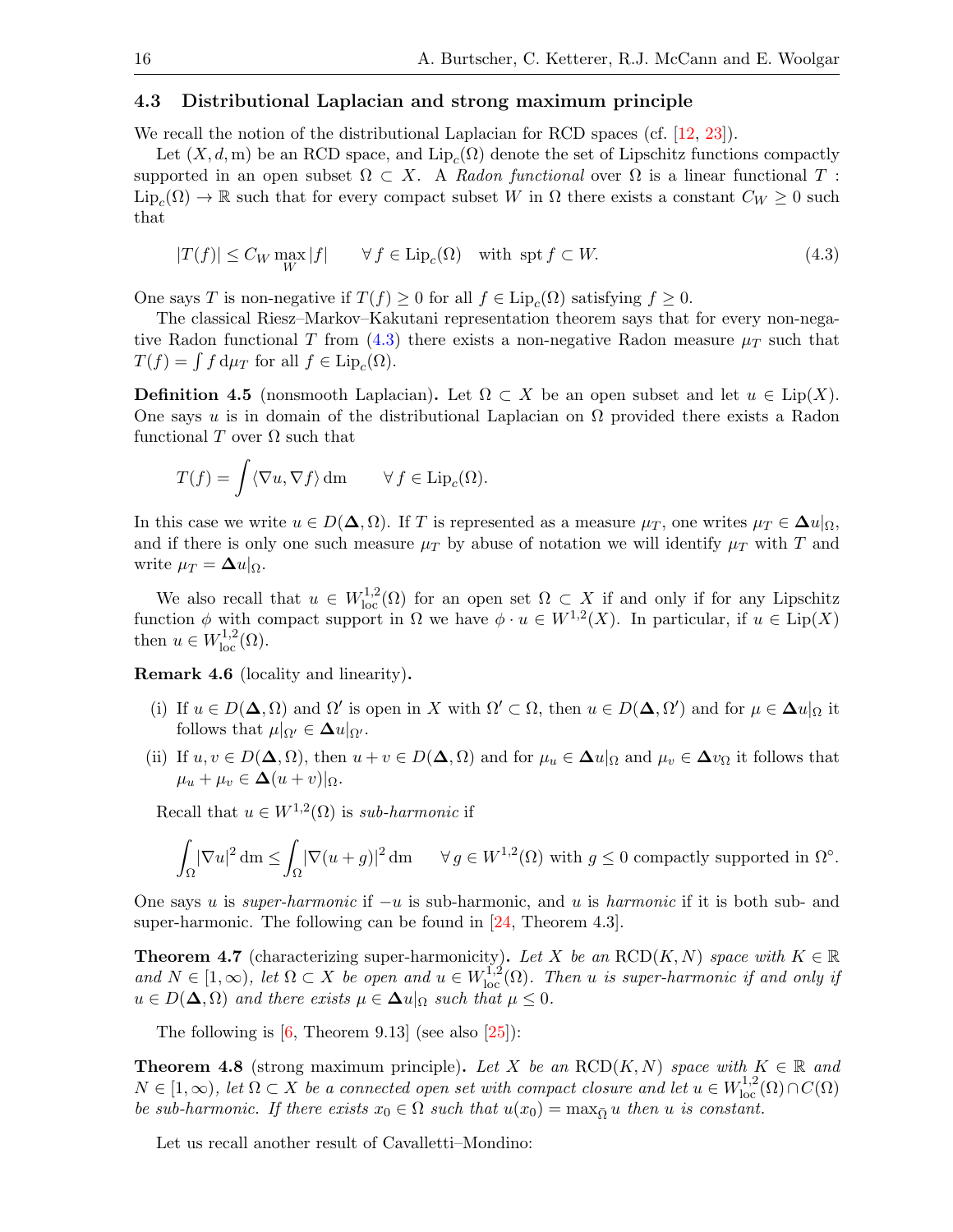<span id="page-16-0"></span>**Theorem 4.9** (Laplacian of a signed distance, [\[12,](#page-26-9) Corollary 4.16]). Let  $(X, d, m)$  be a  $CD(K, N)$ space, and  $\Omega$  and  $S = \partial \Omega$  as above. Then  $d_S \in D(\Delta, X \setminus S)$ , and one element of  $\Delta d_S|_{X \setminus S}$  that we also denote with  $\Delta d_S|_{X\setminus S}$  is the Radon functional on  $X\setminus S$  given by the representation formula

$$
(\Delta d_S)|_{X\setminus S} = (\log h_\alpha)' \operatorname{m}|_{X\setminus S} + \int_Q (h_\alpha \delta_{a(X_\alpha)\cap \{d_S < 0\}} - h_\alpha \delta_{b(X_\alpha)\cap \{d_S > 0\}}) \operatorname{d} \mathfrak{q}(\alpha).
$$

We note that the Radon functional  $\Delta d_S|_{X\setminus S}$  can be represented as the difference of two measures  $[\Delta d_S]^+$  and  $[\Delta d_S|_{X\setminus S}]^-$  such that

$$
[\Delta d_S|_{X\setminus S}]_{\text{reg}}^+ - [\Delta d_S|_{X\setminus S}]_{\text{reg}}^- = (\log h_\alpha)'\ \ \text{m}-a.e.,
$$

where  $[\Delta d_S|_{X\setminus S}]_{\text{reg}}^{\pm}$  denotes the m-absolutely continuous part in the Lebesgue decomposition of  $[\Delta d_S|_{X\setminus S}]^{\pm}$ . In particular,  $-(\log h_{\alpha})'$  coincides with a measurable function m-a.e.

To prove the rigidity asserted in Theorem [1.4,](#page-4-0) we need one more lemma:

<span id="page-16-1"></span>**Lemma 4.10** (Riccati comparison). Let  $u: [0, b] \to \mathbb{R}$  be non-negative and continuous such that  $u'' + \kappa u \leq 0$  in the distributional sense,  $u(0) = 1$  and  $u'(0) \leq d$ . Let  $v : [0, \bar{b}] \to \mathbb{R}$  be the maximal non-negative solution of  $v'' + \kappa v = 0$  with  $v(0) = 1$  and  $v'(0) = d$ . That is,  $v = s_{\kappa, -d}$  from [\(1.5\)](#page-1-3). Then  $\bar{b} \geq b$  and  $\frac{d^+}{dt}$  $\frac{d^+}{dt} \log u \leq (\log v)'$  on  $[0, b)$ .

**Proof.** Note that  $v(r) = \cos_{\kappa}(r) + d \sin_{\kappa}(r)$  and  $\bar{b} = r_{\kappa(N-1),-d(N-1),N}$ . Then Lemma [3.1](#page-12-2) already yields that  $b \leq \bar{b}$  and  $u \leq v$  on [0, b]. Therefore, without loss of generality we restrict v to  $[0, b]$ .

We pick  $\varphi \in C_c^2(\mathbb{R})$  compactly supported in  $(-1,1)$  with  $\int \varphi d\mathcal{L}^1 = 1$  and define  $\varphi_{\epsilon}(x) =$  $\epsilon\varphi\left(\frac{x}{\epsilon}\right)$  $(\frac{x}{\epsilon})$ . Let  $\bar{\epsilon} > 0$  and  $\epsilon \in (0,\bar{\epsilon})$ , and let  $u_{\epsilon} = \int \varphi_{\epsilon}(t)u(s-t) dt$  be the mollification of u by  $\varphi_{\epsilon}$ . One can check that  $u_{\epsilon}$  is well-defined on  $[\bar{\epsilon}, b - \bar{\epsilon}]$  and  $u_{\epsilon} \in C^2([\bar{\epsilon}, b - \bar{\epsilon}])$  satisfies

$$
u_\epsilon''+(\kappa+\delta)u_\epsilon\leq 0
$$

in the classical sense with  $\delta = \delta(\epsilon) \to 0$  for  $\epsilon \to 0$ . Since u is continuous,  $u_{\epsilon}(t) \to u(t)$  for all  $t \in [\bar{\epsilon}, b - \bar{\epsilon}]$ . Moreover,  $u'_{\epsilon}(t) \to u'(t)$  for every  $t \in [\bar{\epsilon}, b - \bar{\epsilon}]$  where u is differentiable.

Let  $v_{\epsilon} \colon [0, \bar{b}_{\epsilon}] \to [0, \infty)$  be the maximal positive solution of  $v''_{\epsilon} + (\kappa + \delta(\epsilon))v_{\epsilon} = 0$  with  $v_{\epsilon}(0) = 1$ and  $v'_{\epsilon}(0) = d$ . Since  $\delta(\epsilon) \to 0$  for  $\epsilon \to 0$  we have  $\bar{b}_{\epsilon} \to \bar{b}$ ,  $v_{\epsilon} \to v$  and  $v'_{\epsilon} \to v$  pointwise on  $[0,\bar{b}]$ if  $\epsilon \to 0$ .

We pick  $\bar{\epsilon} \in (0, b)$  and  $t \in [\bar{\epsilon}, b - \bar{\epsilon}]$  where u is differentiable. Then

$$
0 \geq \int_{\bar{\epsilon}}^{t} \left[ v_{\epsilon}(u''_{\epsilon} + (\kappa + \delta)u_{\epsilon}) - u_{\epsilon}(v''_{\epsilon} + (\kappa + \delta)v_{\epsilon}) \right] d\mathcal{L}^{1} = \int_{\bar{\epsilon}}^{t} \left\{ \left[ v_{\epsilon}u'_{\epsilon} \right]' - \left[ u_{\epsilon}v'_{\epsilon} \right]' \right\} d\mathcal{L}^{1}
$$
  
\n
$$
= v_{\epsilon}(t)u'_{\epsilon}(t) - u_{\epsilon}(t)v'_{\epsilon}(t) + u_{\epsilon}(\bar{\epsilon})v'_{\epsilon}(\bar{\epsilon}) - v_{\epsilon}(\bar{\epsilon})u'_{\epsilon}(\bar{\epsilon})
$$
  
\n
$$
\to v(t)u'(t) - u(t)v'(t) + u(\bar{\epsilon})v'(\bar{\epsilon}) - v(\bar{\epsilon})u'(\bar{\epsilon}).
$$

Since u is semiconcave and continuous on [0, b], the right derivative  $\frac{d^+}{dt}$  $\frac{d^+}{dt}u\colon [0,b]\to\mathbb{R}\cup\{\infty\}$  is continuous from the right. Hence, for  $\bar{\epsilon} \downarrow 0$  and any  $t \in (0, b)$  it follows

$$
0 \ge v(t)\frac{d^+}{dt}u(t) - u(t)v'(t) + u(0)v'(0) - v(0)\frac{d^+}{dt}u(0) \ge v(t)\frac{d^+}{dt}u(t) - u(t)v'(t).
$$

Hence  $\frac{d^+}{dt}$  $\frac{d^+}{dt} \log u =$  $\frac{d^+}{dt^u} \leq \frac{v'}{v} = (\log v)'$  as desired.

We obtain the following improved Laplace comparison statement for distance functions in  $CD(K, N)$  spaces that may be of interest in its own right. In the smooth context the result was obtained by Kasue [\[29,](#page-27-23) Corollary 2.44] for Riemannian manifolds and by Sakurai [\[48,](#page-28-0) Lemma 3.3] for weighted Riemannian manifolds. For weighted Finsler manifolds that satisfy a lower Bakry– Emery Ricci curvature bound in the sense of  $\left[47\right]$  the result seems to be new.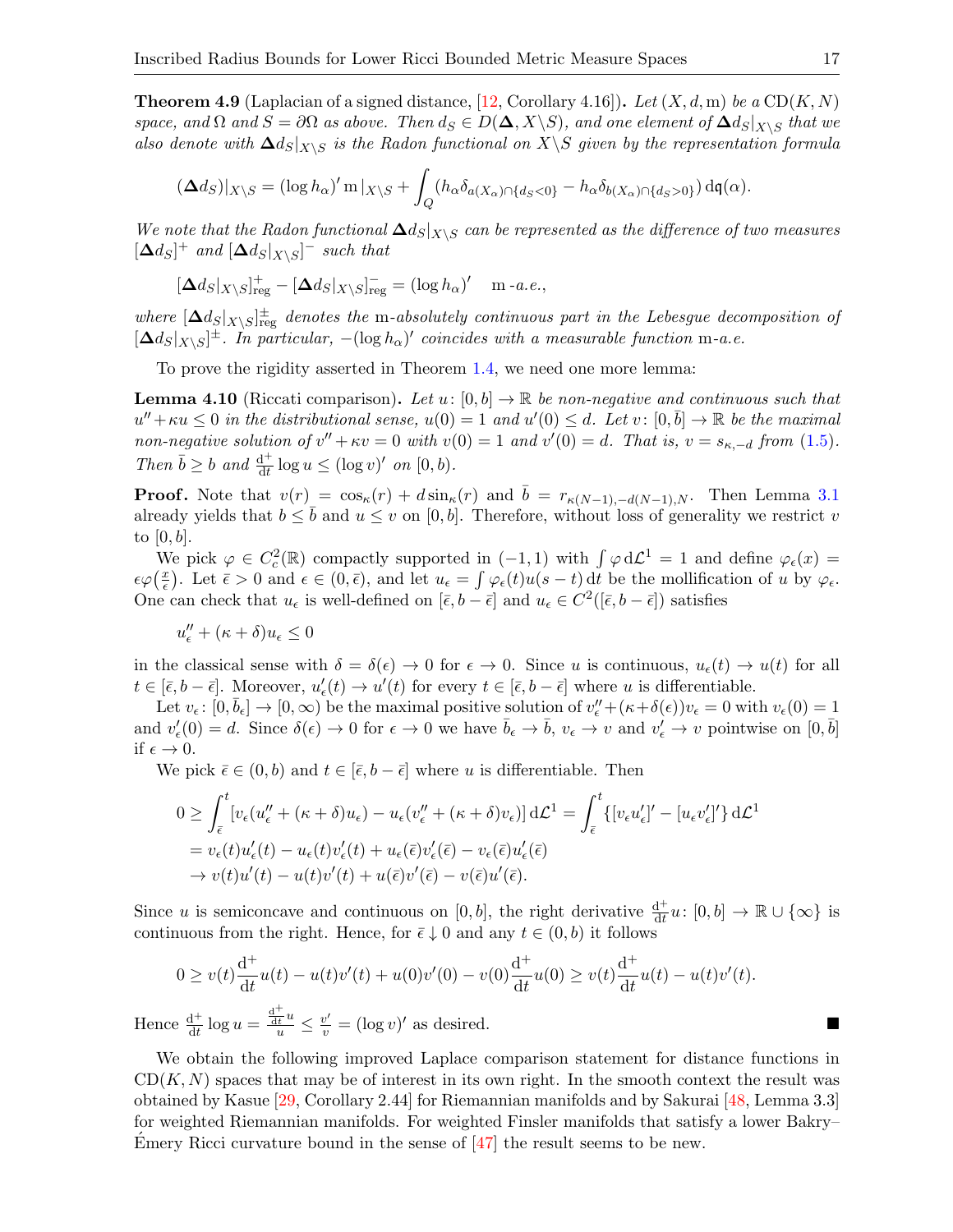<span id="page-17-1"></span>**Corollary 4.11** (improved Laplace comparison). Let  $(X, d, m)$  be an essentially nonbranching  $CD(K', N)$  space with  $K' \in \mathbb{R}$ ,  $N \in (1, \infty)$  and  $\text{spt m} = X$ . For  $K, \chi \in \mathbb{R}$ , let  $\Omega \subset X$  be closed with  $\Omega \neq X$ , m( $\Omega$ ) > 0 and m( $\partial \Omega$ ) = 0 such that  $\Omega$  satisfies  $CD_r(K, N)$  and  $\partial \Omega = S$  has finite inner curvature. Assume the inner mean curvature  $H_S^ \overline{S}$  satisfies  $H_S^- \geq (N-1)\chi$  m<sub>S</sub>-almost everywhere. Then

$$
(\mathbf{\Delta} d_{\Omega^c})|_{\Omega^{\circ}} \leq (N-1) \frac{s'_{\frac{K}{N-1},\chi}(d_{\Omega^c})}{s_{\frac{K}{N-1},\chi}(d_{\Omega^c})} \operatorname{m}|_{\Omega^{\circ}},
$$

where  $s_{\kappa,\lambda}$  was defined in equation [\(1.5\)](#page-1-3).

**Proof.** Let  $u = d_S$  be the signed distance function of S. Let  $\{X_\alpha\}_{\alpha \in Q}$  be the decomposition of  $\mathcal{T}_u$  and  $\int \mathbf{m}_{\alpha} d\mathbf{q}(\alpha)$  be the disintegration of m given by Theorem [2.7](#page-7-0) and Remark [2.14.](#page-9-1) Recall that  $m_{\alpha} = h_{\alpha} \mathcal{H}^1$  for q-a.e.  $\alpha \in Q$ . We consider  $Q^{\dagger} \subset Q$  that has full q-measure as defined in Remark [2.13.](#page-8-4) For every  $\alpha \in Q^{\dagger}$  we have that  $m_{\alpha} = h_{\alpha} \mathcal{H}^{1}$ ,  $X_{\alpha,e} = \overline{X}_{\alpha}$  and  $h_{\alpha}$  is continuous on  $[a(X_{\alpha}), 0]$  by Remark [2.12](#page-8-2) and satisfies

<span id="page-17-0"></span>
$$
\left(h_{\alpha}^{\frac{1}{N-1}}\right)^{\prime\prime} + \frac{K}{N-1}h_{\alpha}^{\frac{1}{N-1}} \le 0 \qquad \text{on } (a(X_{\alpha}), 0) \qquad \forall \alpha \in Q^{\dagger}, \tag{4.4}
$$

in the distributional sense. Note that we have the constant  $K$  because of Remark [2.11.](#page-8-5) As usual we write  $h_{\alpha} = h_{\alpha} \circ \gamma_{\alpha}$ . We also have the properties of  $h_{\alpha}$  as discussed in Remark [2.10.](#page-8-6) The function  $r \in [0, -a(X_{\alpha})] \mapsto \tilde{h}_{\alpha}(r) := h_{\alpha}(-r)$  is also continuous and [\(4.4\)](#page-17-0) is still holds on  $(0, -a(X_{\alpha}))$ . Recall that by the lower mean curvature bound the set of  $\alpha$ 's in Q with  $h_{\alpha}(0) = 0$ has q-measure 0. Hence  $h_{\alpha}(r) > 0$  for q-a.e.  $\alpha$ .

Therefore, for q-a.e.  $\alpha \in Q^{\dagger}$  we have that  $\left[\tilde{h}_{\alpha}(r)/\tilde{h}_{\alpha}(0)\right]^{\frac{1}{N-1}} =: u(r)$  satisfies  $u''(r)$  +  $\frac{K}{N-1}u(r) \leq 0$  in the distributional sense with  $u(0) = 1$ . Moreover, we have

$$
\chi(N-1) \le H_S^{-}(\gamma_\alpha(0)) = \frac{d^-}{dr}\Big|_{r=0} \log h_\alpha(r) = -\frac{d^+}{dr}\Big|_{r=0} \log \tilde{h}_\alpha(r)
$$

and therefore

$$
\frac{\mathrm{d}^+}{\mathrm{d}r}\Big|_{r=0}u(r) = \frac{\mathrm{d}^+}{\mathrm{d}r}\Big|_{r=0} \left[\frac{\tilde{h}_\alpha(r)}{\tilde{h}_\alpha(0)}\right]^{\frac{1}{N-1}} \le -\chi.
$$

By Theorem [4.9,](#page-16-0)  $d_S \in D(\mathbf{\Delta}, X \backslash S)$  and

$$
(\mathbf{\Delta} d_S)|_{X\setminus S} = (\log h_\alpha)' \operatorname{m}|_{X\setminus S} + \int_Q (h_\alpha \delta_{a(X_\alpha)\cap \{d_S < 0\}} - h_\alpha \delta_{b(X_\alpha)\cap \{d_S > 0\}}) \operatorname{d} \mathfrak{q}(\alpha).
$$

Recall that  $-d_S|_{\Omega} \circ d_{\Omega} c|_{\Omega}$ ° and by locality of the distributional Laplacian  $((\Delta d_S)|_{X\setminus S})|_{\Omega} \circ d_{\Omega} c$  $\mathbf{\Delta}(d_S|\Omega\circ) = \mathbf{\Delta}(-d_{\Omega^c}|\Omega\circ).$  Hence

$$
\Delta(-d_{\Omega^c}|_{\Omega^{\circ}})=(\log h_{\alpha})'\,\mathrm{m}\,|_{\Omega^{\circ}}+\int_Q\left(h_{\alpha}\delta_{a(X_{\alpha})\cap\{d_S<0\}}-h_{\alpha}\delta_{b(X_{\alpha})\cap\{d_S>0\}}\,\mathrm{d}\mathfrak{q}(\alpha).
$$

Any  $\gamma_{\alpha}$  for  $\alpha \in Q$  that starts inside of  $\Omega^{\circ}$  satisfies  $\gamma_{\alpha}(b(X_{\alpha})) \in \overline{\Omega^{c}}$ . Hence  $\int_{Q} h_{\alpha} \delta_{b(X_{\alpha}) \cap \Omega^{\circ}} d\mathfrak{q}(\alpha)$ = 0. Recall that  $-(\log h_{\alpha})'(r) = (\log \tilde{h}_{\alpha})'(-r)$ . It follows that

$$
(\mathbf{\Delta} d_{\Omega^c})|_{\Omega^{\circ}} = -\mathbf{\Delta} (-d_{\Omega^c})|_{\Omega^{\circ}} \le -(\log h_{\alpha})' \operatorname{m}|_{\Omega^{\circ}} = (\log \tilde{h}_{\alpha})' \operatorname{m}|_{\Omega^{\circ}}.
$$

In the first equality it seems as one would use linearity of the Laplacian to pull the minus sign in front of  $\Delta$ . But if one examines the proof of Theorem [4.9,](#page-16-0) one can easily observe that this is possible also in CD (or even MCP context) because replacing  $d_S$  with  $-d_S$  just results in reversing the parametrization of the geodesics  $\gamma_{\alpha}$ .

Now the corollary follows immediately from the curvature bounds and the Riccati comparison lemma (Lemma [4.10\)](#page-16-1).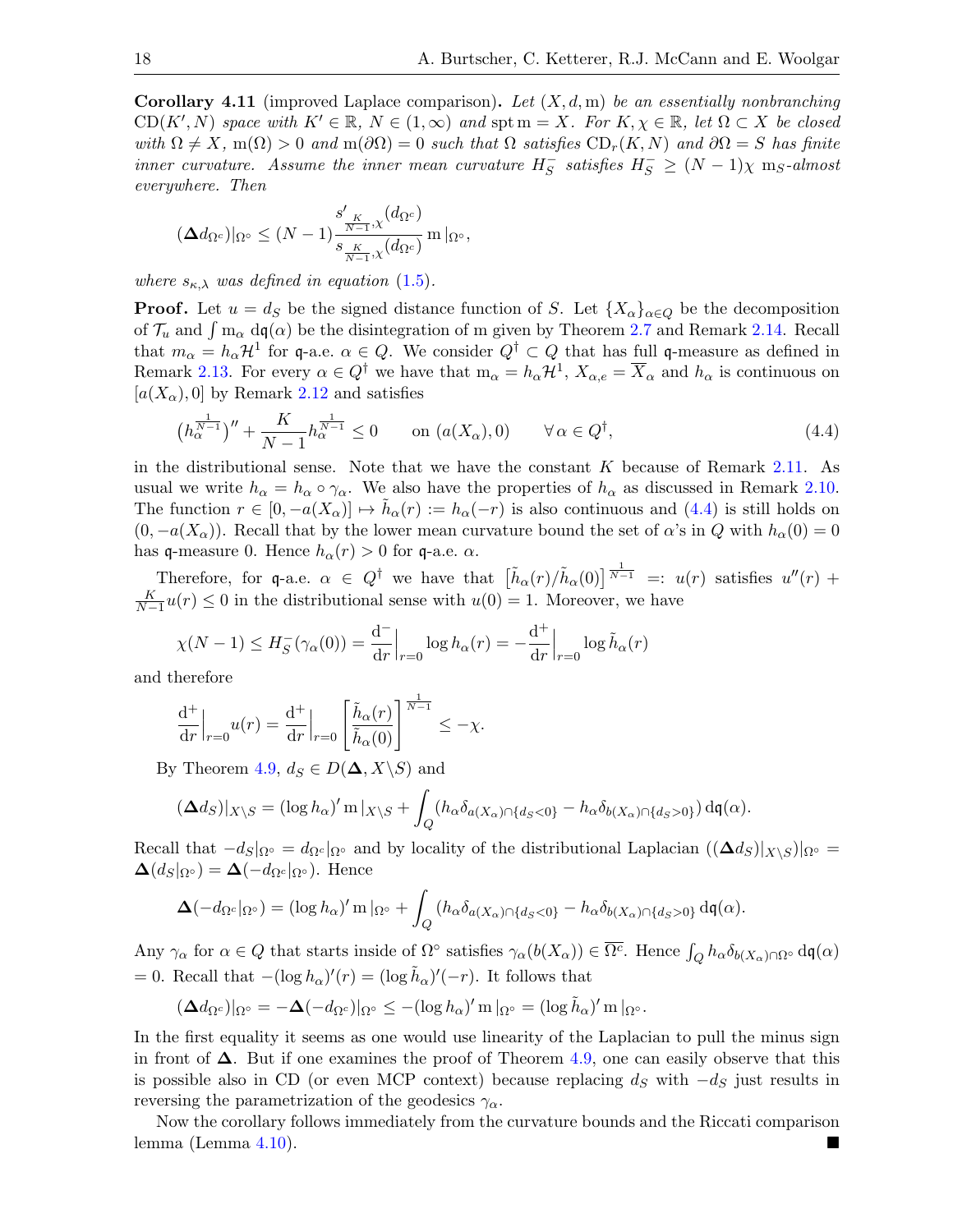## 4.4 Proof of rigidity (Theorem [1.4\)](#page-4-0)

1. We assume that  $K \in \{N-1, 0, -(N-1)\}.$ Now  $d_S|_{\Omega^\circ} = -d_{\Omega^c}|_{\Omega^\circ} \in D(\mathbf{\Delta}, \Omega^\circ)$  and by Corollary [4.11](#page-17-1) we have

<span id="page-18-0"></span>
$$
\frac{1}{N-1}\Delta d_{\Omega^c}|_{\Omega^{\circ}} \leq \frac{s'_{K}}{s_{\frac{K}{N-1},\chi}(d_{\Omega^c})} \ln |\_{\Omega^{\circ}} = \frac{-\frac{K}{N-1}\sin_{\frac{K}{N-1}}d_{\Omega^c} - \chi \cos_{\frac{K}{N-1}}d_{\Omega^c}}{\cos_{\frac{K}{N-1}}d_{\Omega^c} - \chi \sin_{\frac{K}{N-1}}d_{\Omega^c}} \ln |\_{\Omega^{\circ}}.
$$
\n(4.5)

Assume equality holds in the inradius bound [\(1.6\)](#page-2-1), meaning  $d_{\Omega^c}(p) = r_{K,\chi(N-1),N} < \infty$  for some  $p \in \Omega^{\circ}$  by Remark [2.4.](#page-5-2) In particular, there exists a geodesic  $\gamma^* \colon [a, b] \to \Omega$  of length  $L(\gamma^*) = d(\gamma^*(a), \gamma^*(b)) = r_{K,\chi(N-1),N}$  such that  $\gamma^*(a) = p$  and  $\gamma^*(b) \in S := \partial\Omega$ . Moreover  $B_{r_{K,\chi(N-1),N}}(p) \subset \Omega^{\circ}$  and

<span id="page-18-1"></span>
$$
\frac{1}{N-1} \Delta d_p |_{\Omega^{\circ} \setminus \{p\}} \le \frac{\cos \frac{K}{N-1} d_p}{\sin \frac{K}{N-1} d_p} \operatorname{m} |_{\Omega^{\circ} \setminus \{p\}} \tag{4.6}
$$

by the Laplace comparison theorem [\[23,](#page-27-20) Corollary 5.15] (heuristically the limit  $\chi \to \infty$  in inequality  $(4.5)$ ; see also  $[12,$  Theorem 1.1]).

We will add the previous inequalities  $(4.5)$  and  $(4.6)$ . We first note that

$$
\sin_{\frac{K}{N-1}}(d_p)\left[\cos_{\frac{K}{N-1}}d_{\Omega^c}-\chi\sin_{\frac{K}{N-1}}d_{\Omega^c}\right]=\sin_{\frac{K}{N-1}}(d_p)\left[s_{\frac{K}{N-1},\chi}(d_{\Omega^c})\right]>0\quad\text{m-a.e. on }\Omega^\circ.
$$

This is true because on the one hand  $J_{K,\chi(N-1),N}(d_{\Omega^c}) = (s_{K/(N-1),\chi}(d_{\Omega^c}))^{N-1} > 0$  m-a.e. on  $\Omega^{\circ}$ . The latter is easy to see using the disintegration induced by  $d_{\Omega^c}$  on  $\Omega^{\circ}$  and Theorem [1.1.](#page-1-0) For the other factor recall when  $K = N - 1 > 0$  that  $d_p \leq \pi$  for any  $p \in X$  by the Bonnet–Myers diameter estimate (e.g., [\[49\]](#page-28-1)) with at most one point  $q \neq p$  where  $d_p(q) = \pi$  [\[46\]](#page-27-11).

Adding the inequalities  $(4.5)$  and  $(4.6)$  and using the linearity of the Laplace operator yields

$$
\begin{split}\n&\left(\sin\frac{K}{N-1}\left(d_{p}\right)\left[s\frac{K}{N-1},\chi\left(d_{\Omega^{c}}\right)\right]\right)\right|_{\Omega^{o}\setminus\{p\}}\frac{\Delta\left(d_{p}+d_{\Omega^{c}}\right)}{N-1}\right|_{\Omega^{o}\setminus\{p\}} \\
&\leq \left(\left[\cos\frac{K}{N-1}d_{p}\right]\left[\cos\frac{K}{N-1}d_{\Omega^{c}}\right]-\left[\sin\frac{K}{N-1}d_{p}\right]\frac{K}{N-1}\left[\sin\frac{K}{N-1}d_{\Omega^{c}}\right]\right)m\right|_{\Omega^{o}\setminus\{p\}} \\
&- \chi\left(\left[\sin\frac{K}{N-1}d_{p}\right]\left[\cos\frac{K}{N-1}d_{\Omega^{c}}\right]+\left[\cos\frac{K}{N-1}d_{p}\right]\left[\sin\frac{K}{N-1}d_{\Omega^{c}}\right]\right)m\right|_{\Omega^{o}\setminus\{p\}} \\
&=\left(\cos\frac{K}{N-1}\left(d_{p}+d_{\Omega^{c}}\right)-\chi\sin\frac{K}{N-1}\left(d_{p}+d_{\Omega^{c}}\right)\right)m\right|_{\Omega^{o}\setminus\{p\}} \\
&= s\frac{K}{N-1},\chi\left(d_{p}+d_{\Omega^{c}}\right)m\right|_{\Omega^{o}\setminus\{p\}}\leq 0.\n\end{split}
$$

The last inequality follows from  $r_{K,\chi(N-1),N} \leq d_p+d_{\Omega^c} \leq 2r_{K,\chi(N-1),N}$  by the triangle inequality, the definition of  $r_{K,\chi(N-1),N}$ , the period  $\langle 2r_{K,\chi(N-1),N}$  of the sinusoid  $s_{\frac{K}{N-1},\chi}$ , and Theorem [1.1.](#page-1-0)

Hence  $d_p + d_{\Omega^c}$  on  $\Omega^{\circ}\setminus\{p\}$  is a super-harmonic function that attains its minimum  $r_{K,\chi(N-1),N}$ inside  $\Omega^{\circ}\setminus\{p\}$  along the geodesic  $\gamma^*$ . Therefore,  $d_p + d_{\Omega^c} = r_{K,\chi(N-1),N}$  on the connected component  $\Omega^*$  of  $\gamma^*$  in  $\Omega^{\circ}\backslash\{p\}$  by the strong maximum principle (Theorem [4.8\)](#page-15-1).

In particular, it follows that  $\Omega^* \subset B_{r_{K,\chi(N-1),N}}(p)$  and  $a(X_\alpha) = -r_{K,\chi(N-1),N}$  for q-a.e.  $\alpha \in Q$ such that Im $\gamma_{\alpha}$  intersects with  $\Omega^*$  (and therefore  $\gamma_{\alpha}(I_{\alpha}) \subset \Omega^*$ ). Moreover, both inequalities [\(4.5\)](#page-18-0) and  $(4.6)$  are saturated throughout  $\Omega^*$ :

$$
\Delta d_{\Omega^c}|_{\Omega^*} = (N-1)\frac{-\frac{K}{N-1}\sin\frac{K}{N-1}d_{\Omega^c}-\chi\cos\frac{K}{N-1}d_{\Omega^c}}{\cos\frac{K}{N-1}d_{\Omega^c}-\chi\sin\frac{K}{N-1}d_{\Omega^c}}\operatorname{m}|_{\Omega^*}.
$$

By Theorem [4.9,](#page-16-0)

$$
(\mathbf{\Delta} d_p) \circ \gamma_\alpha(r) = -(\mathbf{\Delta} d_{\Omega^c}) \circ \gamma_\alpha(r) = (\log h_\alpha)' \circ \gamma_\alpha(r)
$$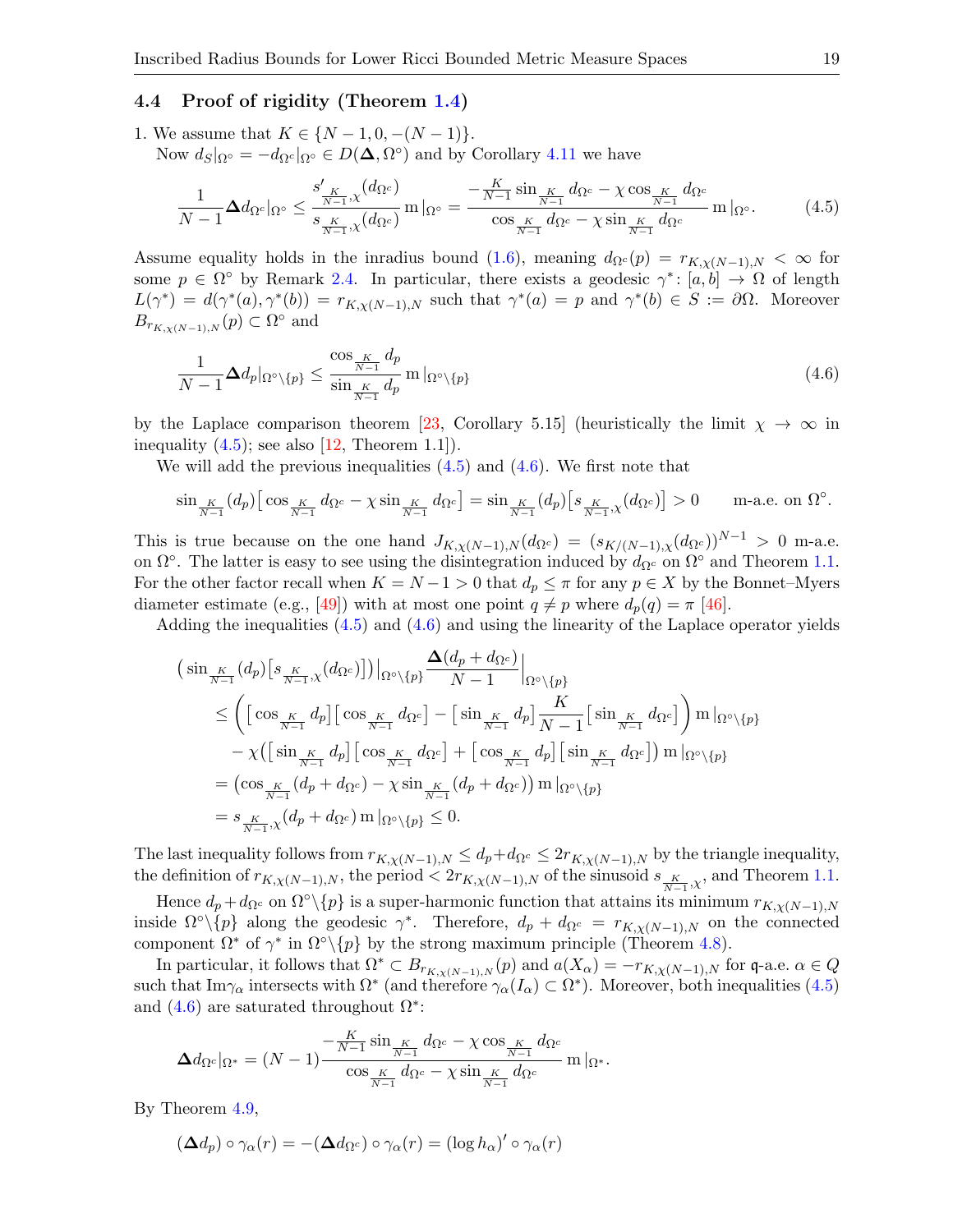for  $r \in [-r_{K,\chi(N-1),N},0)$  and q-a.e.  $\alpha \in Q$ . Recall that  $(\log h_{\alpha})' \circ \gamma_{\alpha}(r)$  is in fact given by  $(\log h_{\alpha})'(r)$  for the density  $h_{\alpha}$  of m<sub>α</sub> with respect to  $\mathcal{L}^1$  on  $[a(X_{\alpha}), b(X_{\alpha})]$ .

Solving the resulting ODE for  $h_{\alpha}$  yields

$$
h_{\alpha}(r) = h_{\alpha}(0)J_{K,\chi(N-1),N}(-r) \quad \text{for } r \in [-r_{K,\chi(N-1),N},0) \text{ and } \mathfrak{q}\text{-a.e. } \alpha \in Q.
$$

Proportionality of  $s_{\frac{K}{N-1},\chi}(r_{K,\chi(N-1),N}-r)$  to  $\sin_{\frac{K}{N-1}}(r)$  therefore provides  $\lambda > 0$  such that

$$
m(B_R(p) \cap \Omega^*) = \lambda \int_0^R (\sin_{\frac{K}{N-1}} r)^{N-1} dr \qquad \forall R \in [0, r_{K,\chi(N-1),N}].
$$

Hence  $B_{r_{K,\chi(N-1),N}}(p) \cap \Omega^* = \Omega^*$  is a volume cone in the sense of [\(4.2\)](#page-14-2).

2. We will show that  $\Omega^{\circ}\{\rho\}$  is connected. We argue by contradiction and outline the idea first. We can construct explicitly a Wasserstein geodesic between  $\delta_q$  for a point  $q \in \Omega^{\circ} \setminus (\Omega^* \cup \{p\})$ and another m-absolutely continuous measure concentrated in  $\Omega^*$ . If  $\Omega^{\circ}\setminus\{p\}$  is not connected but  $\Omega^{\circ}$  is, this Wasserstein geodesic is concentrated on branching geodesics unless the metric measure space is isomorphic to an interval equipped with a measure that has a non-negative and semiconcave density w.r.t.  $\mathcal{L}^1$ . Since the former contradicts the essentially non-branching property of RCD spaces, the latter must hold. But in this case the volume cone property of m on  $\Omega^*$  contradicts that spt m = X and that the  $\mathcal{L}^1$  density of m must be positive in the interior of the interval because of semiconcavity.

Now, we give the precise construction. Assume  $\Omega^{\circ} \setminus \{p\}$  is not connected. Then we can pick  $q' \in \Omega^{**} := (\Omega^{\circ} \setminus \{p\}) \setminus (\Omega^*)$ . One can see that  $\Omega^{**}$  is open. Since  $\Omega^{**}$  is open, it has positive measure. Thus we can pick  $q'$  as above such that there is a unique arclength parameterized geodesic  $r \in [0, d(p, q')] \mapsto \hat{\gamma}$  between  $p = \gamma(0)$  and  $q'$ , and such that  $\hat{\gamma}$  is inside  $\Omega$ . Choose  $\delta > 0$ small enough such that  $B_{2\delta}(p) \subset \Omega$  and set  $q := \hat{\gamma}(\delta)$ .

The set  $\Omega^* \cap B_\delta(p)$  is open and hence has positive m measure. Let  $\mu_0 = \frac{1}{m(\Omega^* \cap B_\delta(p))} m|_{\Omega^* \cap B_\delta(p)}$ and  $(\mu_t)_{t\in[0,1]}$  be the Wasserstein geodesic between  $\mu_0$  and  $\delta_q = \mu_1$ . Since we assume that  $\Omega^{\circ} = \Omega^* \cup \Omega^{**} \cup \{p\}$  is connected, but  $\Omega^* \cup \Omega^{**} = \Omega^{\circ} \setminus \{p\}$  is not connected, we have that the unique  $L^2$ -Wasserstein geodesic  $(\mu_t)_{t\in[0,1]}$  (for uniqueness see [\[10\]](#page-26-3) for instance) must be given by  $\mu_t = (e_t)_\# \Pi$  with  $\Pi \in \mathcal{P}(\mathcal{G}(X))$  supported on geodesics that are reparametrized concatenations of the geodesic segments  $r \in [0,\delta] \mapsto \gamma_\alpha(-r_{K,\chi(N-1),N} + \delta - r)$  and  $\hat{\gamma}|_{[0,\delta]}$ . (Note that any geodesic that connects q with a point in  $\Omega^*$  must stay in  $B_{2\delta}(p) \subset \Omega$  and since we assume  $\Omega \setminus \{p\}$ is not connected, such geodesics must go through p. And for m-a.e. x in  $\Omega^* \cap B_\delta(p)$  the unique geodesic that connects x with p is given by the restriction of some geodesic  $\gamma_{\alpha}$  for  $\alpha \in Q$ .)

But RCD spaces are essentially non-branching (see also Remark [4.12](#page-20-1) below). Hence it follows that  $\Pi$  must be concentrated on non-branching geodesics. Hence, there exists a single geodesic  $\tilde{\gamma}$ such that  $\Pi$  is concentrated on  $\tilde{\gamma}$ . In particular  $(\Omega^* \cap B_\delta(p), m|_{\Omega^* \cap B_\delta(p)})$  is isomorphic to an interval. Then by [\[35,](#page-27-25) Theorem 1.1]  $(X, d, m)$  is isomorphic to a 1-dimensional manifold. Let us assume  $p = 0 \in \mathbb{R}$  and  $q = -d(0, q) = -\delta \in \mathbb{R}$  and  $\Omega^* \subset (0, \infty)$ . By the volume cone property that we proved in the previous step we have dm  $|_{\Omega^*}(r)$  is proportional to  $\sin_{K/(N-1)}^{N-1}|r|$  dr. Since the density of m w.r.t.  $\mathcal{L}^1$  must be semi-concave [\[35,](#page-27-25) Theorem 1.1] and positive for interior points but must vanish at the origin, we have a contradiction. Hence  $\Omega^{\circ}\{\{p\} = \Omega^*$  is connected.

3. We can finish the proof of the main theorem by application of Theorem [4.2.](#page-14-1) Recall that Theorem [4.2](#page-14-1) provides a measure space isomorphism U between  $(\Omega^{\circ}, m |_{\Omega^{\circ}})$  and a truncated cone such that  $U$  and its inverse are locally distance preserving. This yields that  $U$  must be an isometry with respect to the induced intrinsic distances. Though this conclusion might be obvious to experts, we provide the proof in the following.

We observe first that  $S = \partial B_{r_{K,\chi(N-1),N}}(p)$  must contain more than two points: our hypotheses rule out  $S \subset \{pt\}$ , while if S consists of precisely two points, Remark [4.3](#page-14-3) asserts  $N = 1$  and that is also excluded by assumption.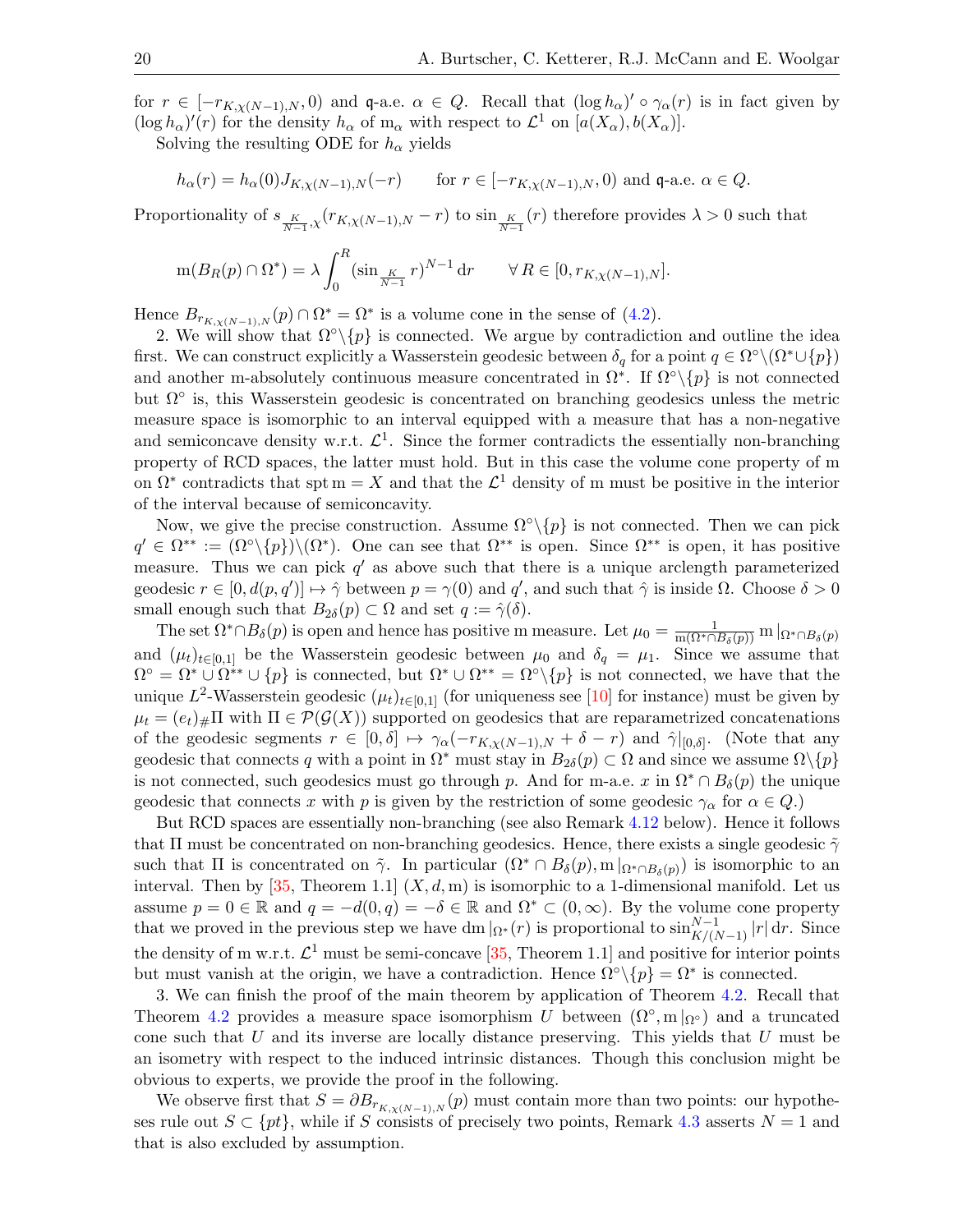Hence, only the last case in Theorem [4.2](#page-14-1) remains relevant to us. By Remark [4.4](#page-14-4) there exist local isometries U and V between  $\Omega^{\circ} = B_{r_{K,\chi(N-1),N}}(p)$  and the ball  $B_{r_{K,\chi(N-1),N}}(o)$  in the corresponding cone that are also measure preserving bijections.

Now, it is standard knowledge that  $U$  is an isometry with respect to the induced intrinsic distances.

Let us be more precise. Set  $r_{K,\chi(N-1),N} = R$  and let  $\tilde{d}_{\epsilon}$  be the induced intrinsic distance on  $\bar{B}_{R-\epsilon}(p)$ . We denote by  $d^*$  the cone (or suspension distance) and by  $\tilde{d}^*$  and  $\tilde{d}^*_{\epsilon}$  the induced intrinsic distances of  $B_R(o)$  and  $\bar{B}_{R-\epsilon}(o)$ , respectively. Then U is an isometry between  $\bar{B}_{R-\epsilon}(p)$ and  $\bar{B}_{R-\epsilon}(o)$  with respect to the induced intrinsic distances.

To prove this let  $\gamma: [0, 1] \to B_{R-\epsilon}(p)$  be a geodesic with respect to  $d_{\epsilon}$  between  $x, y \in B_{R-\epsilon}(p)$ . We can divide  $\gamma$  into  $k \in \mathbb{N}$  small pieces  $\gamma|_{[t_{i-1},t_i]}$  with  $i=1,\ldots,k$  and  $t_0=0, t_k=1$  such that each piece stays inside a small ball that is mapped isometrically with respect to  $d$  via  $U$  to a small ball in  $B_R(o)$ . We obtain

$$
\sum_{i=1}^k d^*(U(\gamma(t_{i-1})), U(\gamma(t_i))) = \sum_{i=1}^k d(\gamma(t_{i-1}), \gamma(t_i)) \leq \sum_{i=1}^k \tilde{d}_{\epsilon}(\gamma(t_{i-1}), \gamma(t_i)) = \tilde{d}_{\epsilon}(x, y).
$$

The first equality holds because  $U$  is an isometry with respect to  $d$  and  $d^*$  on the small balls that contain  $\gamma|_{[t_{i-1},t_i]}$ . The last equality holds because  $\gamma$  is geodesic with respect to  $\tilde{d}_{\epsilon}$  and the inequality holds because the intrinsic distance is always equal or larger than d itself.

On the left hand side we can take the supremum with respect to all such subdivisions  $(t_i)_{i=0,\ldots,k-1}$ . This yields  $\tilde{d}_{\epsilon}(U(x),U(y)) \leq L(U \circ \gamma) \leq \tilde{d}_{\epsilon}(x,y)$  where  $L(U \circ \gamma)$  is the length of the continuous curve  $U \circ \gamma$ . In particular  $U \circ \gamma$  is a rectifiable curve (that means has finite length) in  $B_{R-\epsilon}(o)$ .

We can argue in the same way for the inverse map V and obtain that  $U: \bar{B}_{R-\epsilon}(p) \to \bar{B}_{R-\epsilon}(o)$ is an isometry with respect to the induced intrinsic distances  $\tilde{d}_{\epsilon}$  and  $\tilde{d}_{\epsilon}^*$ .

Finally, we let  $\epsilon \to 0$  and observe that  $\tilde{d}_{\epsilon} \to \tilde{d}$  on  $\bar{B}_{R-\epsilon}(p)$  and the same for  $\tilde{d}_{\epsilon}^*$  and  $\tilde{d}^*$ . This finishes the proof.

<span id="page-20-1"></span>Remark 4.12. A deep new result by Qin Deng [\[18\]](#page-26-19) shows that RCD spaces are in fact nonbranching. In this case the middle step of the previous proof simplifies: If  $\Omega^{\circ}\backslash\{p\}$  is not connected but  $\Omega^{\circ}$  is connected, this yields almost immediately the existence of a branching geodesic unless the space is isomorphic to an interval equipped with a measure. The proof of Deng's result is quite long and involved. Therefore we provide a proof that only relies on the relatively weak property that the space is essentially non-branching.

# <span id="page-20-0"></span>A Substituting measure contraction for lower Ricci bounds

In this appendix we will sketch why the results of Theorem [1.1](#page-1-0) also hold when one replaces the condition  $CD(K, N)$  with the weaker measure contraction property  $MCP(K, N)$  that was introduced in [\[46,](#page-27-11) [49\]](#page-28-1). We will not repeat the technical details but focus on necessary modifications for this setup.

For a proper metric measure space  $(X, d, m)$  that is essentially nonbranching there are several equivalent ways to define the MCP $(K, N)$ . The following one can be found in [\[9,](#page-26-10) Section 9].

**Definition A.1** (measure contraction property). Let  $(X, d, m)$  be proper and essentially nonbranching. The measure contraction property  $MCP(K, N)$ ,  $K \in \mathbb{R}$  and  $N \in (1, \infty)$  holds if for every pair  $\mu_0, \mu_1 \in \mathcal{P}^2(X)$  such that  $\mu_0$  is m-absolutely continuous there exists a dynamical optimal plan  $\Pi$  such that  $(e_t)_\#\Pi = \mu_t \in \mathcal{P}^2(\mathbf{m})$  and

$$
\rho_t(\gamma_t)^{-\frac{1}{N}} \ge \tau_{K,N}^{(1-t)}(d(\gamma_0, \gamma_1))\rho_0(\gamma_0)^{-\frac{1}{N}} \quad \text{for } \Pi\text{-a.e. geodesic } \gamma,
$$

where  $\mu_t = \rho_t$  m.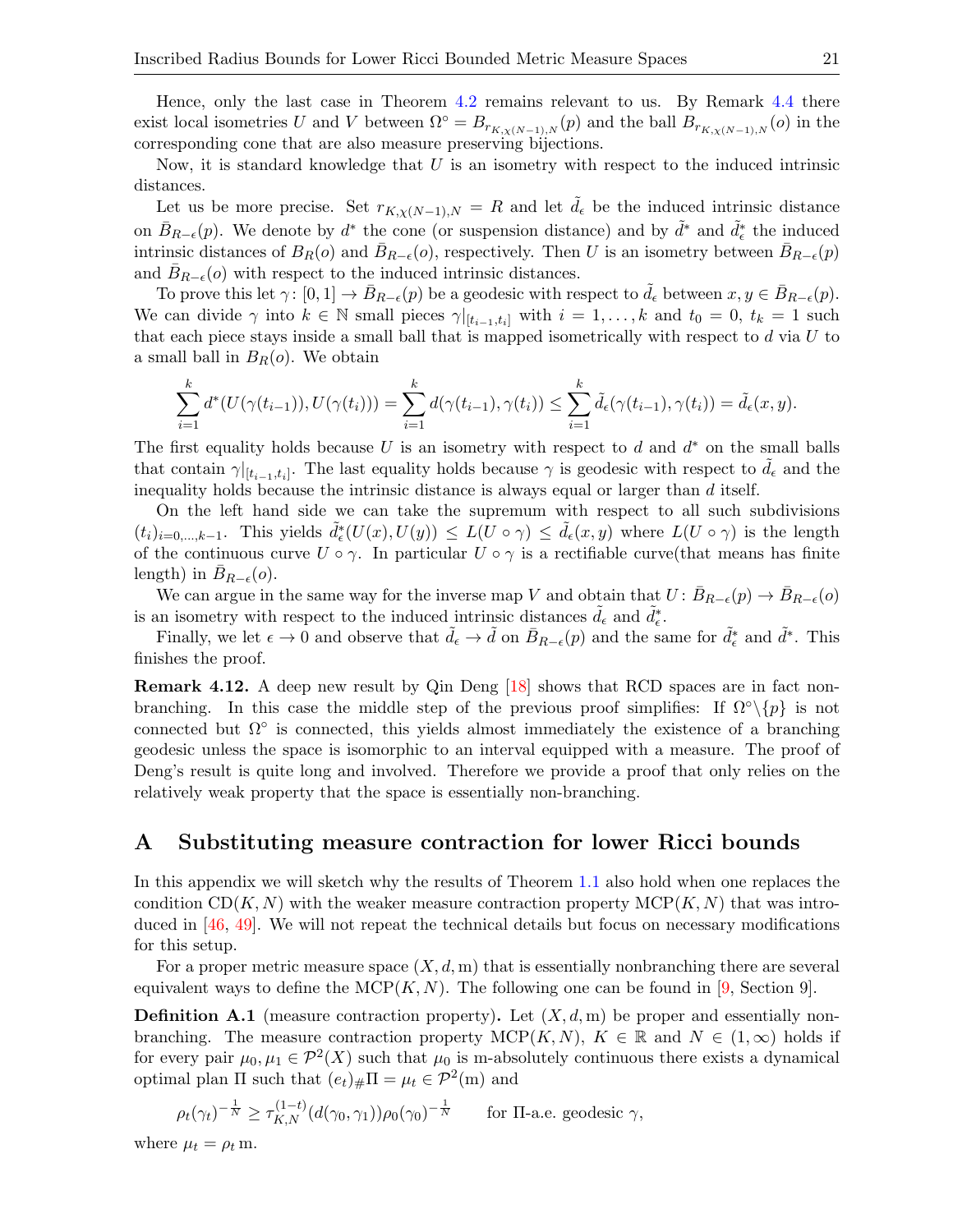For  $\Omega \subset X$  with  $m(\Omega) > 0$  the restricted measure contraction property MCP<sub>r</sub> is defined similarly as the condition  $CD_r$  (compare with Definition [2.3\)](#page-5-0).

All the technical results in Section [2.3](#page-6-0) still hold when we replace the condition  $CD(K, N)$ with MCP(K, N) (cf. [\[12\]](#page-26-9)). Only in Theorem [2.9](#page-8-3) the density  $h_{\alpha}$  of the conditional measure  $m_{\alpha}$ need not satisfy [\(2.3\)](#page-8-0) and therefore need not be semiconcave, although it does remain locally Lipschitz on  $(a(X_{\alpha}), b(X_{\alpha}))$  and extends continuously to the endpoints. Instead one has only

<span id="page-21-0"></span>
$$
h_{\alpha}(\gamma_t)^{\frac{1}{N-1}} \ge \sigma_{K,N}^{(1-t)}(|\gamma_0 - \gamma_1|)h_{\alpha}(\gamma_0)^{\frac{1}{N-1}}
$$
\n(A.1)

for every affine function  $\gamma: [0,1] \to [a(X_{\alpha}), b(X_{\alpha})]$  in general where we consider  $h_{\alpha}$  as a continuous function on  $[a(X_{\alpha}), b(X_{\alpha})]$ .

Considering  $\Omega \subset X$  with  $\partial \Omega = S$  and  $m(S) = 0$  then Definition [2.15](#page-10-1) for m<sub>S</sub> continues to make sense. We also can define the notion of finite inner curvature of  $\Omega$ . However, since  $h_{\alpha}$ is not semiconcave in general, the right and the left derivative might not exist for every  $t \in \mathbb{R}$  $[a(X_{\alpha}), b(X_{\alpha})]$ . Therefore, for a continuous function  $f : [a, b] \to \mathbb{R}$  we set

$$
\frac{\mathrm{d}^{-}}{\mathrm{d}t}f(t) = \limsup_{h \uparrow 0} \frac{1}{h} \left[ f(t+h) - f(t) \right] \qquad \text{for } t \in (a, b].
$$

We can set up a definition of mean curvature for subsets in MCP spaces in the following way.

<span id="page-21-2"></span>**Definition A.2** (inner mean curvature revisited in the MCP setting). Set  $S = \partial\Omega$  and let  ${X_\alpha}_{\alpha\in Q}$  be the disintegration induced by  $u := d_S$ . Recalling [\(2.5\)](#page-9-2), we say that S has finite *inner* (respectively *outer*) *curvature* if  $m(B_{in}^{\dagger}) = 0$  (respectively  $m(B_{out}^{\dagger}) = 0$ ). If S has finite inner curvature we define the inner mean curvature of  $S$  m<sub>S</sub>-almost everywhere as

<span id="page-21-1"></span>
$$
p \in S \mapsto H_S^-(p) := \begin{cases} \frac{\mathrm{d}^-}{\mathrm{d}r}|_{r=0} \log h_\alpha \circ \gamma_\alpha & \text{if } p = \gamma_\alpha(0) \in S \cap A^\dagger, \\ \infty & \text{if } p \in B_{\mathrm{out},e}^\dagger \cap S, \end{cases} \tag{A.2}
$$

where we set  $\frac{d^{-}}{dr} \log h_{\alpha}(\gamma_{\alpha}(0)) = -\infty$  if  $h_{\alpha}(\gamma_{\alpha}(0)) = 0$ .

<span id="page-21-3"></span>**Theorem A.3** (inscribed radius bounds under MCP). Let  $(X, d, m)$  be an essentially nonbranching MCP(K', N) space with  $K' \in \mathbb{R}$ ,  $N \in (1,\infty)$  and spt m = X. Consider  $K, H \in \mathbb{R}$ such that  $\left(\frac{K}{N-1}, \frac{H}{N-1}\right)$  satisfies the ball condition. Let  $\Omega \subset X$  be closed with  $\Omega \neq X$ , m( $\Omega$ ) > 0 and  $m(\partial\Omega) = 0$  such that  $\Omega$  satisfies the restricted curvature-dimension condition  $\text{MCP}_r(K, N)$ for  $K \in \mathbb{R}$  and  $\partial\Omega = S$  has finite inner curvature. Assume the inner mean curvature  $H_S^-$ S satisfies  $H_S^- \geq H$  m<sub>S</sub>-a.e., where m<sub>S</sub> denotes the surface measure. Then

$$
\text{InRad}\,\Omega\leq r_{K,H,N},
$$

where InRad  $\Omega = \sup$  $\sup_{x\in\Omega}d_{\Omega^c}(x)$  is the inscribed radius of  $\Omega$ .

**Proof.** Let  $\eta: [0,1] \to [a(X_{\alpha}),0]$  be an affine function with  $a(X_{\alpha}) < \eta_1 < \eta_0 := 0$ . We note that  $|\eta_0 - \eta_1| = d(\gamma_\alpha(\eta_0), \gamma_\alpha(\eta_1))$ . From  $(A.1)$  we have

$$
h_\alpha(\eta(t))^{\frac{1}{N-1}} \geq \sigma^{(1-t)}_{K/N-1}(|\eta_0-\eta_1|)h_\alpha(\eta_0)^{\frac{1}{N-1}}
$$

for any  $\alpha \in Q^{\dagger}$ . It follows

$$
\frac{\mathrm{d}^{-}}{\mathrm{d}r}\Big|_{r=\eta_0} h_{\alpha} = \limsup_{\eta_t \to \eta_0} \frac{1}{\eta_t - \eta_0} \left[ h_{\alpha}(\eta_t) - h_{\alpha}(\eta_0) \right]
$$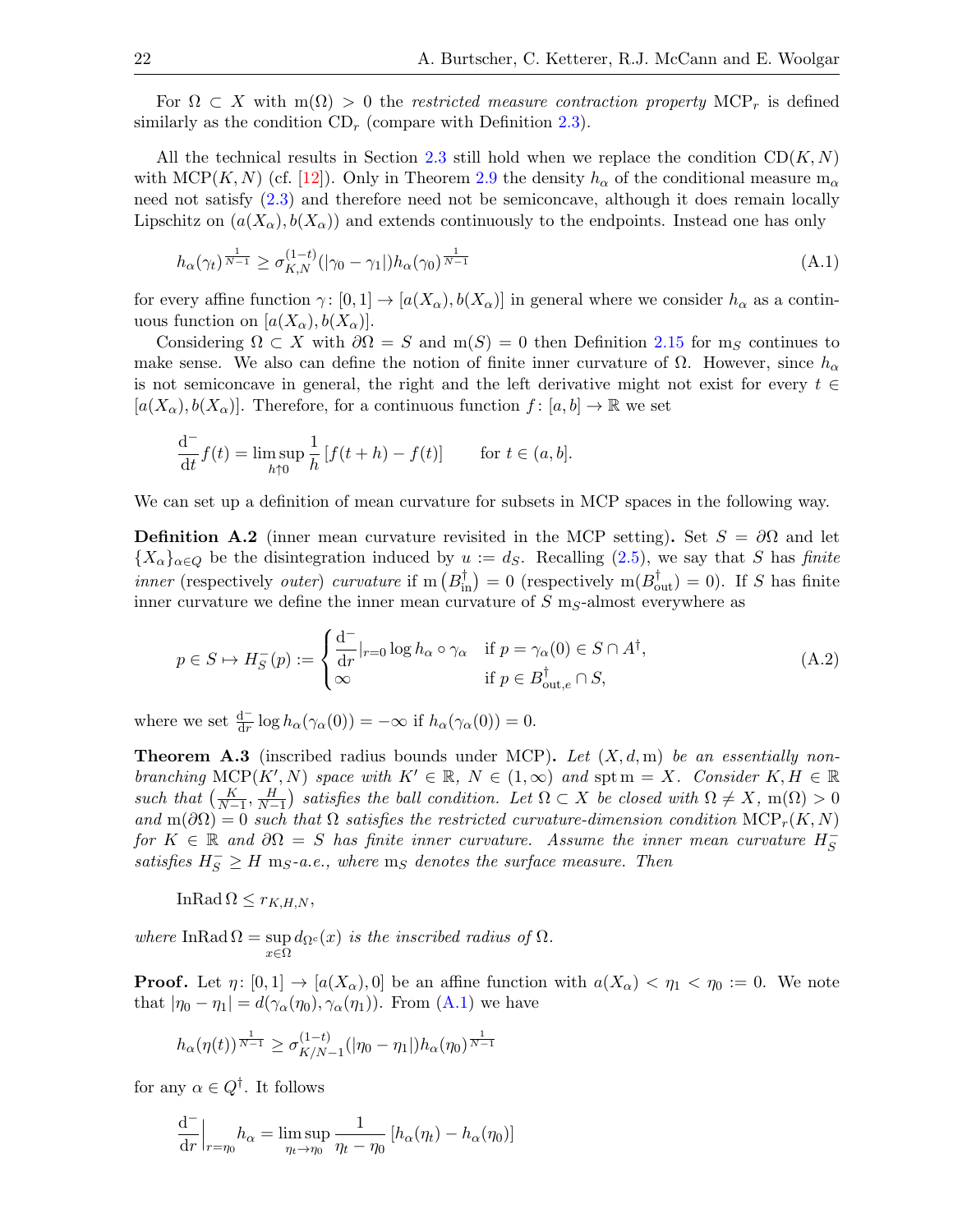$$
\leq \frac{1}{\eta_1-\eta_0} \frac{\mathrm{d}}{\mathrm{d}t} \Big|_{t=0} \sigma_{K/N-1}^{(1-t)}(|\eta_0-\eta_1|)^{N-1} h_\alpha(\eta_0).
$$

If the inner mean curvature is bounded below by  $H$ , then

$$
H \leq \frac{1}{\eta_1 - \eta_0} \frac{d}{dt} \Big|_{t=0} \sigma_{K/N-1}^{(1-t)}(|\eta_0 - \eta_1|)^{N-1} = \frac{-|\eta_0 - \eta_1|}{\eta_1 - \eta_0} (N-1) \frac{\cos_{K/(N-1)}(|\eta_0 - \eta_1|)}{\sin_{K/(N-1)}(|\eta_0 - \eta_1|)}.
$$

Hence  $\frac{H}{N-1} \leq \frac{\cos_{K/(N-1)}(|\eta_0 - \eta_1|)}{\sin_{K/(N-1)}(|\eta_0 - \eta_1|)}$  $\frac{\cos_{K/(N-1)}(\vert \eta_0-\eta_1\vert)}{\sin_{K/(N-1)}(\vert \eta_0-\eta_1\vert)}$  for q-a.e.  $\alpha\in Q^{\dagger}$ . The sharp Bonnet–Myers diameter bound [\[41,](#page-27-16) [49\]](#page-28-1) for CD(K, N) spaces yields  $|\eta_0 - \eta_1| < \pi \frac{K}{N-1}$  from [\(1.2\)](#page-1-4). Thus the denominator above is non-negative and

$$
0 \leq \cos_{K/(N-1)}(|\eta_0 - \eta_1|) - \frac{H}{N-1} \sin_{K/(N-1)}(|\eta_0 - \eta_1|).
$$

Since this expression holds for all  $\eta_1 \in (a(X_\alpha), 0)$  we conclude  $d(\gamma_\alpha(\eta_0), \gamma_\alpha(\eta_1)) = |\eta_0 - \eta_1| \le$  $r_{K,H,N}$ . Otherwise  $|\eta_0 - \eta_1| > r_{K,H,N}$  implies that the right hand side in the last inequality is negative by the definition of  $r_{K,H,N}$ .

Noting  $\eta_0 = 0$ , taking  $\eta_1 \to a(X_\alpha)$ , one can finish the argument exactly as for CD(K, N) spaces.

## <span id="page-22-0"></span>B A different form of mean curvature bound also suffices

Inspired by [\[13\]](#page-26-0), in this appendix we introduce another new notion of mean curvature bounded from below which yields Theorems [1.1](#page-1-0) and [1.4](#page-4-0) without requiring finite inner curvature of  $\Omega$  but assuming that the measure  $\mathfrak{p}_0$  in Remark [2.16](#page-10-2) is a Radon measure on Q. Let  $L_{-\text{loc}}^1(Q, dp_0)$ denote the class of  $\mathfrak{p}_0$ -measurable functions  $k: Q \longrightarrow [-\infty, \infty]$  whose negative part min $\{0, k\}$ belongs to  $L^1_{\text{loc}}(Q, \text{d}\mathfrak{p}_0)$ , i.e., is locally  $\mathfrak{p}_0$ -summable.

**Definition B.1** (backward mean curvature bounded below). Let  $(X, d, m)$  be an essentially nonbranching metric measure space that satisfies MCP or CD. Recall the family of measures  ${\{\mathfrak{p}_t\}}_{t\in(-\infty,0]}$  on Q given by  $d\mathfrak{p}_t(\alpha) = h_\alpha \circ g(\alpha,t) d\mathfrak{q}|_{\mathcal{V}_t}(\alpha)$  that we introduced in Remark [2.16,](#page-10-2) and its image  $m_{S_t} = g(\cdot, t)_{\#} \mathfrak{p}_t$  on X. Recall that Q is constructed as a Borel subset of X and  $(\alpha, t) \mapsto g(\alpha, t)$  is the ray map constructed in that remark.

Then  $S = \partial \Omega$  has backward mean curvature bounded from below by  $k \in L_{-\text{loc}}^1(Q, dp_0)$  if the measure  $\mathfrak{p}_0$  is a Radon measure,  $h_\alpha \circ g(\alpha, 0) > 0$  for q-a.e.  $\alpha \in Q$ , and

<span id="page-22-1"></span>
$$
\frac{\mathrm{d}^{-}}{\mathrm{d}t}\Big|_{t=0}\int_{Y}\mathrm{d}\mathfrak{p}_{t}:=\limsup_{t\uparrow 0}\frac{1}{t}\left(\int_{Y}\mathrm{d}\mathfrak{p}_{t}-\int_{Y}\mathrm{d}\mathfrak{p}_{0}\right)\geq \int_{Y}k(q)\,\mathrm{d}\mathfrak{p}_{0}(q)\tag{B.1}
$$

for any bounded measurable subset  $Y \subset Q$ . Moreover, S has backward-lower mean curvature bounded from below by k if the same inequality holds when  $\limsup$  is replaced by  $\liminf$ . Heuristically, these limits quantify the relative rate of change of surface area of the level sets of  $d<sub>S</sub>$ , as when  $Y = Q \subset X$  is bounded. We may denote the greatest lower bounds  $k^{\pm} \in L_{-\text{loc}}^1(Q, dp_0)$ for the backwards and backwards-lower mean curvature for  $k^+$  and  $k^-$  respectively.

**Remark B.2.** Since it is not assumed that  $\mathfrak{p}_t$  for  $t < 0$  is a Radon measure,  $\int_Y d\mathfrak{p}_t$  can be infinite.

Similarly, when we want to distinguish between upper and lower limits, we refer to  $(A.2)$  as the inner mean curvature, and to the analogous quantity with lim inf in place of lim sup, as the *inner-lower mean curvature.* In a  $CD(K, N)$  space, these two notions coincide.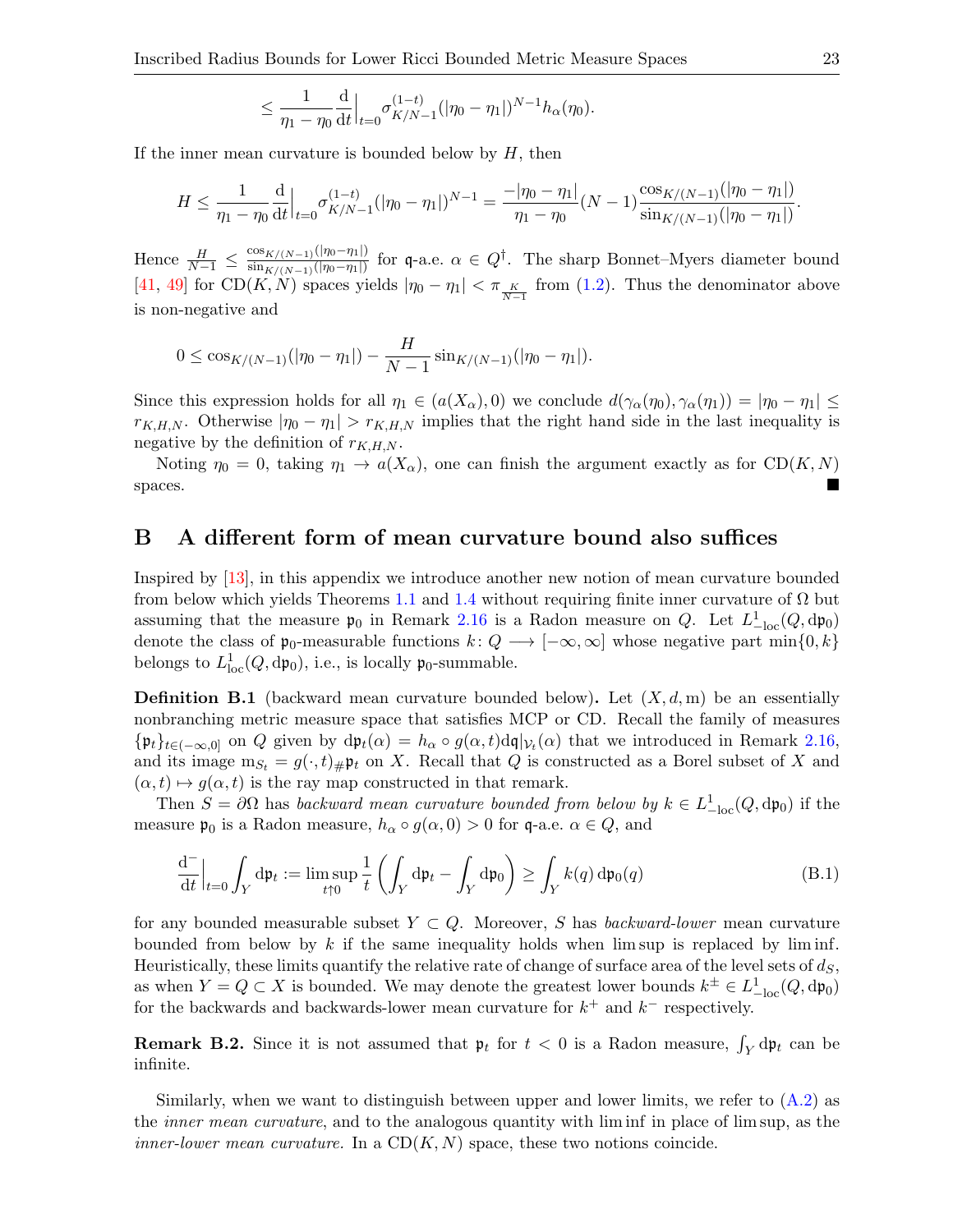<span id="page-23-0"></span>**Lemma B.3** (backward versus inner mean curvature in MCP). Let  $(X, d, m)$  be an essentially nonbranching MCP(K, N) space. Assume that  $S = \partial \Omega$  for some Borel set  $\Omega$  that has finite inner curvature in the sense of Definition [A.2](#page-21-2) and that  $h_{\alpha} \circ g(\alpha, 0) d\mathfrak{q}(\alpha) = d\mathfrak{p}_0(\alpha)$  is a Radon measure with  $h_{\alpha} \circ g(\alpha, 0) > 0$  for q-a.e.  $\alpha \in Q$ . Then m<sub>S</sub>-almost everywhere, the inner mean curvature  $H_S^ \overline{S}(x)$  of S is bounded from below by  $k(x)$  if S has backward mean curvature bounded from below by  $k \circ g(\cdot, 0) \in L_{-\text{loc}}^1(Q, dp_0)$ .

Conversely, the backward-lower mean curvature is bounded from below by  $k \circ g(\cdot, 0)$  if  $k \circ$  $g(\cdot, 0) \in L_{-\text{loc}}^1(Q, d\mathfrak{p}_0)$  and there exists  $\delta > 0$  such that (i) the inner-lower mean curvature of S is bounded from below by  $k(x)$  for  $m<sub>S</sub>$ -almost every  $x \in S$ , and (ii)  $b(X_{\alpha}) > \delta$  holds for q-a.e.  $\alpha \in Q$ . Note (ii) is satisfied if  $\Omega$  satisfies a uniform exterior ball condition.

**Proof. 1.** Assume backward mean curvature bounded below by  $k \circ g(\cdot, 0) \in L^1_{-\text{loc}}(Q, dp_0)$ . Then, by monotonicity of the right hand side in  $(B.1)$  the backward mean curvature is also bounded below by  $k^M := \min\{k, M\} \in L^1_{loc}(Q, dp_0)$  for  $M > 0$  arbitrary.

We can compute for  $t < 0$  and a bounded measurable set  $Y \subset Q$ :

$$
\int_Y d\mathfrak{p}_t - \int_Y d\mathfrak{p}_0 = \int_Y (1_{\mathcal{V}_t}(\alpha) h_\alpha \circ g(\alpha, t) - 1_{\mathcal{V}_0}(\alpha) h_\alpha \circ g(\alpha, 0)) d\mathfrak{q}(\alpha).
$$

There exists a measurable subset  $Q^* \subset Q^{\dagger}$  with  $\mathfrak{q}[Q^{\dagger} \setminus Q^*]=0$  such that the map  $\mathcal{M}$ :  $\alpha \in$  $Q^* \mapsto -a(X_{\alpha}) \in [0, \infty)$  is measurable (for instance compare with step 1 in the proof of Theorem 7.10 in [\[9\]](#page-26-10) or Remark 3.4 in [\[28\]](#page-27-26)). Then, we consider the family of measurable sets  $Q_m = \mathcal{M}^{-1} \big( \big[ \frac{1}{m} \big]$  $(\frac{1}{m}, m])$  for  $m \in \mathbb{N}$  that satisfy  $\bigcup_{m \in \mathbb{N}} Q_m = Q^*$ . As in [\[9\]](#page-26-10)

$$
\frac{1}{h_\alpha \circ g(\alpha,0)} \frac{1}{r}(h_\alpha \circ g(\alpha,r) - h_\alpha \circ g(\alpha,0)) \le (N-1) \frac{\cos_{-|K|/(N-1)}(-a(X_\alpha))}{\sin_{-|K|/(N-1)}(-a(X_\alpha))} \le C(K,N,m)
$$

 $\forall r \in (a(X_{\alpha}), 0), \ \forall \alpha \in Q_m$ . Thus Fatou's lemma yields

$$
\int_{Y \cap Q_m \cap \mathcal{V}_0} (k^M h_\alpha) \circ g(\alpha, 0) d\mathfrak{q}(\alpha) = \int_{Y \cap Q_m} k^M \circ g(\alpha, 0) d\mathfrak{p}_0(\alpha)
$$
\n
$$
\leq \int_{Y \cap Q_m} \limsup_{t \uparrow 0} \frac{1}{t} (1_{\mathcal{V}_t}(\alpha) h_\alpha \circ g(\alpha, t) - 1_{\mathcal{V}_0}(\alpha) h_\alpha \circ g(\alpha, 0)) d\mathfrak{q}(\alpha)
$$
\n
$$
\leq \int_{Y \cap Q_m} \limsup_{t \uparrow 0} \frac{1}{t} (1_{\mathcal{V}_t \cap \mathcal{V}_0}(\alpha) h_\alpha \circ g(\alpha, t) - 1_{\mathcal{V}_0}(\alpha) h_\alpha \circ g(\alpha, 0)) d\mathfrak{q}(\alpha)
$$
\n
$$
= \int_{Y \cap Q_m \cap \mathcal{V}_0} \frac{d^-}{dt} \Big|_{t=0} h_\alpha \circ g(\alpha, t) d\mathfrak{q}(\alpha)
$$

for any bounded measurable  $Y \subset Q$ . It follows that

<span id="page-23-1"></span>
$$
\left(k^M h_\alpha\right) \circ g(\alpha, 0) \le \frac{\mathrm{d}^{-}}{\mathrm{d}t} \Big|_{t=0} h_\alpha \circ g(\alpha, t) \qquad \text{for } \mathfrak{q}\text{-a.e. } \alpha \in \mathcal{V}_0. \tag{B.2}
$$

We assumed  $h_{\alpha} \circ g(\alpha, 0) > 0$  for q-almost every  $\alpha \in V_0$ . Therefore, it follows that

$$
\int_{Y \cap \mathcal{V}_0} (k^M h_\alpha) \circ g(\alpha, 0) d\mathfrak{q}(\alpha) \le \int_{Y \cap \mathcal{V}_0} \frac{d^-}{dt} \Big|_{t=0} h_\alpha \circ g(\alpha, t) d\mathfrak{q}(\alpha)
$$
  
= 
$$
\int_{Y \cap \mathcal{V}_0} \frac{d^-}{dt} \Big|_{t=0} \log(h_\alpha \circ g(\alpha, t)) h_\alpha \circ g(\alpha, 0) d\mathfrak{q}(\alpha).
$$

Now, we recall that  $\mathcal{V}_0 \subset \mathfrak{Q}(A^{\dagger}) \cup B^{\dagger}_{\text{in}}$  with  $\mathfrak{q}(\mathfrak{Q}(A^{\dagger} \cup B^{\dagger}_{\text{in}}) \setminus \mathcal{V}_0) = 0$  and  $\text{m } (B^{\dagger}_{\text{in}}) = \mathfrak{q}(\mathfrak{Q}(B^{\dagger}_{\text{in}})) = 0$ (because we assume finite inner curvature). Moreover  $g(\alpha, t) = \gamma_{\alpha}(t)$ ,  $h_{\alpha} \circ g(\alpha, t) = h_{\alpha} \circ \gamma_{\alpha}(t) =$  $h_{\alpha}(t)$  and  $\alpha = \gamma_{\alpha}(0)$  if  $\alpha \in \mathfrak{Q}(A)$ . Hence  $m_S = m_{S_0} = g(\cdot, 0)_{\#} \mathfrak{p}_0$  and

$$
\int_Y k^M \, dm_S = \int_{Y \cap \mathfrak{Q}(A^\dagger)} k^M \circ \gamma_\alpha(0) h_\alpha(0) \, d\mathfrak{q}(\alpha)
$$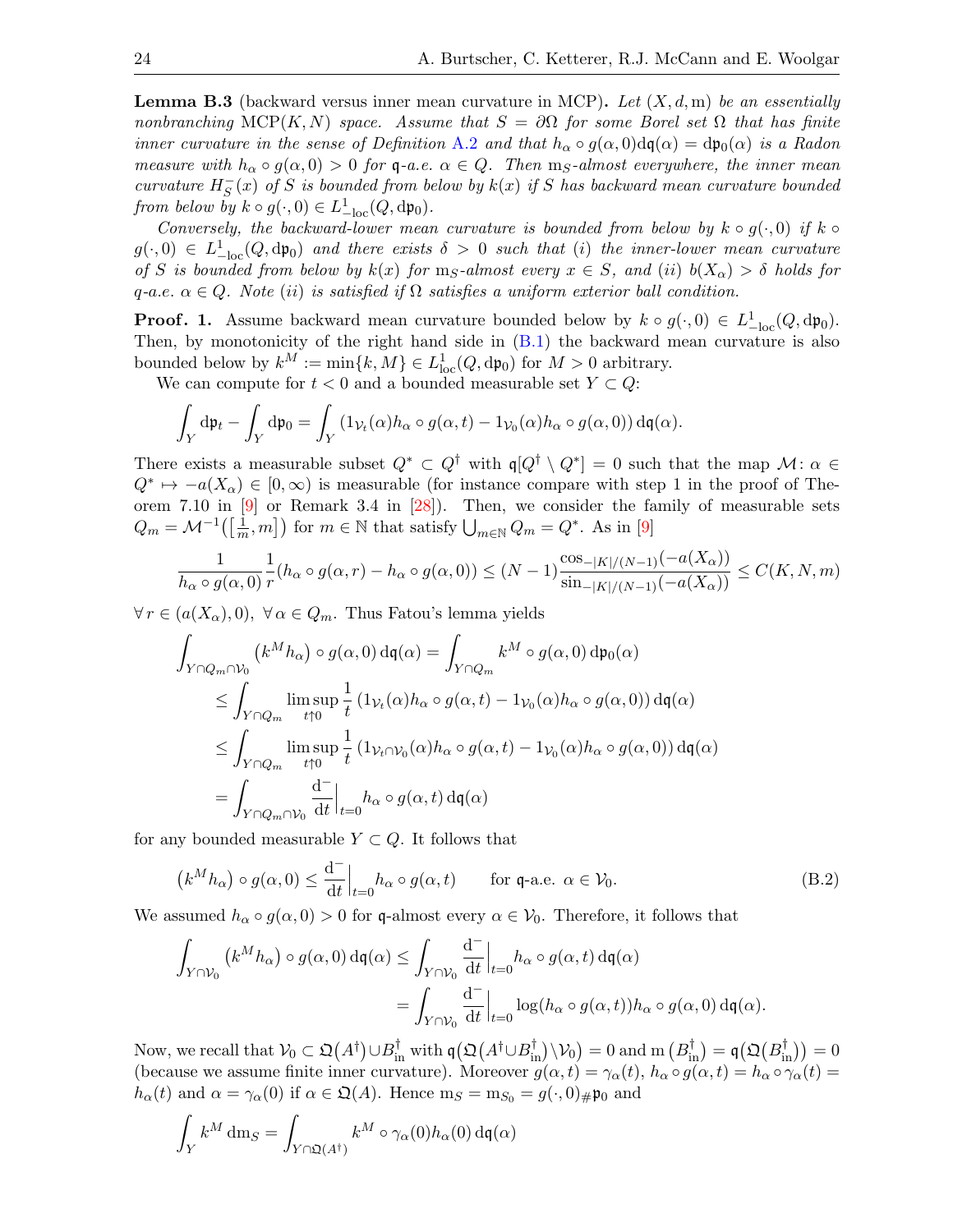$$
\leq \int_{Y\cap \mathfrak{Q}(A^{\dagger})} H_S^- \circ \gamma_\alpha(0) h_\alpha(0) \,d\mathfrak{q}(\alpha) = \int_Y H_S^- \,dm_S,
$$

and consequently  $k^M \leq H_S^-$  m<sub>S</sub>-almost everywhere. Letting  $M \to \infty$  yields  $k \leq H_S^-$  m<sub>S</sub>-almost everywhere.

**2.** Now assume for some  $k \circ g(\cdot, 0) \in L_{-\text{loc}}^1(Q, dp_0)$  that m<sub>S</sub>-a.e. the inner-lower mean curvature is bounded from below by k. We also assume that  $b(X_\alpha) > \delta > 0$  for q-almost every  $\alpha \in Q$  and some  $\delta > 0$ . This implies  $B_{\rm in} = \varnothing$  and hence  $m_{S_0} = m_S$ . Recall from the proof of Lemma [2.21](#page-11-0) that this is true if  $\Omega$  satisfies a uniform exterior ball condition.

Again as in [\[9\]](#page-26-10)

$$
-C(K, N, \delta) \le -(N-1)\frac{\cos_{-|K|/(N-1)}(b(X_{\alpha}) - a(X_{\alpha}))}{\sin_{-|K|/(N-1)}(b(X_{\alpha}) - a(X_{\alpha}))} \le \frac{(h_{\alpha} \circ g(\alpha, r) - h_{\alpha} \circ g(\alpha, 0))}{r \cdot h_{\alpha} \circ g(\alpha, 0)}
$$

 $\forall r \in (a(X_{\alpha}), b(X_{\alpha})).$ 

Using Fatou's lemma again, it follows that

$$
\int_{Y} k \circ \gamma_{\alpha}(0) d\mathfrak{p}_{0}(\alpha) = \int_{Y \cap V_{0}} (kh_{\alpha}) \circ g(\alpha, 0) d\mathfrak{q}(\alpha) = \int_{Y \cap \mathfrak{Q}(A^{\dagger})} k(\gamma_{\alpha}(0)) h_{\alpha}(0) d\mathfrak{q}(\alpha)
$$
\n
$$
\leq \int_{Y \cap V_{0}} \liminf_{t \uparrow 0} \frac{\log h_{\alpha}(t) - \log h_{\alpha}(0)}{t} h_{\alpha}(0) d\mathfrak{q}(\alpha)
$$
\n
$$
\leq \liminf_{t \uparrow 0} \int_{Y} \frac{1}{t} (1_{\mathcal{V}_{t}}(\alpha) h_{\alpha}(t) - 1_{\mathcal{V}_{0}}(\alpha) h_{\alpha}(0)) d\mathfrak{q}(\alpha)
$$
\n
$$
= \liminf_{t \uparrow 0} \frac{1}{t} \left( \int_{Y} d\mathfrak{p}_{t} - \int_{Y} d\mathfrak{p}_{0} \right),
$$

for any bounded measurable set  $Y \subset Q$ . Thus the backward-lower mean curvature is bounded below by  $k \circ g(\cdot, 0)$  as desired.

**Corollary B.4** (backward versus inner mean curvature in CD). Let  $(X, d, m)$  be an essentially nonbranching  $CD(K, N)$  space. Assume that  $S = \partial \Omega$  for some Borel set  $\Omega$  satisfies a uniform external ball condition and that  $h_{\alpha} \circ g(\alpha, 0)$ d $g(\alpha) = dp_0(\alpha)$  is a Radon measure with  $h_{\alpha} \circ g(\alpha, 0) > 0$ for  $\mathfrak{q}$ -a.e.  $\alpha \in Q$ . Then S has a backwards mean curvature bound  $k \in L_{-\text{loc}}^1(Q, d\mathfrak{p}_0)$  from below if and only if S has inner mean curvature  $H_S^- \in L_{-\text{loc}}^1(S, dm_S)$ . When either holds, then  $\mathfrak{p}_0$ -almost everywhere on Q, the backward and backward-lower mean curvatures  $k^{\pm}$  of S both coincide with  $H_S^ \overline{s} \circ g(\cdot, 0)$ .

**Proof.** Recall that the uniform external ball condition assumed implies  $S$  has finite inner cur-vature by Lemma [2.21,](#page-11-0) and that  $m_S = m_{S_0}$ . Let  $H_S^ \overline{S}$  denote the inner mean curvature of  $S$ , which agrees with its inner-lower mean curvature m<sub>S</sub>-a.e. due to the semiconcavity of  $h_{\alpha}^{1/(N-1)}$ in  $CD(K, N)$  spaces.

If S has a backwards mean curvature bound  $k \circ g(\cdot, 0) \in L_{-\text{loc}}^1(Q, dp_0)$  from below, it admits a greatest such bound  $k^+ \circ g(\cdot, 0)$ . Lemma [B.3](#page-23-0) asserts  $H_s^ S \circ g(\cdot, 0) \geq k^+ \circ g(\cdot, 0)$  holds  $\mathfrak{p}_0$ -a.e., which implies  $H_S^- \in L^1_{-\text{loc}}(S, dm_S)$ .

Conversely, if S has inner mean curvature  $H_S^- \in L^1_{-\text{loc}}(S, dm_S)$ , then Lemma [B.3](#page-23-0) asserts S has backwards-lower mean curvature  $k^- \circ g(\cdot, 0) \geq H_s^ S \circ g(\cdot, 0) \in L^1_{-\text{loc}}(Q, d\mathfrak{p}_0)$ . We conclude  $k^{-} \circ g(\cdot, 0)$  is also a backwards (i.e., backwards-upper) mean curvature lower bound for S.

Since  $k^+ \circ g(\cdot, 0) \geq k^- \circ g(\cdot, 0)$  by definition, in either (and hence both) cases above we conclude equalities hold  $\mathfrak{p}_0$ -a.e. in all three of the inequalities preceding, to conclude the proof.

We state a theorem under MCP. The corresponding statement for CD then follows since CD implies MCP for essentially nonbranching proper metric measure spaces.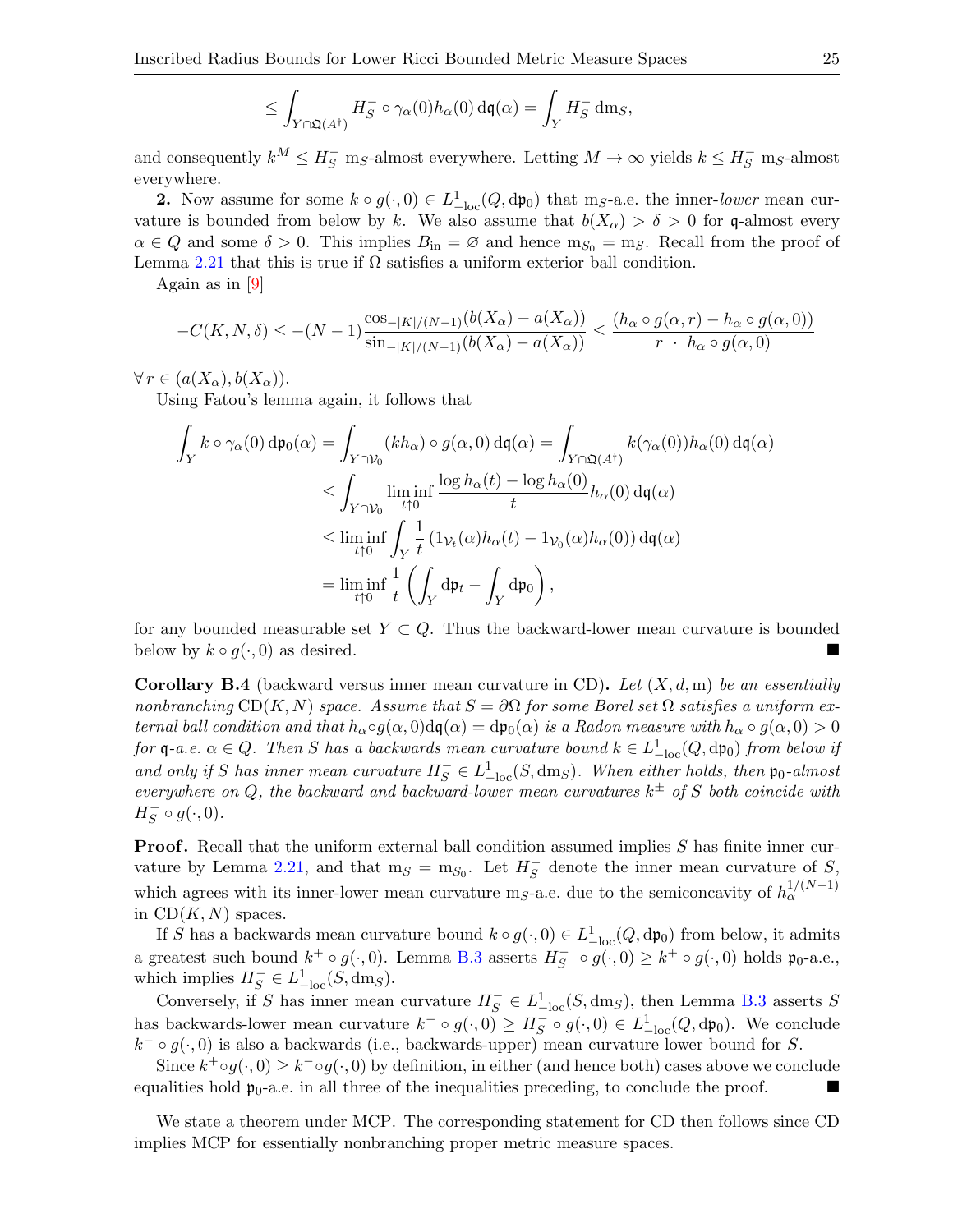<span id="page-25-0"></span>**Theorem B.5** (inradius bounds under backward mean curvature bounded below). Let  $(X, d, m)$ be an essentially nonbranching  $MCP(K, N)$  space with  $K \in \mathbb{R}$ ,  $N \in (1, \infty)$  and spt  $m = X$ . Let  $\Omega \subset X$  be closed with  $\Omega \neq X$ , m( $\Omega$ ) > 0 and m( $\partial \Omega$ ) = 0. Assume  $\partial \Omega = S$  has backward mean curvature bounded from below by  $H \in \mathbb{R}$ . Then

InRad  $\Omega \leq r_{K,H,N}$ .

**Proof.** As in the previous appendix we have

$$
h_{\alpha}(t)^{\frac{1}{N-1}} \ge \sigma_{K/N-1}^{(1-\frac{t}{a(X_{\alpha})})}(-a(X_{\alpha}))h_{\alpha}(0)^{\frac{1}{N-1}}
$$

for any  $t \in (a(X_{\alpha}), 0)$  and any  $\alpha \in Q^{\dagger}$ . Therefore, it follows that

$$
\frac{d^{-}}{dt}\Big|_{t=0}h_{\alpha}\circ g(\alpha,t) = \limsup_{t\uparrow 0} \frac{1}{t} \left( h_{\alpha}(g(\alpha,t)) - h_{\alpha}(g(\alpha,0)) \right)
$$

$$
\leq \frac{d^{-}}{dt}\Big|_{t=0} \sigma_{K/N-1}^{\left( \frac{a(X_{\alpha}) - t}{a(X_{\alpha})} \right)} (-a(X_{\alpha}))^{N-1} h_{\alpha}(g(\alpha,0)).
$$

Since the backward mean curvature is bounded below by H, for  $Y \subset Q$  bounded and measurable it follows that

$$
H\int_{Y\cap \mathcal{V}_0} h_\alpha\circ g(\alpha,0) \,\mathrm{d}\mathfrak{q}(\alpha)\leq \int_{Y\cap \mathcal{V}_0} \frac{\mathrm{d}^-}{\mathrm{d} t}\Big|_{t=0} h_\alpha\circ g(\alpha,t) \,\mathrm{d}\mathfrak{q}(\alpha).
$$

We obtain the inequality  $(B.2)$  exactly as in the beginning of step 1 of the proof of Lemma [B.3.](#page-23-0) By the definition of backward-lower mean curvature bounds we have  $h_{\alpha}(0) = h_{\alpha} \circ g(\alpha, 0) > 0$ for q-almost every  $\alpha$ . Hence

$$
\frac{H}{N-1} \le \frac{1}{N-1} \frac{d^-}{dt} \Big|_{t=0} \log h_{\alpha} \circ g(\alpha, t) \le \frac{\cos_{K/(N-1)}(-a(X_{\alpha}))}{\sin_{K/(N-1)}(-a(X_{\alpha}))}
$$

for q-a.e.  $\alpha \in V_0 = \mathfrak{Q}(A \cup B_{\text{in}})$ .

At this point it is clear that we can finish the proof as in Theorem [A.3.](#page-21-3)

**Theorem B.6** (rigidity under backward mean curvature bounded from below). Let  $(X, d, m)$ be  $\text{RCD}(K, N)$  for  $K \in \mathbb{R}$  and  $N \in (1, \infty)$  and let  $\Omega \subset X$  be compact with  $\Omega \neq X$ ,  $m(\Omega) > 0$ , connected and non-empty interior  $\Omega^{\circ}$  and  $m(\partial \Omega) = 0$ . We assume that  $K \in \{N-1, 0, -(N-1)\},$  $\partial\Omega = S \neq \{pt\}$  and S has backward mean curvature bounded below by  $\chi(N-1) \in \mathbb{R}$ . Then, there exists  $x \in X$  such that

$$
d_S(x) = \text{InRad}\,\Omega = r_{K,\chi(N-1),N}
$$

if and only if  $r_{K,\chi(N-1),N} < \infty$  and there exists an RCD(N – 2, N – 1) space Y such that  $(\Omega^{\circ}, \tilde{d}_{\Omega^{\circ}})$  is isometric to  $(B_{r_{K,\chi(N-1),N}}(0), \tilde{d})$  in  $\tilde{I}_{\frac{K}{N-1}} \times_{\sin_{K/\chi(N-1)}}^{N-1}$  $\sum_{\sin_{K/(N-1)}}^{N-1} Y$ , where  $\tilde{d}_{\Omega}$  and  $\tilde{d}$  are the induced intrinsic distances of  $\Omega^{\circ}$  and  $B_{r_{K,\chi(N-1),N}}(0)$ , respectively.

**Proof.** In the end of the proof of Theorem [B.5](#page-25-0) we obtained  $H \leq \frac{d^{-1}}{dt}$  $\frac{d^+}{dt}\Big|_{t=0} \log h_\alpha \circ g(\alpha, t)$  for q-a.e.  $\alpha \in V_0$  with  $H = \chi(N-1)$ , so in particular for  $\alpha \in \mathfrak{Q}(B_{\rm in})$ . Then using the Riccati comparison and the maximum principle we can follow verbatim the same proof as in Section [4.](#page-13-1)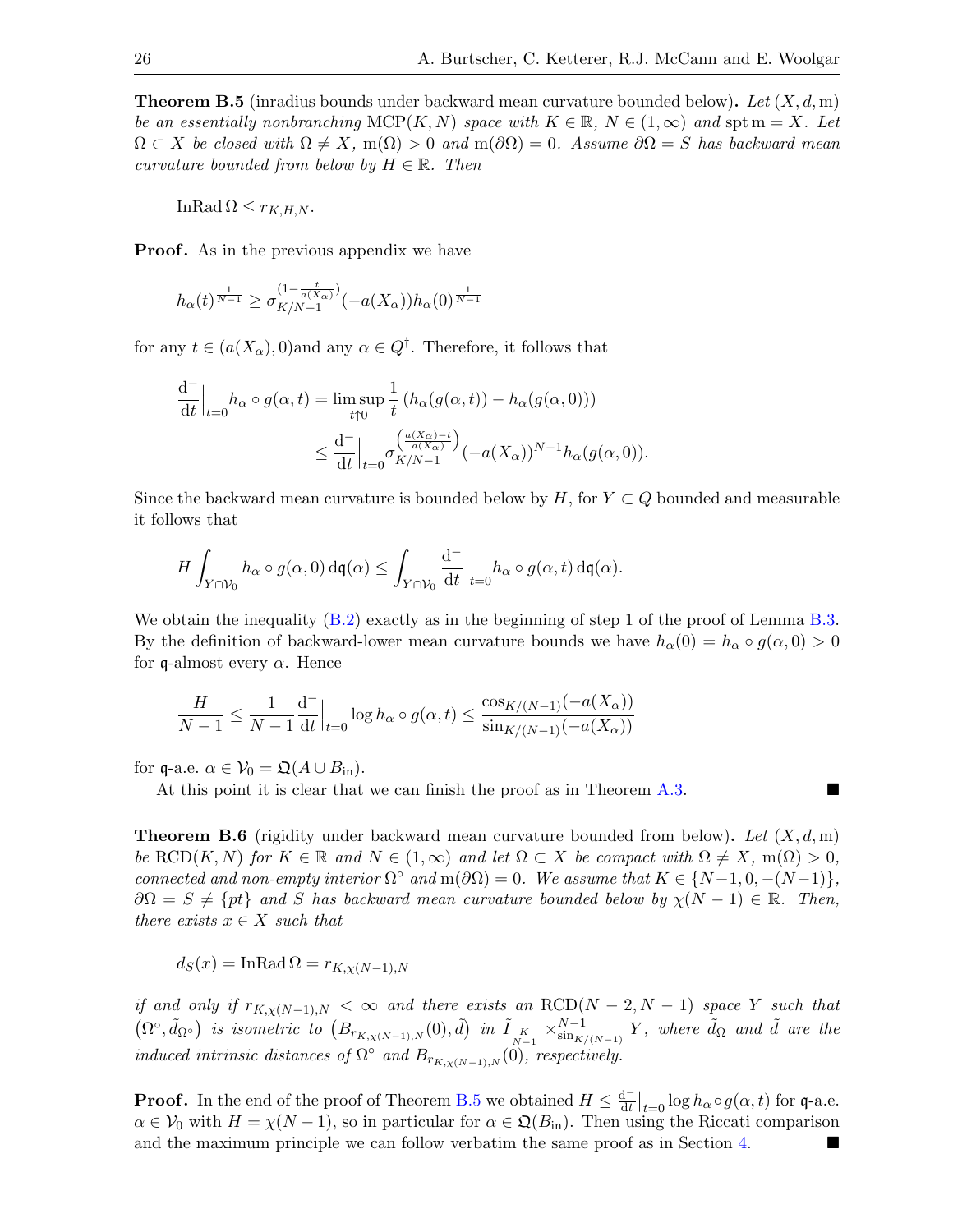#### Acknowledgements

The authors are grateful to Yohei Sakurai for directing us to the work of Kasue, and to the anonymous referees for very constructive comments. AB is supported by the Dutch Research Council (NWO) – Project number VI.Veni.192.208. CK is funded by the Deutsche Forschungsgemeinschaft (DFG) – Projektnummer 396662902, "Synthetische Krümmungsschranken durch Methoden des optimal Transports". RM's research is supported in part by NSERC Discovery Grants RGPIN–2015–04383 and 2020–04162. EW's research is supported in part by NSERC Discovery Grant RGPIN-2017-04896.

# References

- <span id="page-26-11"></span>[1] Ambrosio L., Gigli N., Mondino A., Rajala T., Riemannian Ricci curvature lower bounds in metric measure spaces with  $\sigma$ -finite measure, *[Trans. Amer. Math. Soc.](https://doi.org/10.1090/S0002-9947-2015-06111-X)* **367** (2015), 4661–4701, [arXiv:1207.4924.](https://arxiv.org/abs/1207.4924)
- <span id="page-26-15"></span>[2] Ambrosio L., Gigli N., Savaré G., Density of Lipschitz functions and equivalence of weak gradients in metric measure spaces, [Rev. Mat. Iberoam.](https://doi.org/10.4171/RMI/746) 29 (2013), 969–996, [arXiv:1111.3730.](https://arxiv.org/abs/1111.3730)
- <span id="page-26-16"></span>[3] Ambrosio L., Gigli N., Savaré G., Calculus and heat flow in metric measure spaces and applications to spaces with Ricci bounds from below, *[Invent. Math.](https://doi.org/10.1007/s00222-013-0456-1)* **195** (2014), 289–391, [arXiv:1106.2090.](https://arxiv.org/abs/1106.2090)
- <span id="page-26-12"></span>[4] Ambrosio L., Gigli N., Savaré G., Metric measure spaces with Riemannian Ricci curvature bounded from below, [Duke Math. J.](https://doi.org/10.1215/00127094-2681605) 163 (2014), 1405–1490, [arXiv:1109.0222.](https://arxiv.org/abs/1109.0222)
- <span id="page-26-13"></span>[5] Ambrosio L., Mondino A., Savaré G., Nonlinear diffusion equations and curvature conditions in metric measure spaces, [Mem. Amer. Math. Soc.](https://doi.org/10.1090/memo/1270) 262 (2019),  $v+121$  pages, [arXiv:1509.07273.](https://arxiv.org/abs/1509.07273)
- <span id="page-26-18"></span>[6] Björn A., Björn J., Nonlinear potential theory on metric spaces, *EMS Tracts in Mathematics*, Vol. 17, [European Mathematical Society \(EMS\),](https://doi.org/10.4171/099) Zürich, 2011.
- <span id="page-26-6"></span>[7] Burago D., Burago Y., Ivanov S., A course in metric geometry, Graduate Studies in Mathematics, Vol. 33, [Amer. Math. Soc.,](https://doi.org/10.1090/gsm/033) Providence, RI, 2001.
- <span id="page-26-8"></span>[8] Cavalletti F., Monge problem in metric measure spaces with Riemannian curvature-dimension condition, [Nonlinear Anal.](https://doi.org/10.1016/j.na.2013.12.008) 99 (2014), 136–151, [arXiv:1310.4036.](https://arxiv.org/abs/1310.4036)
- <span id="page-26-10"></span>[9] Cavalletti F., Milman E., The globalization theorem for the curvature dimension condition, [arXiv:1612.07623.](https://arxiv.org/abs/1612.07623)
- <span id="page-26-3"></span>[10] Cavalletti F., Mondino A., Optimal maps in essentially non-branching spaces, [Commun. Contemp. Math.](https://doi.org/10.1142/S0219199717500079) 19 (2017), 1750007, 27 pages, [arXiv:1609.00782.](https://arxiv.org/abs/1609.00782)
- <span id="page-26-1"></span>[11] Cavalletti F., Mondino A., Sharp and rigid isoperimetric inequalities in metric-measure spaces with lower Ricci curvature bounds, [Invent. Math.](https://doi.org/10.1007/s00222-016-0700-6) 208 (2017), 803–849, [arXiv:1502.06465.](https://arxiv.org/abs/1502.06465)
- <span id="page-26-9"></span>[12] Cavalletti F., Mondino A., New formulas for the Laplacian of distance functions and applications, [Anal.](https://doi.org/10.2140/apde.2020.13.2091) [PDE](https://doi.org/10.2140/apde.2020.13.2091) 13 (2020), 2091–2147, [arXiv:1803.09687.](https://arxiv.org/abs/1803.09687)
- <span id="page-26-0"></span>[13] Cavalletti F., Mondino A., Optimal transport in Lorentzian synthetic spaces, synthetic timelike Ricci curvature lower bounds and applications, [arXiv:2004.08934.](https://arxiv.org/abs/2004.08934)
- <span id="page-26-17"></span>[14] Cheeger J., Differentiability of Lipschitz functions on metric measure spaces, *[Geom. Funct. Anal.](https://doi.org/10.1007/s000390050094)* **9** (1999), 428–517.
- <span id="page-26-2"></span>[15] Cheng S.Y., Eigenvalue comparison theorems and its geometric applications, [Math. Z.](https://doi.org/10.1007/BF01214381) 143 (1975), 289–297.
- <span id="page-26-5"></span>[16] Cushing D., Kamtue S., Koolen J., Liu S., M¨unch F., Peyerimhoff N., Rigidity of the Bonnet–Myers inequality for graphs with respect to Ollivier Ricci curvature,  $Adv$ . Math. 369 (2020), 107188, 53 pages, [arXiv:1807.02384.](https://arxiv.org/abs/1807.02384)
- <span id="page-26-4"></span>[17] De Philippis G., Gigli N., From volume cone to metric cone in the nonsmooth setting, [Geom. Funct. Anal.](https://doi.org/10.1007/s00039-016-0391-6) 26 (2016), 1526–1587, [arXiv:1512.03113.](https://arxiv.org/abs/1512.03113)
- <span id="page-26-19"></span>[18] Deng Q., Hölder continuity of tangent cones in  $RCD(K, N)$  spaces and applications to non-branching, [arXiv:2009.07956.](https://arxiv.org/abs/2009.07956)
- <span id="page-26-14"></span>[19] Erbar M., Kuwada K., Sturm K.-T., On the equivalence of the entropic curvature-dimension condition and Bochner's inequality on metric measure spaces, *[Invent. Math.](https://doi.org/10.1007/s00222-014-0563-7)* 201 (2015), 993-1071, [arXiv:1303.4382.](https://arxiv.org/abs/1303.4382)
- <span id="page-26-7"></span>[20] Evans L.C., Gangbo W., Differential equations methods for the Monge–Kantorovich mass transfer problem, *[Mem. Amer. Math. Soc.](https://doi.org/10.1090/memo/0653)* **137** (1999), viii+66 pages.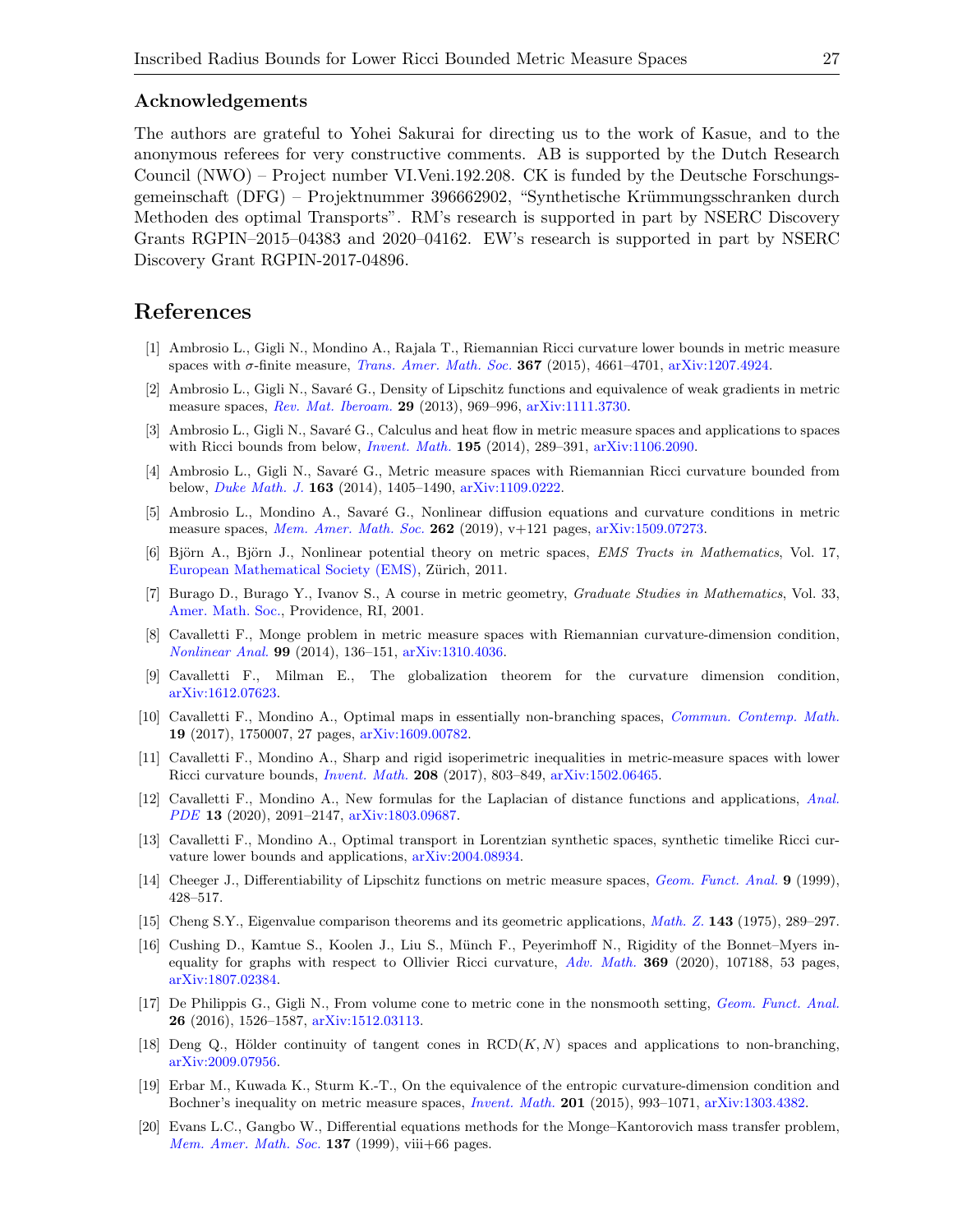- <span id="page-27-18"></span>[21] Feldman M., McCann R.J., Monge's transport problem on a Riemannian manifold, [Trans. Amer. Math.](https://doi.org/10.1090/S0002-9947-01-02930-0) [Soc.](https://doi.org/10.1090/S0002-9947-01-02930-0) 354 (2002), 1667-1697.
- <span id="page-27-17"></span>[22] Fremlin D.H., Measure theory, Vol. 4, Topological measure spaces, Part I, II, Torres Fremlin, Colchester, 2006.
- <span id="page-27-20"></span>[23] Gigli N., On the differential structure of metric measure spaces and applications, [Mem. Amer. Math. Soc.](https://doi.org/10.1090/memo/1113) **236** (2015), vi+91 pages,  $arXiv:1205.6622$ .
- <span id="page-27-21"></span>[24] Gigli N., Mondino A., A PDE approach to nonlinear potential theory in metric measure spaces, [J. Math.](https://doi.org/10.1016/j.matpur.2013.01.011) [Pures Appl.](https://doi.org/10.1016/j.matpur.2013.01.011) 100 (2013), 505–534, [arXiv:1209.3796.](https://arxiv.org/abs/1209.3796)
- <span id="page-27-22"></span>[25] Gigli N., Rigoni C., A note about the strong maximum principle on RCD spaces, [Canad. Math. Bull.](https://doi.org/10.4153/cmb-2018-022-9) 62 (2019), 259–266, [arXiv:1706.01998.](https://arxiv.org/abs/1706.01998)
- <span id="page-27-6"></span>[26] Graf M., Singularity theorems for  $C^1$ -Lorentzian metrics, [Comm. Math. Phys.](https://doi.org/10.1007/s00220-020-03808-y) 378 (2020), 1417–1450, [arXiv:1910.13915.](https://arxiv.org/abs/1910.13915)
- <span id="page-27-4"></span>[27] Hawking S.W., The occurrence of singularities in cosmology. I, [Proc. Roy. Soc. London Ser. A](https://doi.org/10.1098/rspa.1966.0221) 294 (1966), 511–521.
- <span id="page-27-26"></span>[28] Kapovitch V., Ketterer C., Sturm K.-T., On gluing Alexandrov spaces with lower Ricci curvature bounds, [arXiv:2003.06242.](https://arxiv.org/abs/2003.06242)
- <span id="page-27-23"></span>[29] Kasue A., A Laplacian comparison theorem and function theoretic properties of a complete Riemannian manifold, [Japan. J. Math. \(N.S.\)](https://doi.org/10.4099/math1924.8.309) 8 (1982), 309–341.
- <span id="page-27-0"></span>[30] Kasue A., Ricci curvature, geodesics and some geometric properties of Riemannian manifolds with boundary, [J. Math. Soc. Japan](https://doi.org/10.2969/jmsj/03510117) 35 (1983), 117–131.
- <span id="page-27-15"></span>[31] Ketterer C., Ricci curvature bounds for warped products, [J. Funct. Anal.](https://doi.org/10.1016/j.jfa.2013.05.008) 265 (2013), 266–299, [arXiv:1209.1325.](https://arxiv.org/abs/1209.1325)
- <span id="page-27-12"></span>[32] Ketterer C., Cones over metric measure spaces and the maximal diameter theorem, [J. Math. Pures Appl.](https://doi.org/10.1016/j.matpur.2014.10.011) 103 (2015), 1228–1275, [arXiv:1311.1307.](https://arxiv.org/abs/1311.1307)
- <span id="page-27-13"></span>[33] Ketterer C., Obata's rigidity theorem for metric measure spaces, [Anal. Geom. Metr. Spaces](https://doi.org/10.1515/agms-2015-0016) 3 (2015), 278– 295, [arXiv:1410.5210.](https://arxiv.org/abs/1410.5210)
- <span id="page-27-10"></span>[34] Ketterer C., The Heintze–Karcher inequality for metric measure spaces, [Proc. Amer. Math. Soc.](https://doi.org/10.1090/proc/15041) 148 (2020), 4041–4056, [arXiv:1908.06146.](https://arxiv.org/abs/1908.06146)
- <span id="page-27-25"></span>[35] Kitabeppu Y., Lakzian S., Characterization of low dimensional RCD<sup>\*</sup>(K, N) spaces, [Anal. Geom. Metr.](https://doi.org/10.1515/agms-2016-0007) [Spaces](https://doi.org/10.1515/agms-2016-0007) 4 (2016), 187–215, [arXiv:1505.00420.](https://arxiv.org/abs/1505.00420)
- <span id="page-27-19"></span>[36] Klartag B., Needle decompositions in Riemannian geometry, [Mem. Amer. Math. Soc.](https://doi.org/10.1090/memo/1180) 249 (2017), v+77 pages, [arXiv:1408.6322.](https://arxiv.org/abs/1408.6322)
- <span id="page-27-7"></span>[37] Kunzinger M., Steinbauer R., Stojković M., Vickers J.A., Hawking's singularity theorem for  $C^{1,1}$ -metrics, [Classical Quantum Gravity](https://doi.org/10.1088/0264-9381/32/7/075012) 32 (2015), 075012, 19 pages, [arXiv:1411.4689.](https://arxiv.org/abs/1411.4689)
- <span id="page-27-2"></span>[38] Li H., Wei Y., f-minimal surface and manifold with positive m-Bakry–Emery Ricci curvature, [J. Geom.](https://doi.org/10.1007/s12220-013-9434-5) [Anal.](https://doi.org/10.1007/s12220-013-9434-5) 25 (2015), 421–435, [arXiv:1209.0895.](https://arxiv.org/abs/1209.0895)
- <span id="page-27-3"></span>[39] Li H., Wei Y., Rigidity theorems for diameter estimates of compact manifold with boundary, [Int. Math.](https://doi.org/10.1093/imrn/rnu052) [Res. Not.](https://doi.org/10.1093/imrn/rnu052) 2015 (2015), 3651–3668, [arXiv:1306.3715.](https://arxiv.org/abs/1306.3715)
- <span id="page-27-1"></span>[40] Li M.M.-C., A sharp comparison theorem for compact manifolds with mean convex boundary, [J. Geom.](https://doi.org/10.1007/s12220-012-9381-6) [Anal.](https://doi.org/10.1007/s12220-012-9381-6) 24 (2014), 1490–1496, [arXiv:1204.1695.](https://arxiv.org/abs/1204.1695)
- <span id="page-27-16"></span>[41] Lott J., Villani C., Ricci curvature for metric-measure spaces via optimal transport, [Ann. of Math.](https://doi.org/10.4007/annals.2009.169.903) 169 (2009), 903–991, [arXiv:math.DG/0412127.](https://arxiv.org/abs/math.DG/0412127)
- <span id="page-27-8"></span>[42] Lu Y., Minguzzi E., Ohta S.-I., Geometry of weighted Lorentz–Finsler manifolds I: Singularity theorems, [arXiv:1908.03832.](https://arxiv.org/abs/1908.03832)
- <span id="page-27-9"></span>[43] McCann R.J., Displacement convexity of Boltzmann's entropy characterizes the strong energy condition from general relativity, [Camb. J. Math.](https://dx.doi.org/10.4310/CJM.2020.v8.n3.a4) 8 (2020), 609–681, [arXiv:1808.01536.](https://arxiv.org/abs/1808.01536)
- <span id="page-27-5"></span>[44] Minguzzi E., Lorentzian causality theory, [Living Rev. Relativity](https://doi.org/10.1007/s41114-019-0019-x) 22 (2019), 3, 202 pages.
- <span id="page-27-14"></span>[45] Nakajima H., Shioya T., Isoperimetric rigidity and distributions of 1-Lipschitz functions, [Adv. Math.](https://doi.org/10.1016/j.aim.2019.04.043) 349 (2019), 1198–1233, [arXiv:1801.01302.](https://arxiv.org/abs/1801.01302)
- <span id="page-27-11"></span>[46] Ohta S.-I., On the measure contraction property of metric measure spaces, [Comment. Math. Helv.](https://doi.org/10.4171/CMH/110) 82 (2007), 805–828.
- <span id="page-27-24"></span>[47] Ohta S.-I., Finsler interpolation inequalities, [Calc. Var. Partial Differential Equations](https://doi.org/10.1007/s00526-009-0227-4) 36 (2009), 211–249.